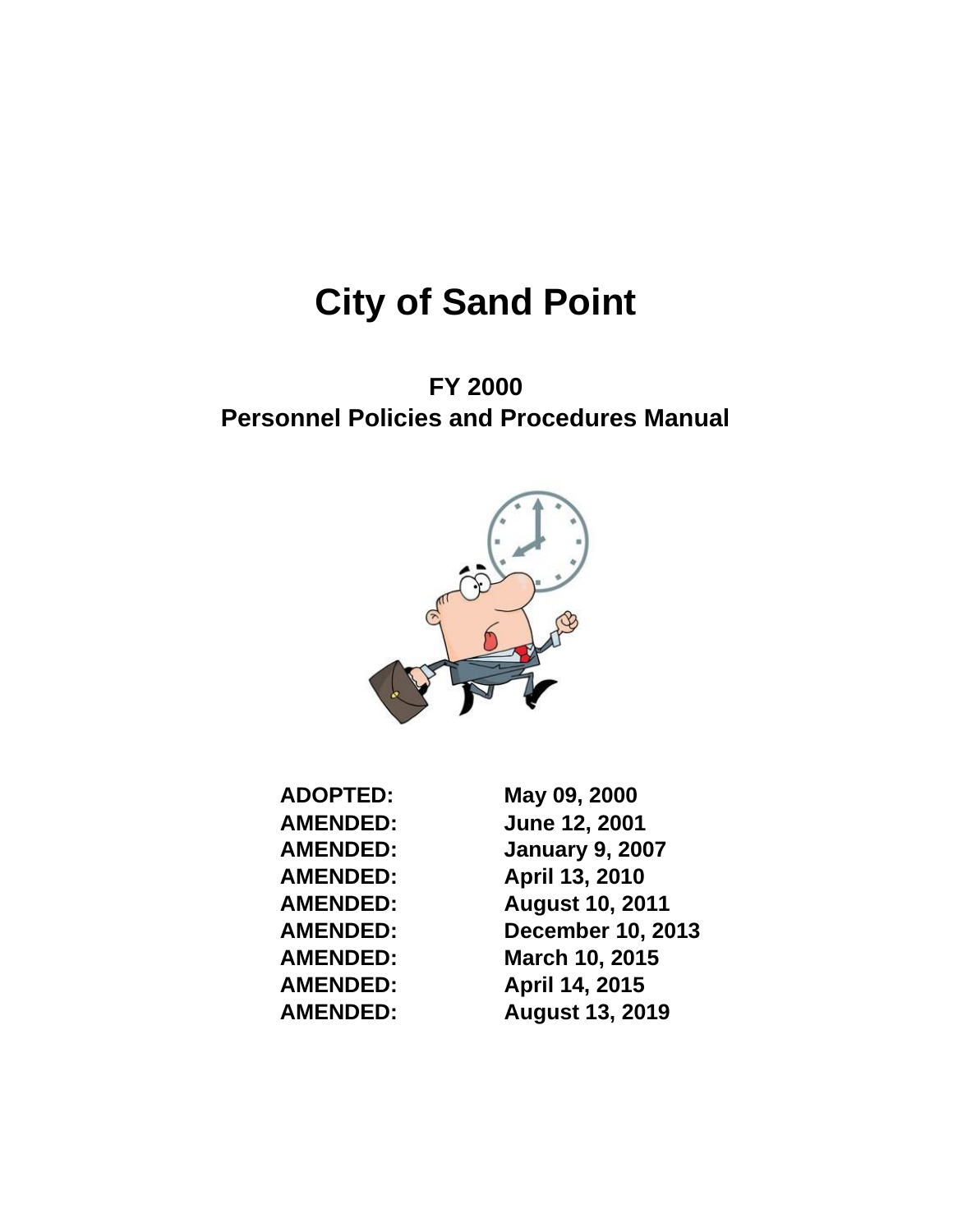## **Table of Contents**

| <b>Chapter</b> | <b>Section</b> | <b>Title</b>                                | Page           |
|----------------|----------------|---------------------------------------------|----------------|
| 1              |                | <b>FUNCTIONS OF THIS MANUAL</b>             | $\mathbf{2}$   |
|                | $1-A$          | <b>Employee Acknowledgement</b>             | $\overline{2}$ |
|                | $1 - B$        | <b>Mayor's Letter</b>                       | 3              |
|                | $1-C$          | <b>Purpose of This Manual</b>               | 4              |
| $\mathbf 2$    |                | <b>EMPLOYEE-EMPLOYER RELATIONS</b>          | 5              |
|                | $2-A$          | <b>Personnel Officer</b>                    | 5              |
|                | $2 - B$        | <b>Code of Employer-Employee Relations</b>  | 5              |
|                | $2-C$          | <b>Deleted</b>                              | 6              |
|                | $2-D$          | <b>Equal Employment Opportunity</b>         | $\overline{7}$ |
|                | $2-E$          | <b>Productive Work Environment</b>          | $\overline{7}$ |
|                | 2-F            | <b>Personnel Records</b>                    | 8              |
| 3              |                | <b>EMPLOYMENT POLICIES &amp; PROCEDURES</b> | 10             |
|                | $3-A$          | <b>Hiring</b>                               | 10             |
|                |                | <b>Employment Agreements</b>                | 11             |
|                | $3 - B$        | <b>Orientation and Training</b>             | 13             |
|                | $3-C$          | <b>Temporary and Part-time Employees</b>    | 13             |
|                | $3-D$          | <b>Probationary Period</b>                  | 14             |
|                | $3-E$          | <b>Transfer</b>                             | 15             |
|                | $3-F$          | <b>Promotion</b>                            | 16             |
|                | $3 - G$        | <b>Outside Employment</b>                   | 16             |
|                | $3-H$          | <b>Medical Procedures</b>                   | 17             |
|                | $3-I$          | <b>Serious Diseases</b>                     | 18             |
| 4              |                | <b>RULES OF WORK</b>                        | 20             |
|                | 4-A            | <b>Employee Supervision</b>                 | 20             |
|                | $4 - B$        | <b>Hours of Work</b>                        | 21             |
|                | $4-C$          | <b>Employee Safety</b>                      | 22             |
|                | $4-D$          | <b>Maintenance of Work Areas</b>            | 23             |
|                | 4-E            | <b>Smoking</b>                              | 24             |
|                | $4-F$          | <b>Attendance and Punctuality</b>           | 24             |
| 5              |                | PAY AND BENEFITS                            | 26             |
|                | $5-A$          | <b>Salary Administration</b>                | 26             |
|                | $5 - B$        | <b>Pay Procedures</b>                       | 26             |
|                | $5 - C$        | <b>Travel</b>                               | 27             |
|                | $5-D$          | <b>Automobile Usage</b>                     | 28             |
|                | 5-E            | <b>Disclosure of Benefits</b>               | 30             |
|                | 5-F            | <b>Annual Leave</b>                         | 30             |
|                | $5 - G$        | <b>Holidays</b>                             | 32             |
|                | 5-H            | <b>Short-term Absences</b>                  | 33             |
|                | 5-l            | <b>Leaves of Absence</b>                    | 34             |
| 6              |                | <b>DISCIPLINE AND GRIEVANCES</b>            | 40             |
|                | $6 - A$        | <b>Disciplinary Procedure</b>               | 40             |
|                | $6 - B$        | <b>Drugs, Narcotics and Alcohol</b>         | 41             |
|                | $6 - C$        | <b>Grievance Procedure</b>                  | 43             |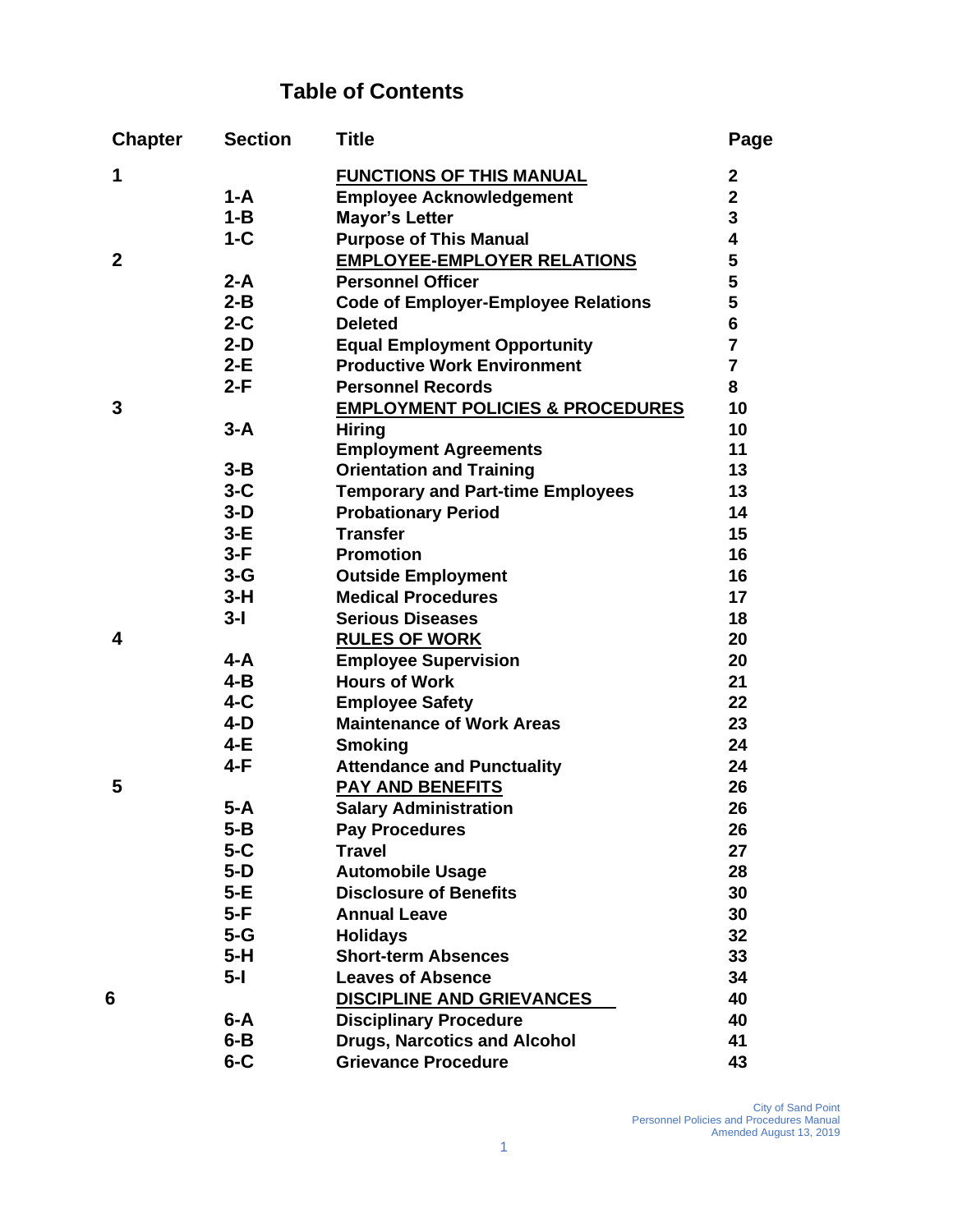# **CHAPTER 1 FUNCTIONS OF THIS MANUAL**

### **Section 1-A Employee Acknowledgement**

I, \_\_\_\_\_\_\_\_\_\_\_\_\_\_\_\_\_\_\_\_\_\_\_\_\_\_\_\_\_\_\_\_\_\_ (employee), acknowledge the existence of this Personnel Manual and that I was given a copy of this Manual on the date signed below. I further acknowledge that I may, at any time, ask for clarification of a policy found in this Manual. I also understand that this Manual is City property.

I further understand that this Manual does not create a contract with the City for any purpose and that the provisions of this Manual may be expanded, modified or eliminated at any time.

A copy of this signed acknowledgment will be kept in my permanent personnel file.

Printed Name: \_\_\_\_\_\_\_\_\_\_\_\_\_\_\_\_\_\_\_\_\_\_\_\_\_\_\_\_\_

Signed:

Date: \_\_\_\_\_\_\_\_\_\_\_\_\_\_\_\_\_\_\_\_\_\_\_\_\_\_\_\_\_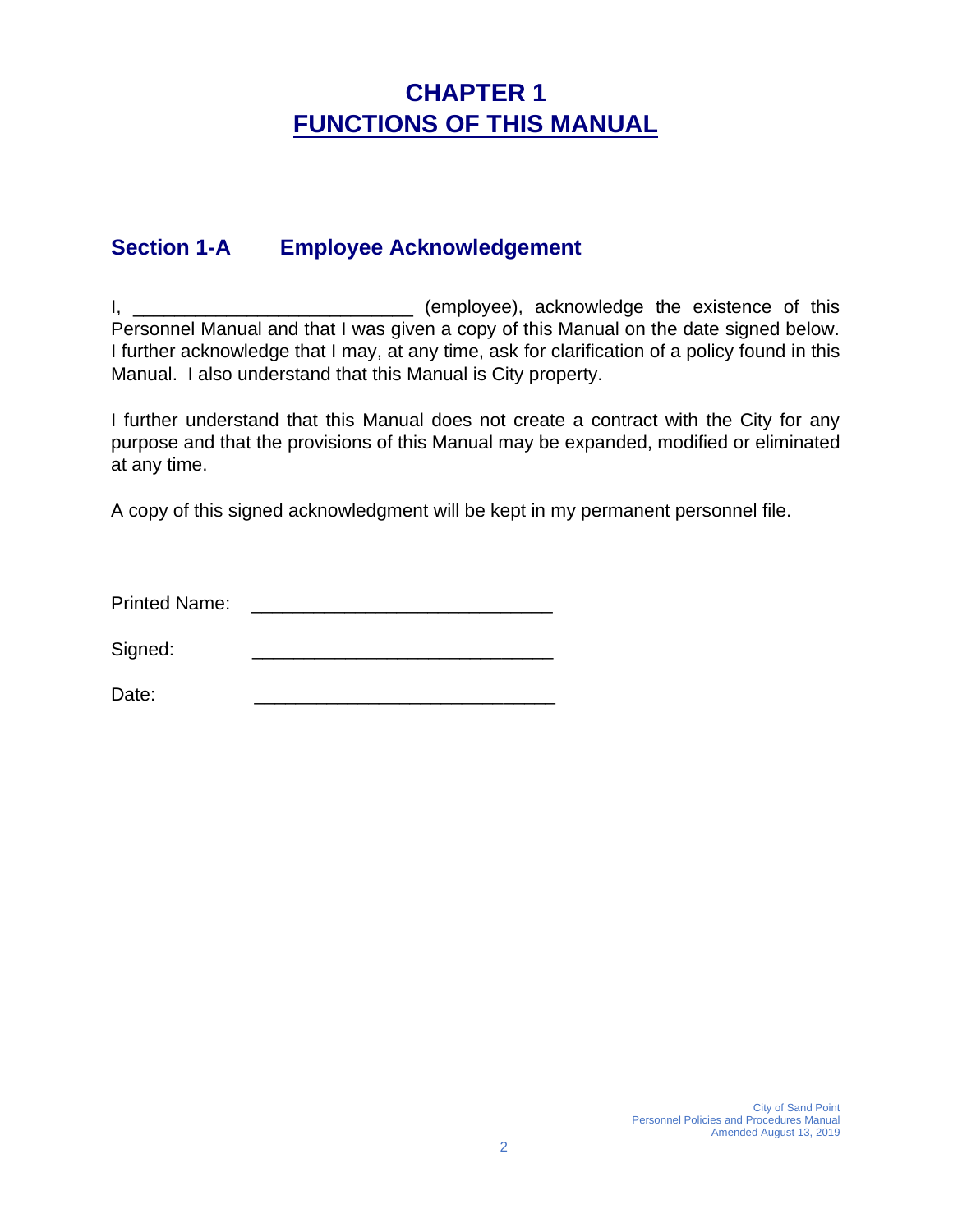(Date)

To: All City Employees Re: Personnel Policies

\_\_\_\_\_\_\_\_\_\_\_\_\_\_\_\_\_\_\_

This Manual has been prepared as a guide and reference for the employees of the City of Sand Point. The Manual has the unqualified approval of the Sand Point City Council and City Administrator.

We believe that it is in the best interest of the organization and our employees to have written personnel policies because of the complex legal nature of the employment relationship. It is essential that all city employees understand the role of these policies in meeting the organization's objectives and in limiting our legal exposure.

Any policy, however, is only as good as its implementation. Supervisors who are in direct contact with and responsible for, a group of employees are essential to effective policy implementation. You are the individuals who must translate these ideas and principles into action. We depend upon you for the successful development of a productive, legal, and harmonious working environment for all our employees.

Also, the City recognizes that Sand Point is a fishing community and as an employer, we will work with our employees to accommodate requests for short-term leaves-of-absence to work in the fishing industry, if it is mutually beneficial to the City and employee to do so.

I request that you thoroughly familiarize yourself with the contents of this Manual so that all personnel policies of the organization may be administered fairly and effectively.

Mayor

\_\_\_\_\_\_\_\_\_\_\_\_\_\_\_\_\_\_\_\_\_\_\_\_\_\_\_\_\_\_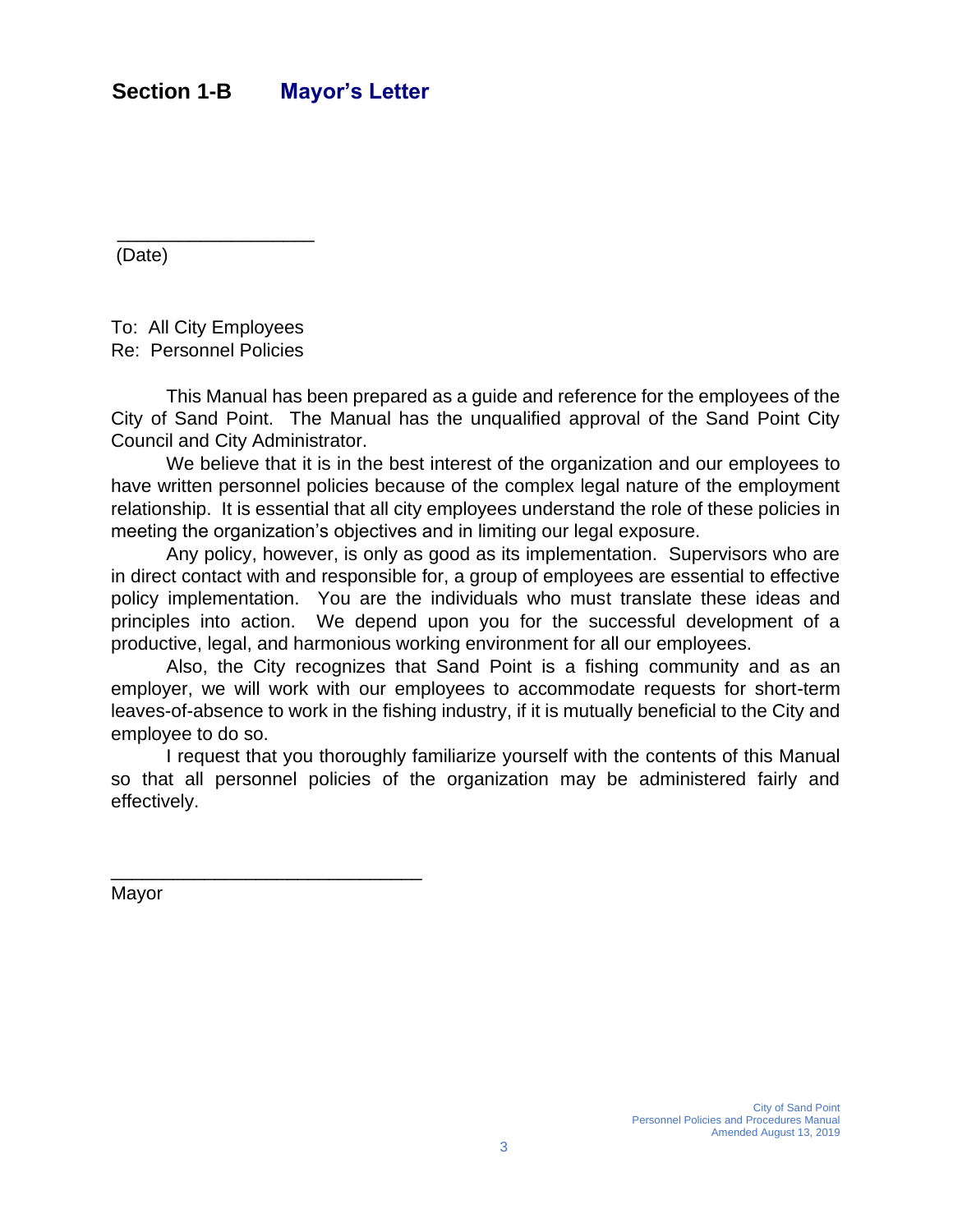### **Section 1-C Purpose of This Manual**

**Policy:** It is the policy of the City that this Manual should be used as an outline of the basic personnel policies, practices, and procedures for the organization.

#### **Comment:**

(1) This Manual contains general statements of City policy and should not be read as including the details of each policy. Additionally, this Manual should not be interpreted as forming an express or implied contract or promise that the policies discussed in it will be applied in all cases. The City may add to the policies in the Manual or revoke or modify them from time to time. It will try to keep the Manual current, but there may be times when policy will change before this material can be revised.

(2) All Manuals are City property. The Personnel Officer (or designee) is responsible that all employees receive a copy of this Manual.

(3) A Personnel Policy Committee, which includes the Personnel Officer, may be established to review and authorize changes in the City's personnel policies. Department heads and supervisors are encouraged to recommend changes or new policies. The Personnel Officer is responsible for disseminating new policy information.

(4) Department heads and supervisors should refer to the Manual whenever questions of policy interpretation or implementation arise. Issues needing clarification should be referred to the Personnel Officer or the Personnel Policy Committee (if established).

- (5) As used in the Manual:
	- (a) The word "City" shall mean the City of Sand Point;
	- (b) The words "shall" or "will" should be interpreted as mandatory and the word "may" as permissive;
	- (c) The masculine gender should be interpreted to include the feminine gender;
	- (d) "Supervisor" means an individual with the authority to assign, direct, and review the work of two or more subordinates; and
	- (e) "Immediate family" means the employee's spouse, brother, sister, parent, child, stepchild, father-in-law, mother-in-law, sister-in-law, brother-in-law, daughter-in-law, son-in-law, and any other member of the employee's household.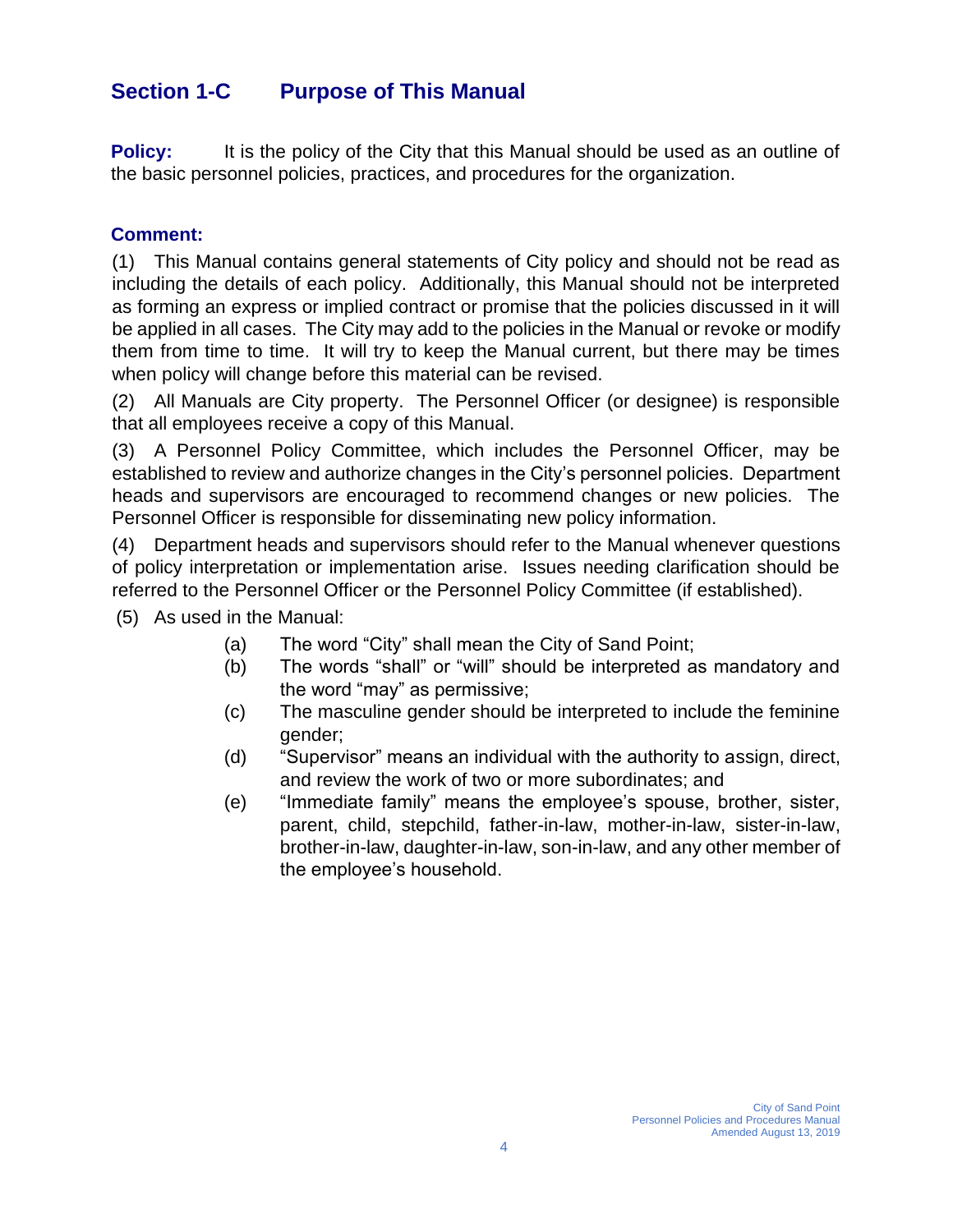# **CHAPTER 2 EMPLOYEE-EMPLOYER RELATIONS**

### **Section 2-A Personnel Officer**

**Policy:** It is the policy of the City that the Mayor functions as the Personnel Officer and as head of the Personnel Department.

#### **Comment:**

**(1)** The Mayor, as head of the Personnel Department, supervises the work of the department's staff.

**(2)** The Mayor is responsible for handling the City's human resources function and, in that capacity, deals with all matters concerning human resource management. In addition, the Mayor provides staff assistance to supervisors and department heads in developing, communicating, and carrying out the City's personnel policies.

**(3)** The Mayor's responsibilities include the following:

- (a) Planning and formulating general personnel policies;
- (b) Overseeing compliance with all federal, state, and local employment laws;
- (c) Overseeing recruiting, interviewing, testing, selection, placement, and orientation of new employees;
- (d) Implementing special education, counseling, training, and development;
- (e) Coordinating the appraisal, transfer, promotion, layoff, recall, demotion, and termination of employees;
- (f) Administering compensation programs for both exempt and nonexempt employees;
- (g) Administering employee benefit plans and programs and the disclosure of information concerning benefits.
- (h) Implementing appropriate disciplinary and grievance procedures.
- (i) Maintaining personnel records and evaluating personnel programs and policies.

### **Section 2-B Code of Employer-Employee Relations**

**Policy:** It is the policy of the City to implement fair and effective personnel policies and to require all employees to support the organization's best interests.

#### **Comment:**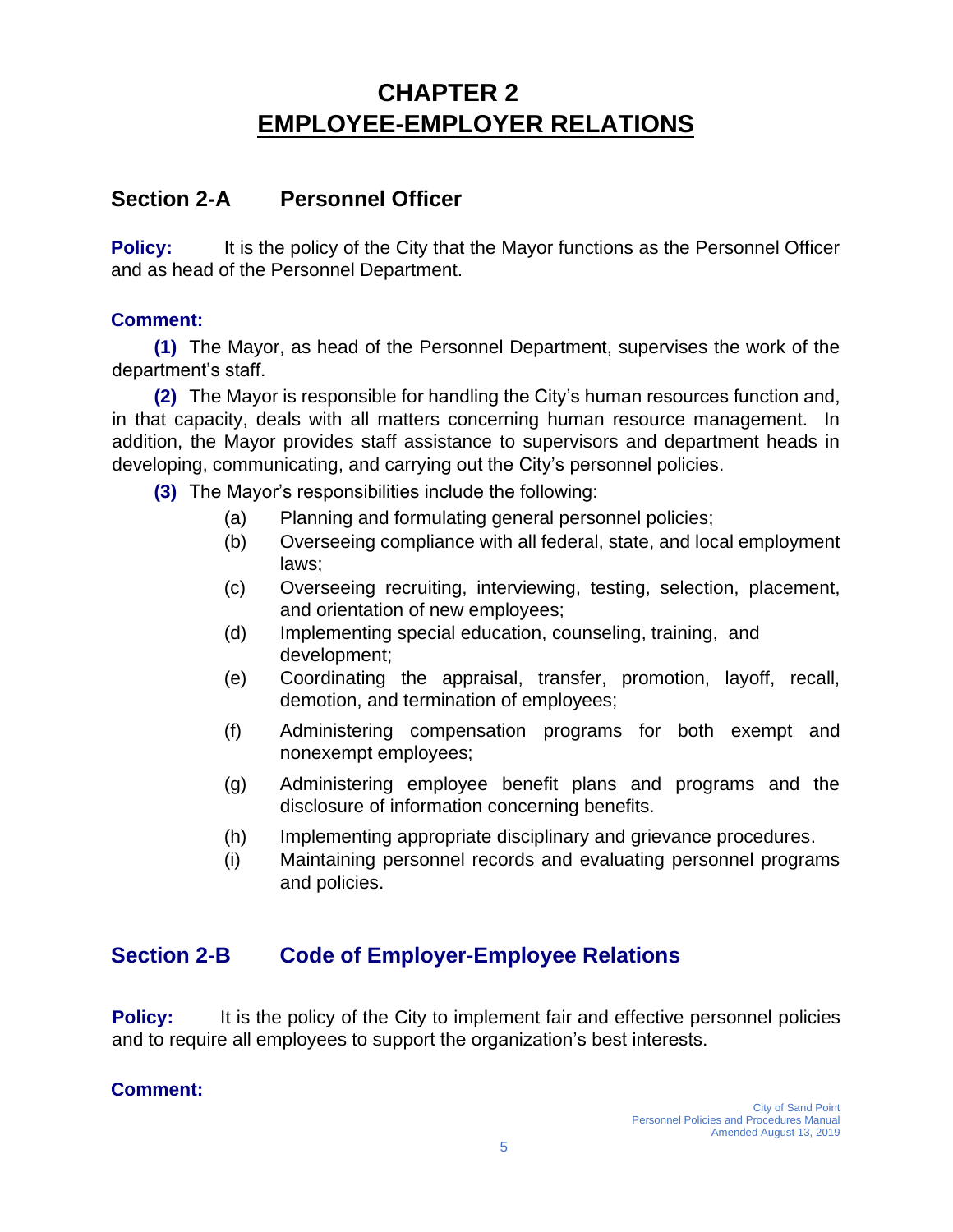(1) The City is committed to a mutually rewarding and direct relationship with its employees. Thus, the City attempts:

- (a) To provide equal employment opportunity and treatment regardless of race, religion, color, sex, age, national origin, disability, or military status;
- (b) To provide compensation and benefits comparable to the work performed;
- (c) To establish reasonable hours of work based on the City's goals and service needs;
- (d) To monitor and comply with applicable federal, state, and local laws and regulations concerning employee safety;
- (e) To offer training opportunities for those whose talents or needs justify the training;
- (f) To be receptive to constructive suggestions about a job, working conditions, or personnel policies.

(2) The City, as part of its commitment to providing citizens with excellent service, expects all employees:

- (a) To deal with the public in a professional manner;
- (b) To perform assigned tasks in an efficient manner;
- (c) To be punctual;
- (d) To demonstrate a considerate, friendly, and constructive attitude toward fellow employees; and
- (e) To follow the policies adopted by the City.

(3) The City retains the sole discretion to exercise all managerial functions, including the rights:

- (a) To dismiss, assign, supervise, and discipline employees;
- (b) To determine and change starting times, quitting times, and shifts;
- (c) To transfer employees within departments or into other departments and other classifications;
- (d) To determine and change the size and qualifications of the work force;
- (e) To determine and change methods by which its operations are to be carried out;
- (f) To determine and change the nature, location, goods produced, services rendered, quantity, and continued operation of the City; and
- (g) To assign duties to employees in accordance with the City's needs and requirements and to carry out all ordinary administrative and management functions.

### **Section 2-C Deleted**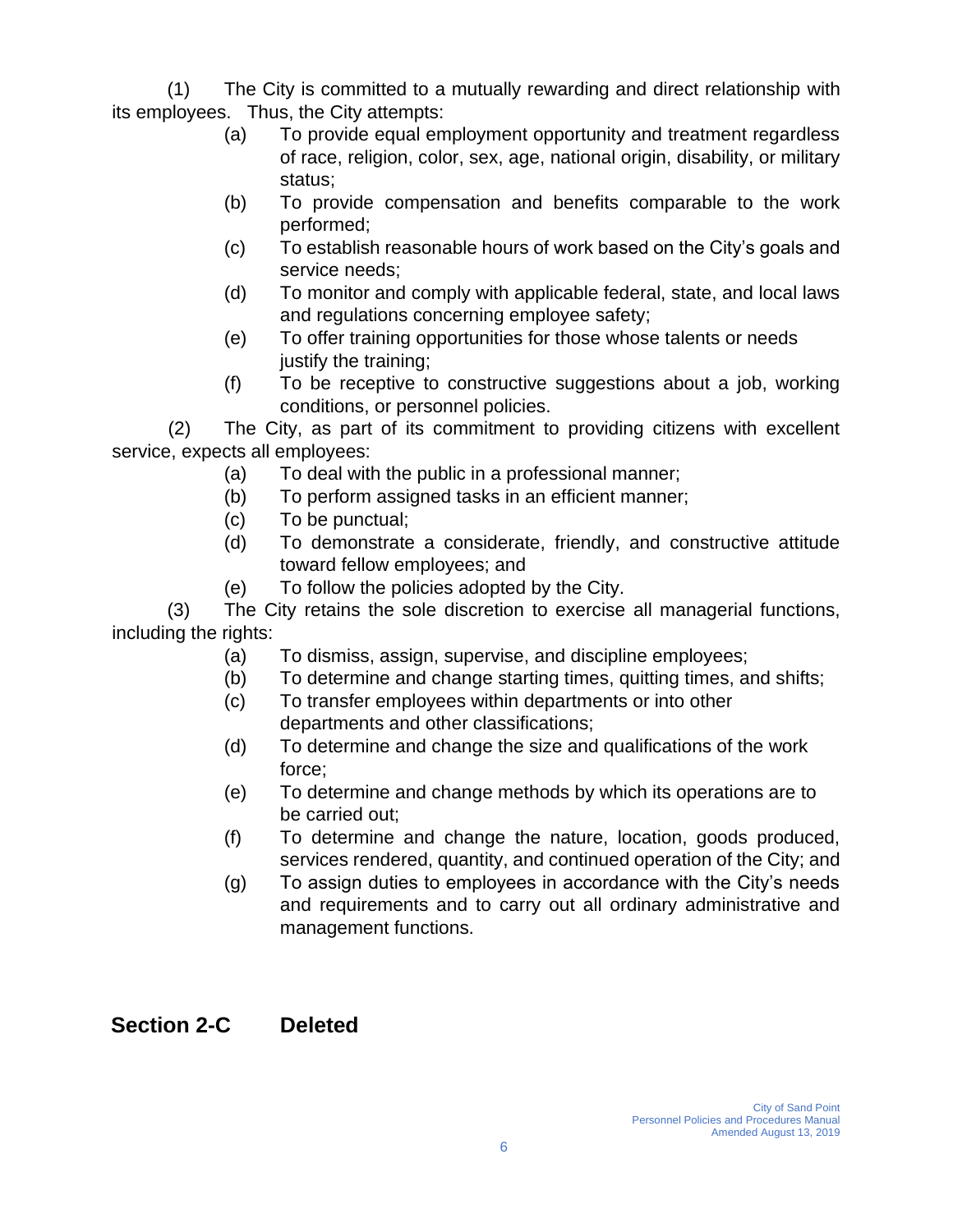### **Section 2-D Equal Employment Opportunity**

**Policy:** It is the policy of the City to provide equal opportunity in employment to all employees and applicants for employment. No person will be discriminated against in employment because of race, religion, color, sex, age, national origin, disability, or military status.

#### **Comment:**

(1) This policy applies to all terms, conditions, and privileges of employment and all policies of the City, including hiring, probationary period, training, orientation, placement and employee development, promotion, transfer, compensation, benefits, educational assistance, layoff and recall, social and recreational programs, employee facilities, termination, and retirement.

(2) Any communication from an applicant for employment, an employee, a government agency, or an attorney concerning any equal employment opportunity matter should be referred to the Mayor.

(3) While overall authority for implementing this policy is assigned to the Mayor, an effective equal employment opportunity program cannot be achieved without the support of supervisory personnel and employees at all levels. Any employees who believe they have suffered from discrimination have a responsibility to report this concern to their supervisor or the Personnel Department.

### **Section 2-E Productive Work Environment**

**Policy:** It is the policy of the City to promote a productive work environment and not to tolerate verbal or physical conduct by any employee that harasses, disrupts, or interferes with another's work performance or that creates an intimidating, offensive, or hostile environment.

#### **Comment:**

(1) Employees are expected to maintain a productive work environment that is free from harassing or disruptive activity. No form of harassment will be tolerated, including harassment for the following reasons: race, national origin, religion, disability, pregnancy, age, military status, or sex. Special attention should be paid to the prohibition of sexual harassment.

(2) Each supervisor and manager has a responsibility to keep the workplace free of any form of harassment, and in particular, sexual harassment. No supervisor or manager is to threaten or insinuate, either explicitly or implicitly, that an employee's refusal or willingness to submit to sexual advances will affect the employee's terms or conditions of employment.

(3) Other sexually harassing or offensive conduct in the workplace, whether committed by supervisors, managers, nonsupervisory employees, or nonemployees, is also prohibited. This conduct includes: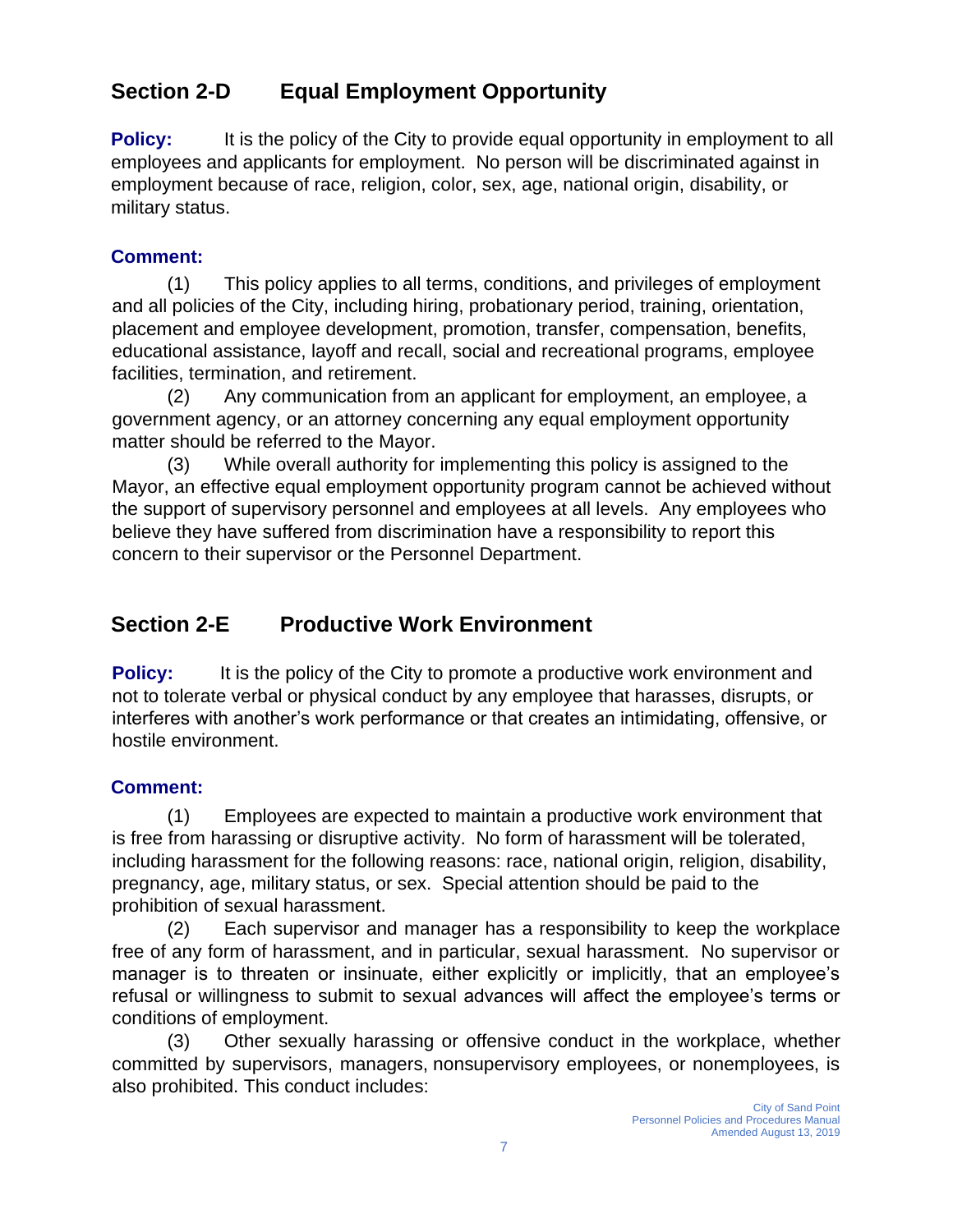- (a) Unwanted physical contact or conduct of any kind, including sexual flirtations, touching, advances, or propositions;
- (b) Verbal harassment of a sexual nature, such as lewd comments, sexual jokes or references, and offensive personal references;
- (c) Demeaning, insulting, intimidating, or sexually suggestive comments about an individual's personal appearance;
- (d) The display in the workplace of demeaning, insulting, intimidating, or sexually suggestive objects, pictures, or photographs;
- (e) Demeaning, insulting, intimidating, or sexually suggestive written, recorded, or electronically transmitted messages.

Any of the above conduct, or other offensive conduct, directed at individuals because of their race, national origin, religion, disability, pregnancy, age, or military status is also prohibited.

(4) Any employee who believes that a supervisor's, manager's, other employee's, or nonemployee's actions or words constitute unwelcome harassment has a responsibility to report or complain about the situation as soon as possible. The report or complaint should be made to the employee's supervisor; or to the department head or Mayor if (1) the complaint involves the supervisor or manager, or (2) the complainant does not feel comfortable involving the supervisor or manager in the complaint.

(5) Complaints of harassment will be handled and investigated under the City's grievance policy (see Grievance Procedure, Section 6-C), unless special procedures are considered appropriate. All complaints of harassment will be investigated promptly and in as impartial and confidential a manner as possible. Employees are required to cooperate in any investigation. A timely resolution of each complaint should be reached and communicated to the parties involved.

(6) Any employee, supervisor, or manager who is found to have violated the harassment policy will be subject to appropriate disciplinary action, up to and including termination. The City prohibits any form of retaliation against employees for bringing bona fide complaints or providing information about harassment.

### **Section 2-F Personnel Records**

**Policy:** It is the policy of the City to maintain personnel records for applicants, employees, and past employees in order to document employment-related decisions, evaluate and assess policies, and comply with government recordkeeping and reporting requirements.

### **Comment:**

(1) The City tries to balance its need to obtain, use, and retain employment information with a concern for each individual's privacy. To this end, it attempts to maintain only the personnel information that is necessary for the conduct of its business or required by federal, state, or local law.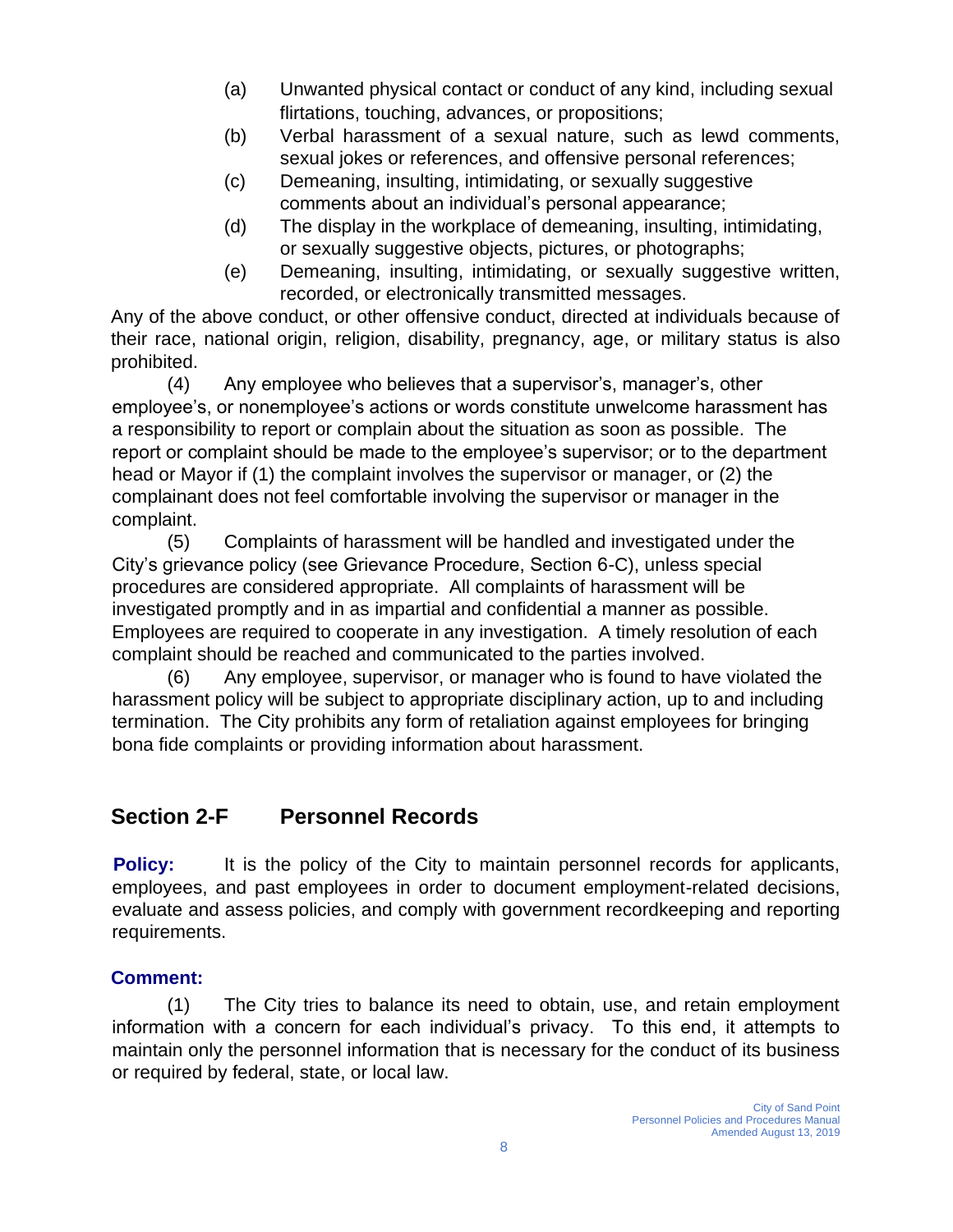(2) The Personnel Department is responsible for overseeing recordkeeping for all personnel information and will specify what information should be collected and how it should be stored and secured.

(3) Employees have a responsibility to keep their personnel records up to date and should notify the Personnel Department in writing of any changes in at least the following:

- (a) Name;
- (b) Address;
- (c) Telephone number;
- (d) Marital status (for benefits and tax withholding purposes only);
- (e) Number of dependents;
- (f) Addresses and telephone numbers of dependents and spouse or former spouse (for insurance purposes only);
- (g) Beneficiary designations for any of the City's insurance, disability, pension, and profit-sharing plans; and
- (h) Persons to be notified in case of emergency.

In addition, employees who have a change in the number of dependents or marital status must complete a new Form W-4 for income tax withholding purposes within ten days of the change, if it results in a decrease in the number of dependents.

(4) Employees may inspect their own personnel records and may copy, but not remove, documents in the file. Inspections by employees must be requested in writing to the Personnel Department and will be scheduled at a mutually convenient time. Records that are considered to contain sensitive or confidential plans or information may be excluded from the inspection, and all inspections must be conducted in the presence of a designated member of the Personnel Department. A reasonable charge, not to exceed the actual cost to the City, will be made for any copies of records made by the employee.

(5) Employees who believe that any file material is incomplete, inaccurate, or irrelevant may submit a written request for file revisions to the Personnel Department. If the request is not granted, the employee may place a written statement of disagreement in the file and make a complaint using the regular grievance procedure.

(6) Only supervisory and management employees who have an employmentrelated need-to-know for information about another employee may inspect the files of that employee. The inspection must be approved by the Personnel Department and should be recorded in the file inspected.

(7) Employees are to refer all requests from outside the City for personnel information concerning applicants, employees, and past employees to the Personnel Department. The Personnel Department normally will release personnel information only in writing and only after obtaining the written consent of the individual involved. Exceptions may be made to cooperate with legal, safety, and medical officials who need specific employee information. In addition, exceptions may be made to release limited general information, such as the following:

- (a) Employment dates;
- (b) Position held; and
- (c) Location of job site.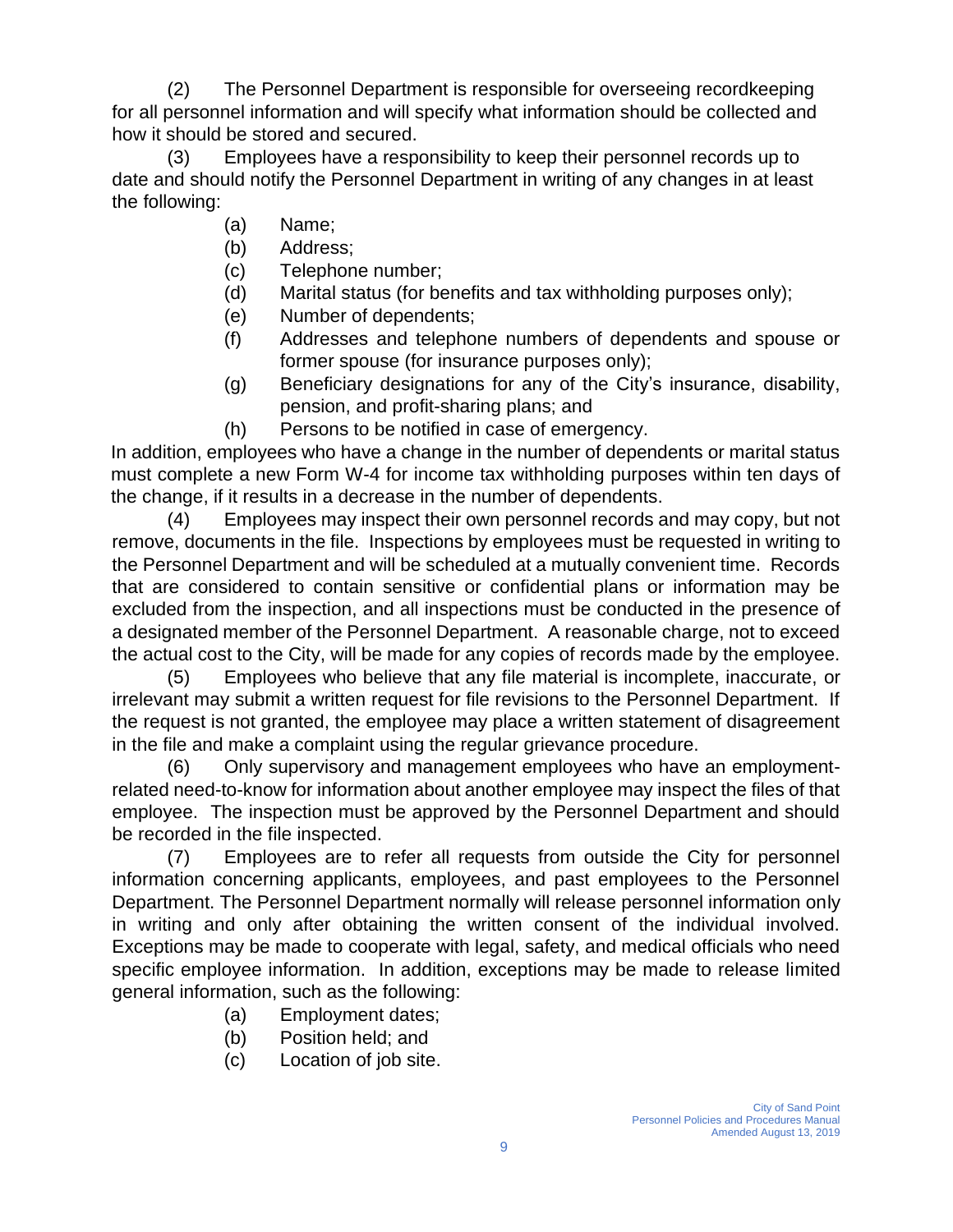# **CHAPTER 3 EMPLOYMENT POLICIES & PROCEDURES**

### **Section 3-A Hiring**

**Policy:** It is the policy of the City to be an equal opportunity employer and to hire individuals solely on the basis of their qualifications and ability to do the job to be filled.

#### **Comment:**

(1) Supervisors and department heads who need to fill a job opening or want to add a new job position should submit an employment request to the Mayor for approval. All requests will be reviewed, but those for new job positions will be evaluated in greater detail before being approved.

(2) The City will normally try to fill job openings above entry level by promoting from within, if qualified internal applicants are available. In addition, the City will normally give consideration to any known qualified individuals who are on layoff status before recruiting applicants from outside the organization.

(3) The Personnel Department will be responsible for recruiting the candidates and should use the recruitment methods and sources it considers appropriate to fill the openings.

(4) During the recruitment, hiring, and orientation process, no statement should be made promising permanent or guaranteed employment; and no document should be called a contract unless, in fact, a written employment agreement is to be used. All employees of the City should be aware that employment with the City is at-will and should not make any representations otherwise. To be considered for job openings, the following procedures should be followed:

- (a) Any candidate for employment must fill out and sign an employment application form in order to be considered for hiring.
- (b) Applicants determined to be qualified for consideration for available job openings will be interviewed and given any tests required for the job.
- (c) The decision whether to hire the applicant is to be made by the Mayor.
- (d) Following a decision to hire the applicant, the Personnel Department will make an offer of employment, which should include any necessary contingencies or disclaimers. The Personnel Department will then determine whether the applicant has the legal right to work in the United States and, where appropriate, conduct credit, personal reference, and criminal conviction checks. A prior conviction, taken by itself, will not necessarily disqualify an applicant. If the applicant accepts the offer, and if a medical examination is required, the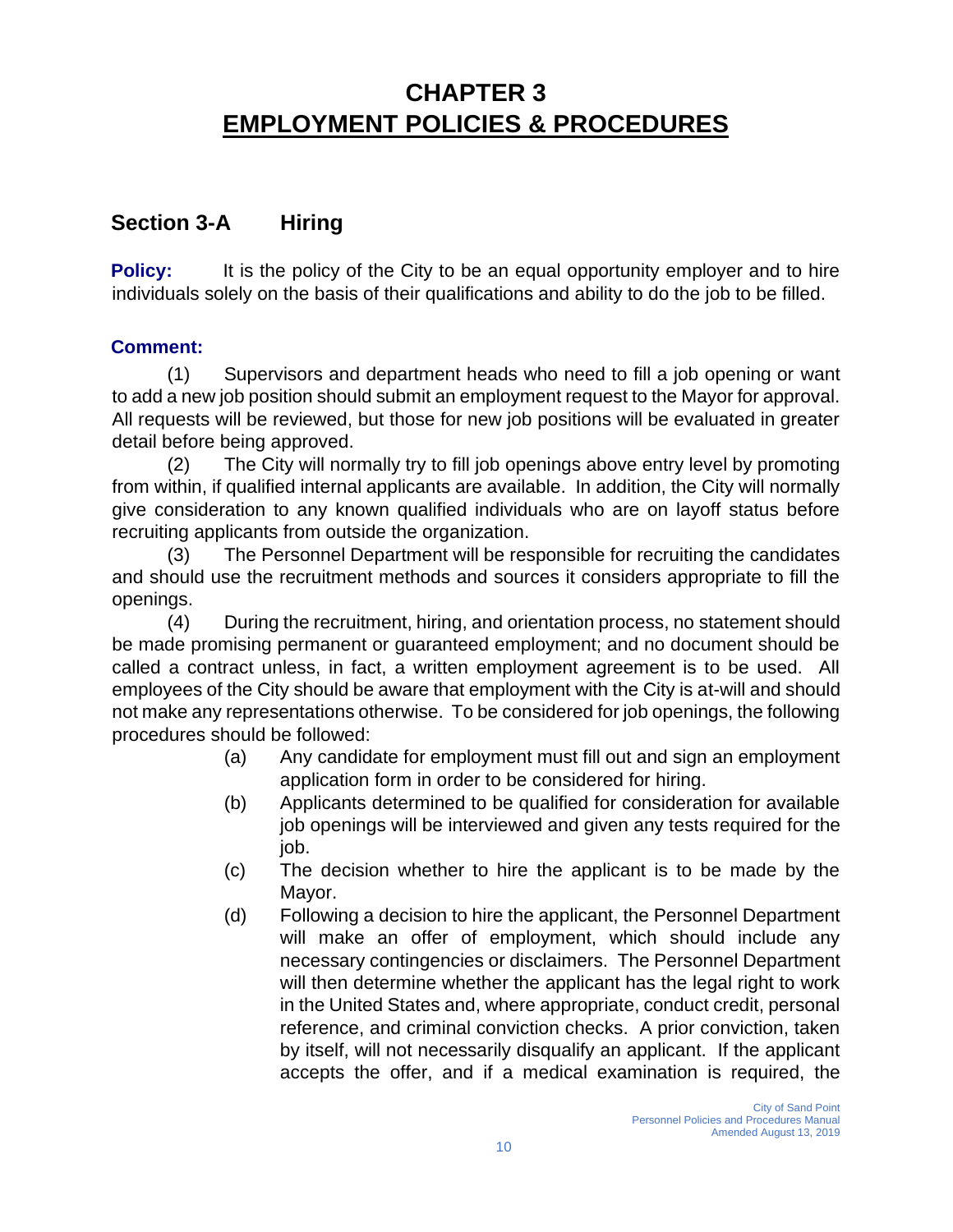Personnel Department should arrange for the examination. Such an examination will be paid by the City.

- (e) If the background, medical, or any other subsequent investigation discloses any misrepresentation on the application form or information indicating that the individual is not suited for employment with the City, the applicant will be refused employment or, if already employed, may be terminated.
- (f) The Personnel Department will consider requests for accommodation of disabilities and religious beliefs and will determine what, if any, accommodation will be made.
- (g) The Personnel Department is responsible for orientation of new employees and the processing of their employment forms; the supervisor is responsible for any necessary job training.

(6) The City will consider a member of an employee's immediate family for employment if the applicant possesses all the qualifications for employment. An immediate family member may not be hired, however, if the employment would:

- (a) Create either a direct or indirect supervisor/subordinate relationship with a family member; or
- (b) Create either an actual conflict of interest or the appearance of a conflict of interest.

These criteria will also be considered when assigning, transferring, or promoting an employee. For purposes of this policy, "immediate family" includes: the employee's spouse, brother, sister, parents, children, step-children, father-in-law, mother-in-law, sister-in-law, brother-in-law, daughter-in-law, son-in-law, and any other member of the employee's household.

(7) Employees who marry or become members of the same household may continue employment as long as there is not:

- (a) A direct or indirect supervisor/subordinate relationship between the employees; or
- (b) An actual conflict of interest or the appearance of a conflict of interest.

Should one of the above situations occur, the City will attempt to find a suitable position within the City to which one of the affected employees may transfer. If accommodations of this nature are not feasible, the employees will be permitted to determine which of them will resign.

(8) Former employees who left the City in good standing may be considered for reemployment. Former employees who resigned without written notice or who were dismissed for disciplinary reasons may not be considered for reemployment. A former employee who is reemployed will be considered a new employee from the date of reemployment unless the break in service is less than thirty days, in which case the employee will retain accumulated seniority. Length of service for the purposes of benefits is governed by the terms of each benefit plan. Employees who retire may be eligible, in certain circumstances, to be considered for rehire.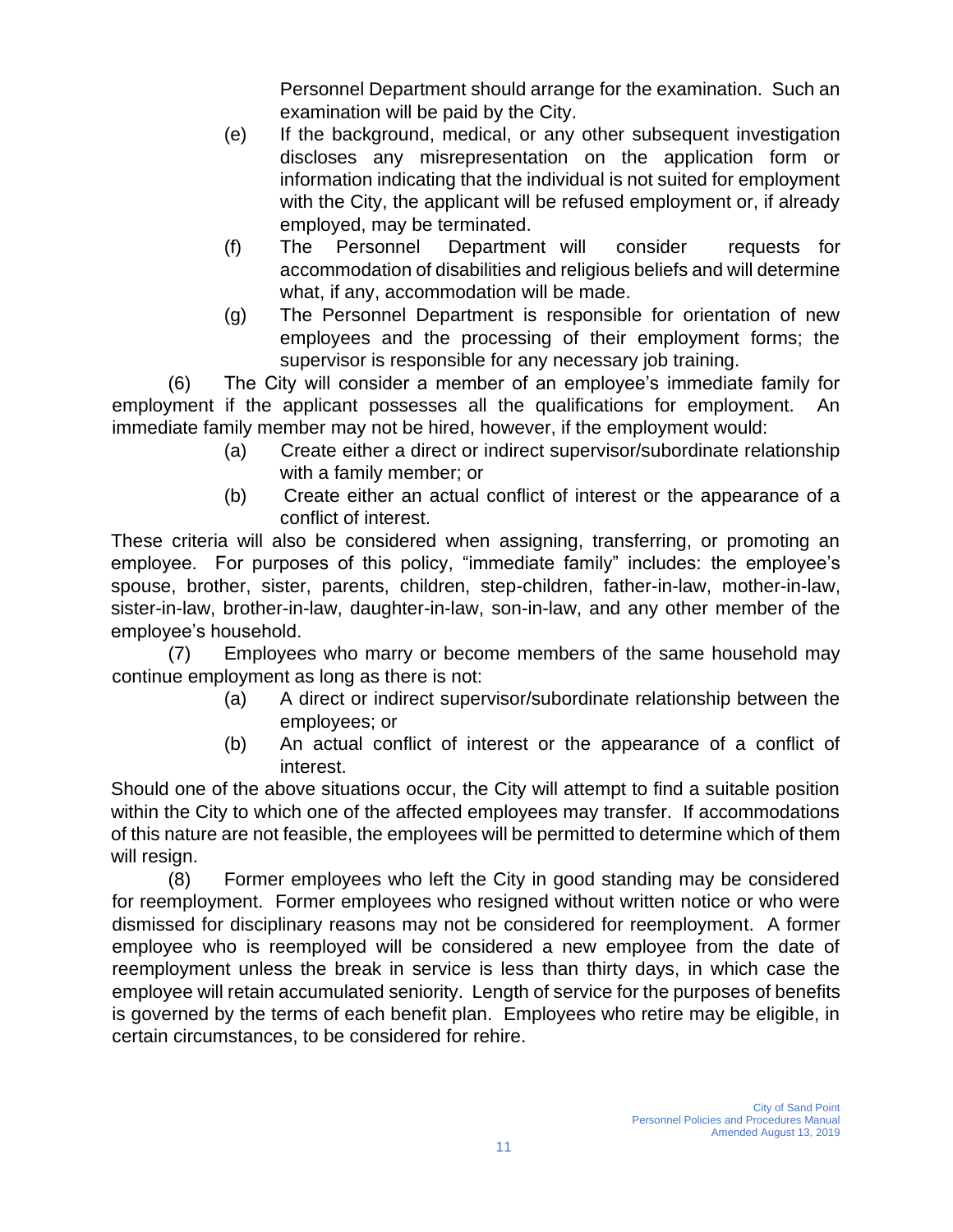### **Section 3-B Employment Agreements**

**Policy:** It is the policy of the City that it may execute written employment agreements with certain of its employees.

#### **Comment:**

(1) The Mayor or a specific designee is the only City representatives authorized to enter into a written employment agreement on behalf of the City with any employee.

(2) Written employment agreements normally will set out the significant terms and conditions of an individual's employment. These terms and conditions generally include:

- (a) The length of time that the agreement will last and how, if at all, it can be renewed;
- (b) The job title and job description, reserving to the City the right to change the employee's duties as the City's interests require;
- (c) The employee's salary;
- (d) Any other forms of compensation, such as health insurance, pension, incentive plans, or perquisites; and
- (e) Provisions for the termination of employment.

(3) Employment agreements covered by this policy may include any or all of the following elements, depending on individual circumstances:

- (a) Relocation Expenses: The agreement should specify that payment of, or reimbursement for, relocation expenses by the City will only be made when agreed to in advance and may be contingent upon the completion of a satisfactory period of employment after relocation.
- (b) Special Training and Education: Coverage should specify that employees who are selected for an extended period of training or education paid for by the City will be required to return to work for the City at the conclusion of the program. Employees who do not return to work or who return but terminate employment (whether voluntarily or otherwise) within one year of course completion, may be required to reimburse the City for the costs of the training or education.
- (c) Early Termination Protection and Compensation: The agreement should specify the event or events that will trigger the provision, the amount and timing of special compensation to be paid, and any events or circumstances that will void the provision.
- (d) Arbitration and Mediation: The provision should specify whether the City and the employee agree to submit any dispute over the terms, conditions, or termination of employment to nonbinding mediation or to binding arbitration before an arbitrator from a recognized arbitration service. A provision for arbitration should also state that arbitration precludes the right to pursue legal action in any state or federal court and is the employee's exclusive remedy.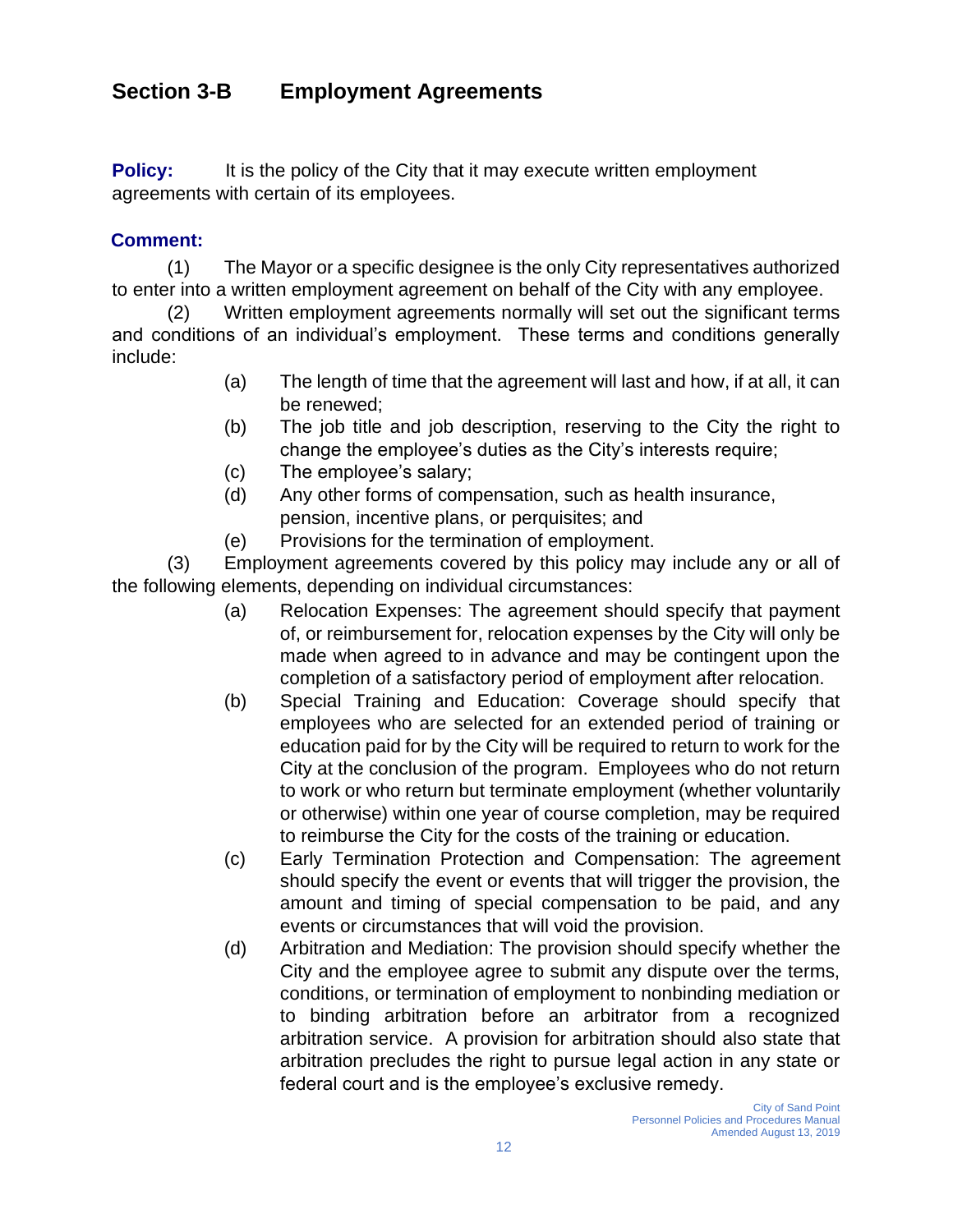(4) Employees are encouraged to review carefully any employment agreement and to consult with legal counsel if necessary, to understand the terms of the agreement.

### **Section 3-C Orientation and Training**

**Policy:** It is the policy of the City to try and provide orientation programs for new employees and to conduct or support training programs that it determines to be appropriate.

#### **Comment:**

(1) The Personnel Department is responsible for the overall development and coordination of the orientation program and for implementing the portions that cover the history, philosophy, policies, benefits, and new employee files and documentation. Each supervisor is responsible for orientation as it applies to introducing the new employee to the specific job and department and may select a coworker to serve as a sponsor to facilitate the new employee's transition.

(2) Supervisors are responsible for recommending employees for special training programs, for providing on-the-job training, and for arranging outside trainers. In addition, the City, to the extent feasible, will maintain a library of self-instructional programs and materials for employee use. Training will normally be conducted during regular working hours.

(3) Only the Mayor may approve employee participation in continuing education and training programs when that instruction is regarded as beneficial or considered necessary for satisfactory job performance. In some cases, employees may be required to enroll in and complete the programs satisfactorily.

(4) The Mayor may approve, upon recommendation of the appropriate department head or supervisor, employee participation in special programs, either external or in-house, dealing with supervisory, professional, or management development; cost reduction; quality improvement; or compliance with government regulations.

(5) The City may consider the feasibility of sponsoring or conducting special programs for groups of employees when continuing education and in-service programs are required for licensing or for re-certification of a license. Under those circumstances, it will apply for approval by the licensing authority and will attempt to comply with all requirements established by that authority. However, it may at its discretion cancel, modify, or withdraw from any certification or program.

### **Section 3-D Employment Categories and Classifications**

**Policy:** It is the policy of the City to supplement the regular workforce as needed with temporary or part-time employees.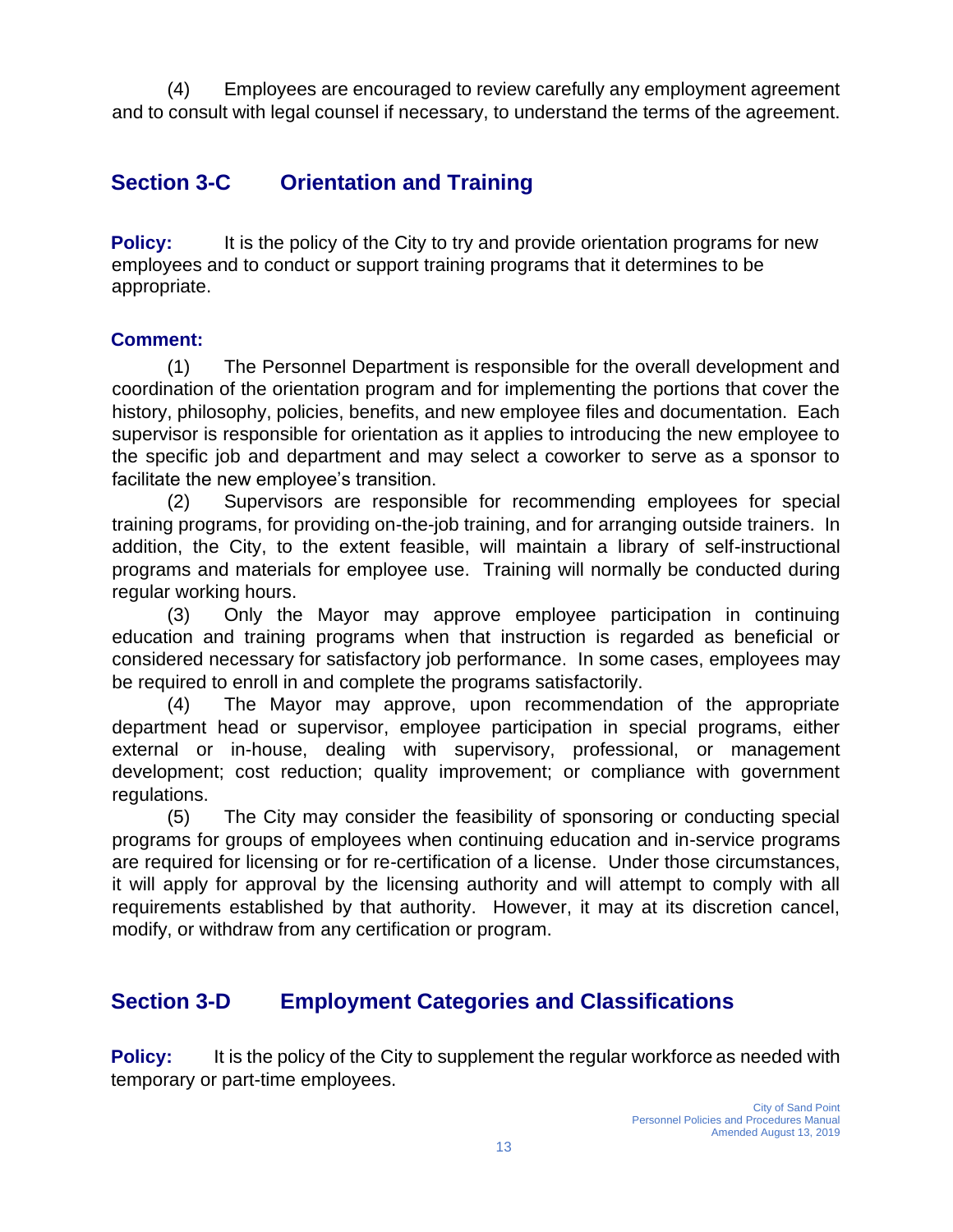#### **Comment:**

- (1) Employment categories are as follows:
	- (a) Regular FULL-TIME employees are those who are not in a temporary position and who are regularly scheduled to work the City of Sand Point's full-time schedule of 32 hours per week or more. Generally, they are eligible for the City of Sand Point's benefit package, subject to the terms, conditions, and limitations of each benefit program. Regular full-time employees shall be a part of the classified service for the purpose of hiring and promotions, unless they occupy a management or confidential position that has been designated in writing as a non-classified position.
	- (b) A regular PART-TIME employee is an individual who is hired for an indefinite period, but who works less than a normal workweek. This class of employees is not eligible for the City of Sand Point's benefit package.
	- (c) A TEMPORARY employee generally is an individual who is hired either part time or full time for a specified, limited period. This class of employees is not eligible for the City of Sand Point's benefit package. Other flexible staffing classifications or arrangements may be added as needed.
- (2) Temporary and part-time positions generally will be filled as follows:
	- (a) The head of the department with the need will attempt to fill the position by transfers from within the department.
	- (b) If the position cannot be filled from within the department, the department head will submit a request to the Personnel Department. The Personnel Department will then try to fill the request by transferring employees from other departments.
	- (c) If it is necessary to hire temporary or part-time employees from outside the City, the procedures contained in Hiring, Section 3-A, will be used.

(3) Regular full-time employees who are given temporary transfers are not considered temporary employees unless their job has been eliminated and only temporary employment is available.

(4) The City may use students and other similar applicants for flexible staffing purposes, as allowed by law. Minor applicants generally will be required to provide a certificate of age. The Personnel Department will handle the assignment of students to special temporary or part-time jobs that are part of training programs.

(5) Eligibility of temporary and part-time employees for paid absences, vacations, and holidays is governed by policies contained in Short-Term Absences, Section 5-H; Annual Leave, Section 5-F; and Holidays, Section 5-G. An employee whose status changes from full-time to part-time may use any days of paid absence or vacation earned as a full-time employee. An employee whose status changes from temporary or part-time to full-time will be considered as hired on the date of the change of status for purposes of eligibility for paid absences and vacation. Information concerning eligibility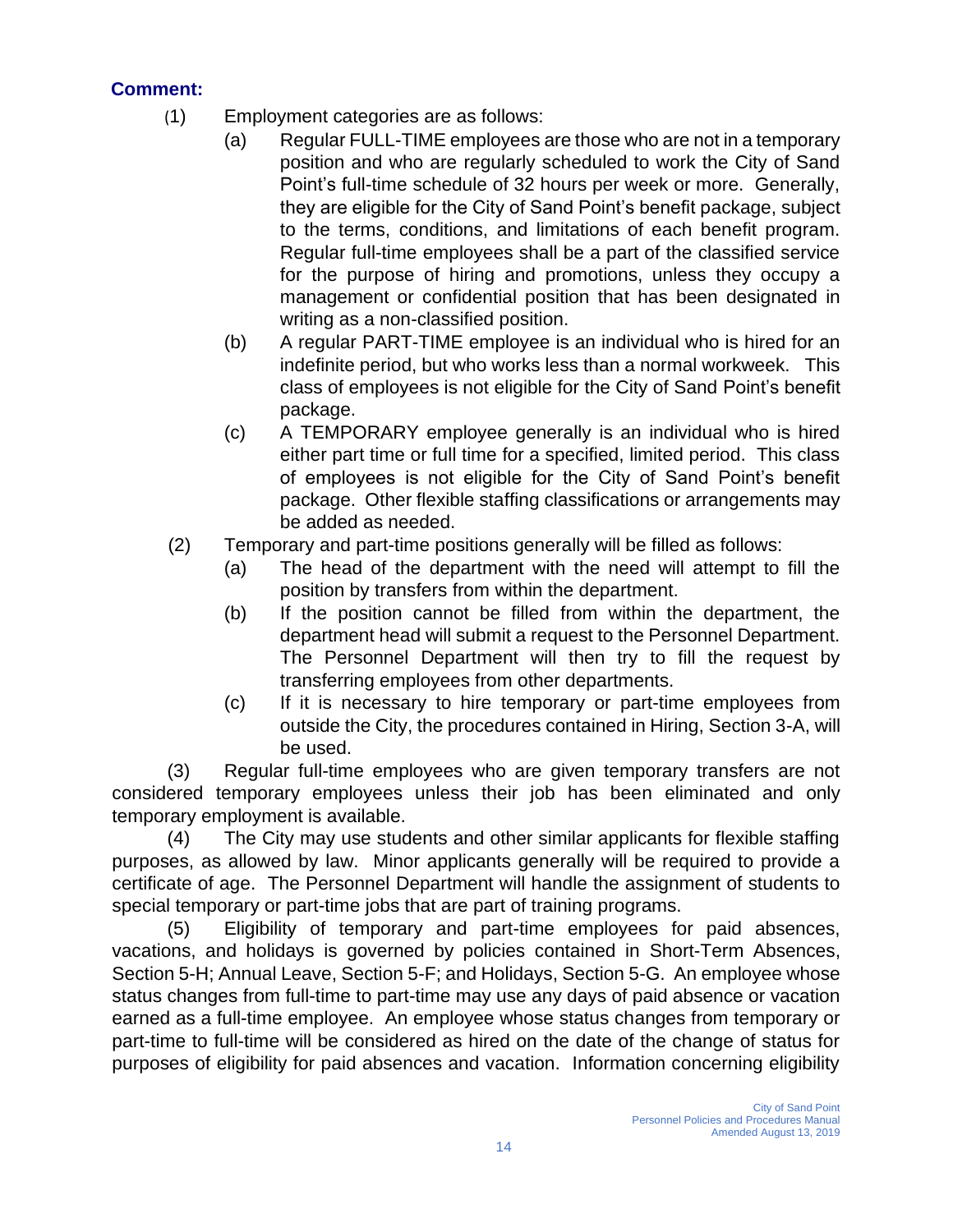of temporary and part-time employees for other City benefits, if any, is available from the Personnel Department.

### **Section 3-E Probationary Period**

**Policy:** It is the policy of the City that all new employees and all present employees transferred or promoted to a new job should be carefully monitored and evaluated for an initial probationary period.

#### **Comment:**

(1) The probationary period is 180 calendar days after date of hire or promotion. Supervisors should observe carefully the performance of each employee in a new job position. Where appropriate, weaknesses in performance, behavior, or development should be brought to the employee's attention for correction.

(2) Supervisors may prepare a written evaluation of the employee's job performance by the end of the first six months on the new job. If written, the evaluation should include a recommendation whether the employee should continue in the position. Copies of the evaluation should be forwarded to the department head and the Personnel Department for inclusion in the employee's personnel file. If no evaluation is completed, the employee will be considered to have successfully completed their probationary period.

(3) An employee who receives an unsatisfactory evaluation may be given additional time in 30-day increments to demonstrate their ability to do the job, if the supervisor feels additional time is warranted in order to achieve acceptable job performance.

(4) Supervisors may recommend the termination of a newly hired employee at any time during the probationary period. A recommendation for termination should be submitted in writing to the Personnel Department for review and should include an evaluation and a list of actions taken to assist the employee. Action to terminate must have the approval of the Mayor.

(5) Newly hired employees are eligible for employee benefits at the time of their initial hire. Transferred or promoted employees remain eligible for all benefits while demonstrating their ability to perform their new jobs. The probationary period will be extended by the number of workdays missed due to excused leave of absence(s).

(6) At the discretion of management, transferred or promoted employees who are unable to perform satisfactorily in their new jobs may be returned to their original jobs, if a vacancy exists, or may be terminated.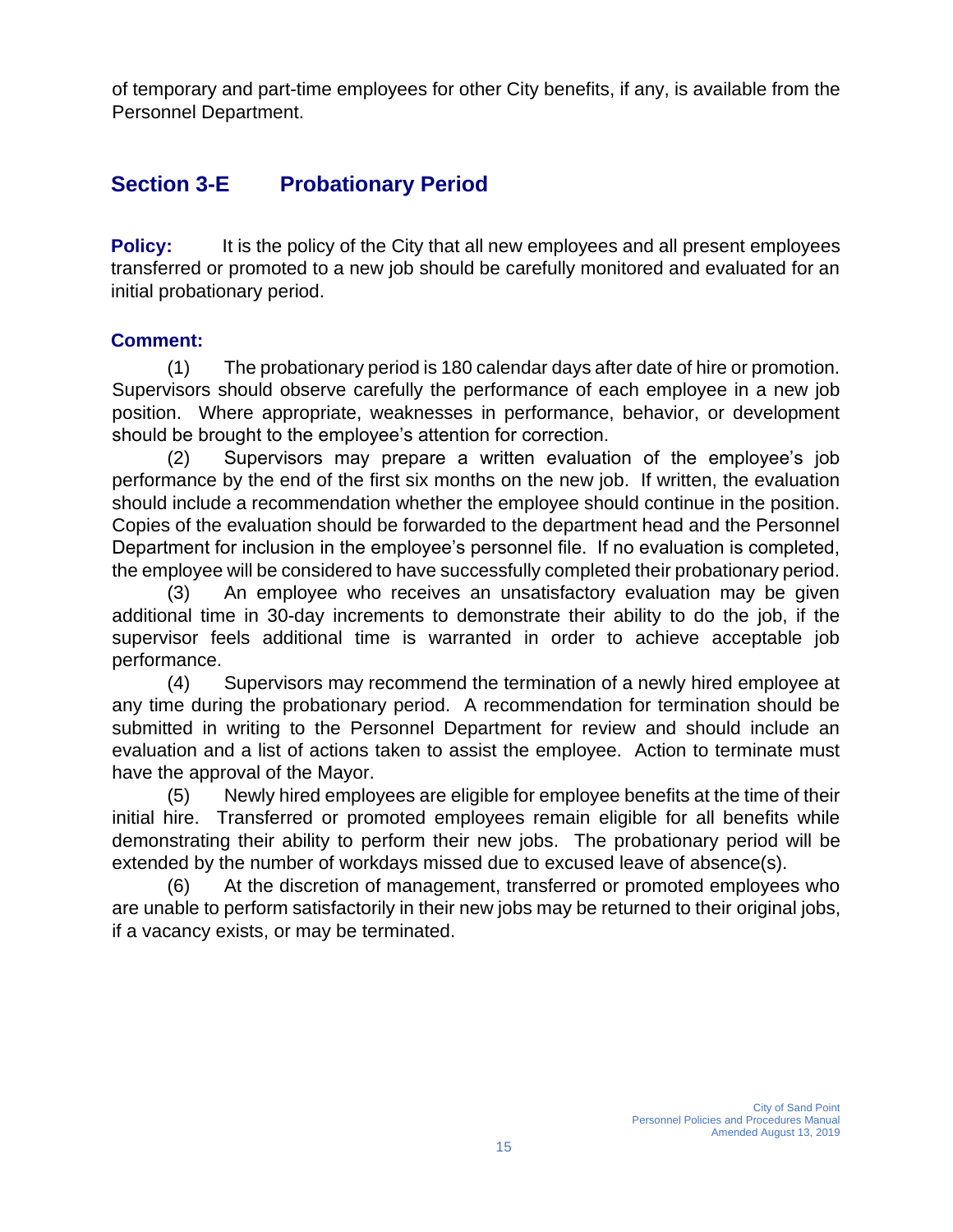### **Section 3-F Transfer**

**Policy:** It is the policy of the City that it may, at its discretion, initiate or approve employee job transfers from one job to another.

#### **Comment:**

(1) The City may require employees to make either a temporary or long-term job transfer in order to accommodate the organization's business needs. The City will try to limit the number and duration of temporary transfers that it requests of individual employees in a twelve-month period.

(2) Employees may request a voluntary job transfer. To be eligible for a voluntary transfer, employees normally must meet the requirements of the new position, have held their current position for at least six months, have a satisfactory performance record, and have no adverse disciplinary actions during the same period.

(3) Job openings for which management solicits candidates from within the City will be posted on the bulletin board and/or announced in employee publications. However, as it considers appropriate, management will fill job openings or make transfers without posting notices.

(4) Eligible employees who request a transfer generally will be considered in the following order:

- (a) Employees in the same department as the job opening;
- (b) Employees at the same location but in departments other than the one where the opening occurs;
- (c) Employees who are being considered for layoff because of a reduction in force or because of the elimination of their job; and
- (d) All other employees.

### **Section 3-G Promotion**

**Policy:** It is the policy of the City to offer employees promotions to higher-level positions when appropriate. Management prefers to promote from within and may first consider current employees with the necessary qualifications and skills to fill vacancies above the entry level, unless outside recruitment is considered to be in the City's best interest.

#### **Comment:**

(1) All employees are encouraged to seek advancement opportunities and to obtain promotion and career guidance from their supervisor, department head, and the Personnel Department.

(2) Employee eligibility for promotion will be determined by the requirements of the new job. In addition, to be considered, employees must have held their current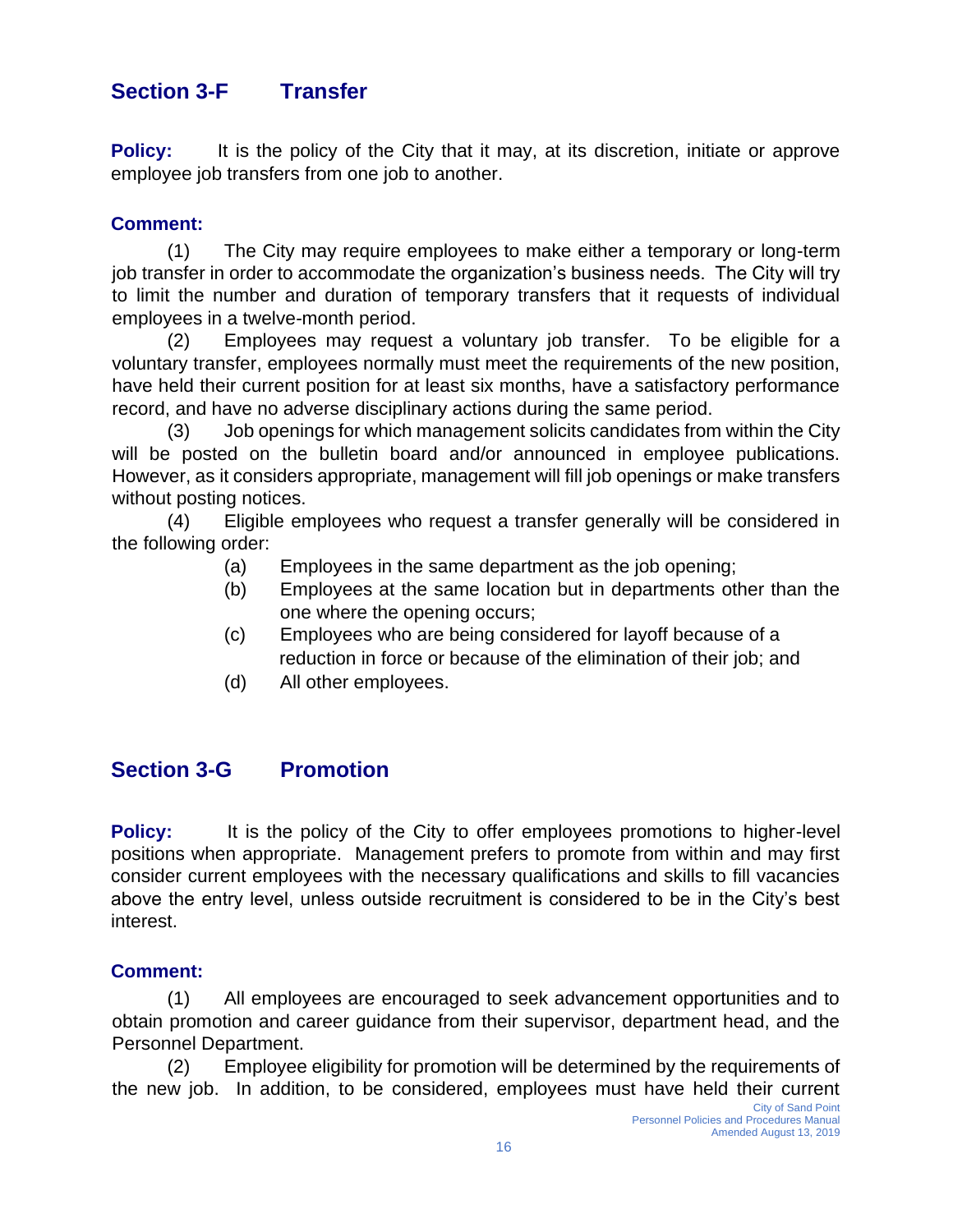position for at least six months, have a satisfactory performance record, and have no disciplinary actions during the same period.

(3) Job openings and promotions for which management solicits candidates from within the City will normally be posted on the bulletin board and/or announced in employee publications. However, as it considers appropriate, management may fill job openings or make promotions without posting notices. When job openings or promotion opportunities are posted:

(4) Employee candidates for promotion will normally be screened and selected on the basis of attendance and work records, performance, and job-related qualifications including, in some instances, aptitude or achievement tests. Seniority will be considered if two or more candidates are judged to be equally qualified based on merit, work record, and other qualifications. In addition, employees seeking promotion may be required to have a medical examination if the examination is job-related and consistent with business necessity.

(5) Promoted employees will be subject to the provisions of the Probationary Period policy in their new positions. (See Probationary Period, Section 3-E)

### **Section 3-H Outside Employment**

**Policy:** It is the policy of the City to allow its employees to engage in outside work or hold other jobs, subject to certain restrictions as outlined below.

#### **Comment:**

(1) The City requires that employees' activities and conduct away from the job must not compete or conflict with or compromise its interests, or adversely affect job performance and the ability to fulfill all responsibilities to the City. This requirement, for example, prohibits employees from performing any services for customers on nonworking time that are normally performed by City personnel. This prohibition also extends to the unauthorized use of any City tools or equipment. In addition, employees are not to solicit or conduct any outside business during paid working time.

(2) All employees, including part-time employees, must obtain prior written approval from the Mayor before undertaking any outside employment or other work activity. Failure to do this may result in disciplinary action.

(3) Full-time employees are not encouraged to engage in outside employment, but may be permitted to do so if granted permission by the Mayor.

(4) Employees are cautioned to consider carefully the demands that additional work activity will create before requesting permission to seek or accept outside employment. Outside employment will not be considered an excuse for poor job performance, absenteeism, tardiness, leaving early, refusal to travel, or refusal to work overtime or different hours. If outside work activity causes or contributes to job-related problems, it must be discontinued.

(5) Employee requests for permission to accept outside employment, including self-employment, should be submitted in writing to the Mayor. The request should include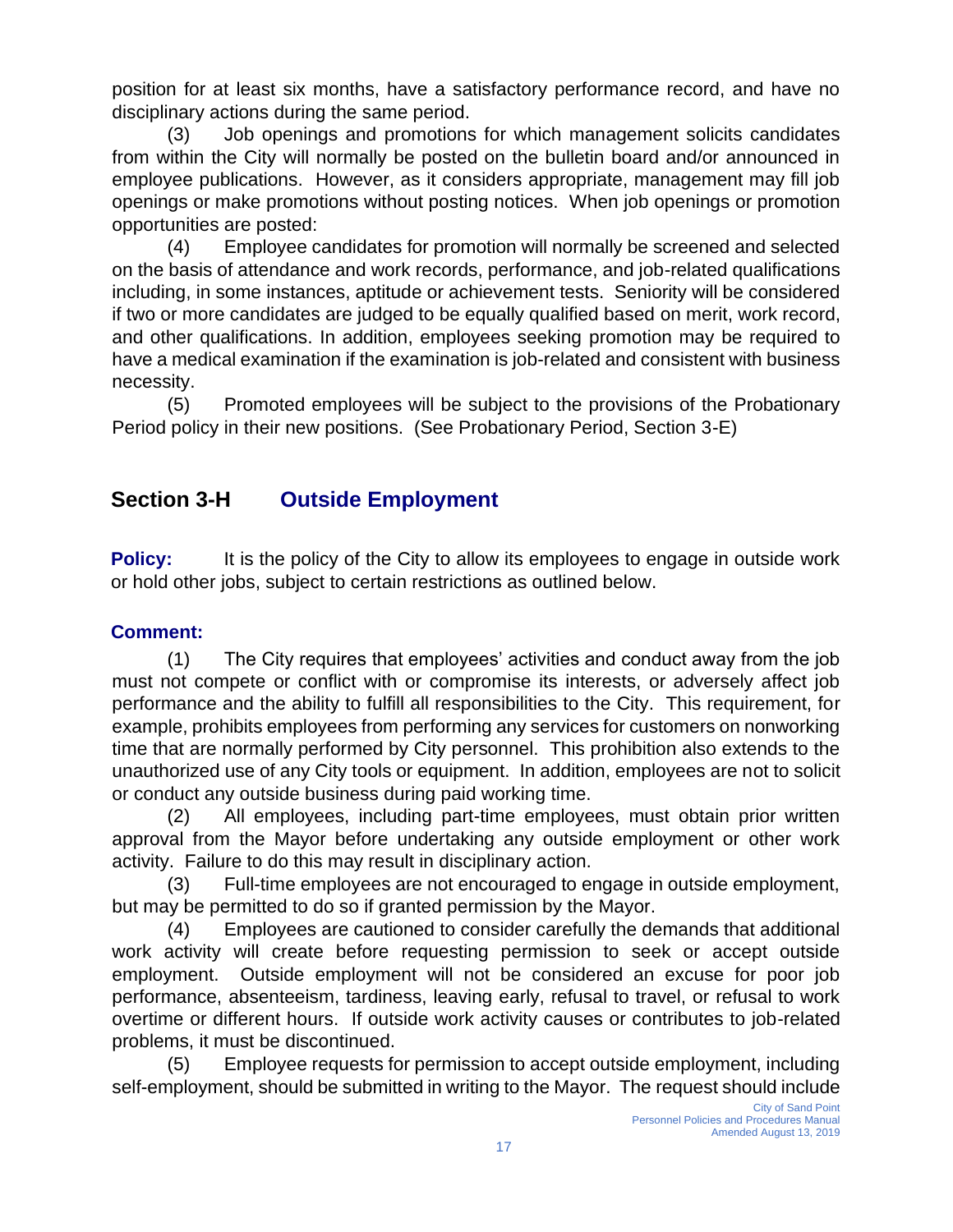any pertinent information about the outside employer, the nature of the job, the hours of employment, and potential conflicts with the primary job.

(6) In evaluating requests for outside work, the Mayor will consider whether the proposed employment:

- (a) May reduce the employee's efficiency in working for the City;
- (b) Involves working for an organization doing a significant amount of business with the City, such as major contractors and suppliers; or
- (c) May adversely affect the City's image.

(7) Employees who have accepted outside employment may not use paid sick or personal absence time to work on the outside job. Fraudulent use of sick or personal absences will result in disciplinary action.

### **Section 3-I Medical Procedures**

**Policy:** It is the policy of the City that applicants to whom a conditional offer of employment has been extended and current employees may be required to undergo medical tests, procedures, or examinations whenever management determines that these are necessary for the safe or efficient operation of the organization.

### **Comment:**

(1) Successful applicants for employment may be required as a condition of employment to take a medical examination to establish their fitness to perform the jobs for which they have applied without endangering the health and safety of themselves or others. If management determines that an examination is appropriate to a particular position, all applicants for the job to whom a conditional offer of employment has been made should be examined.

(2) Employees may be required to have a medical examination on other occasions when the examination is job-related and consistent with business necessity. For example, a medical examination may be required when an employee is exposed to toxic or unhealthful conditions, requests an accommodation for a disability, or has a questionable ability to perform current job duties or the duties of the job for which the employee is being considered.

(3) Employees are encouraged, but not required, to have physical examinations periodically during their employment and to participate in wellness programs.

(4) Medical examinations required by the City will be paid by the City and will be performed by a physician or licensed medical facility. Medical examinations paid for by the City are the property of the City, and the examination records will be treated as confidential and kept in separate medical files. However, records of specific examinations, if required by law or regulation, will be made available to the employee, persons designated and authorized by the employee, public agencies, relevant insurance companies, or the employee's doctor.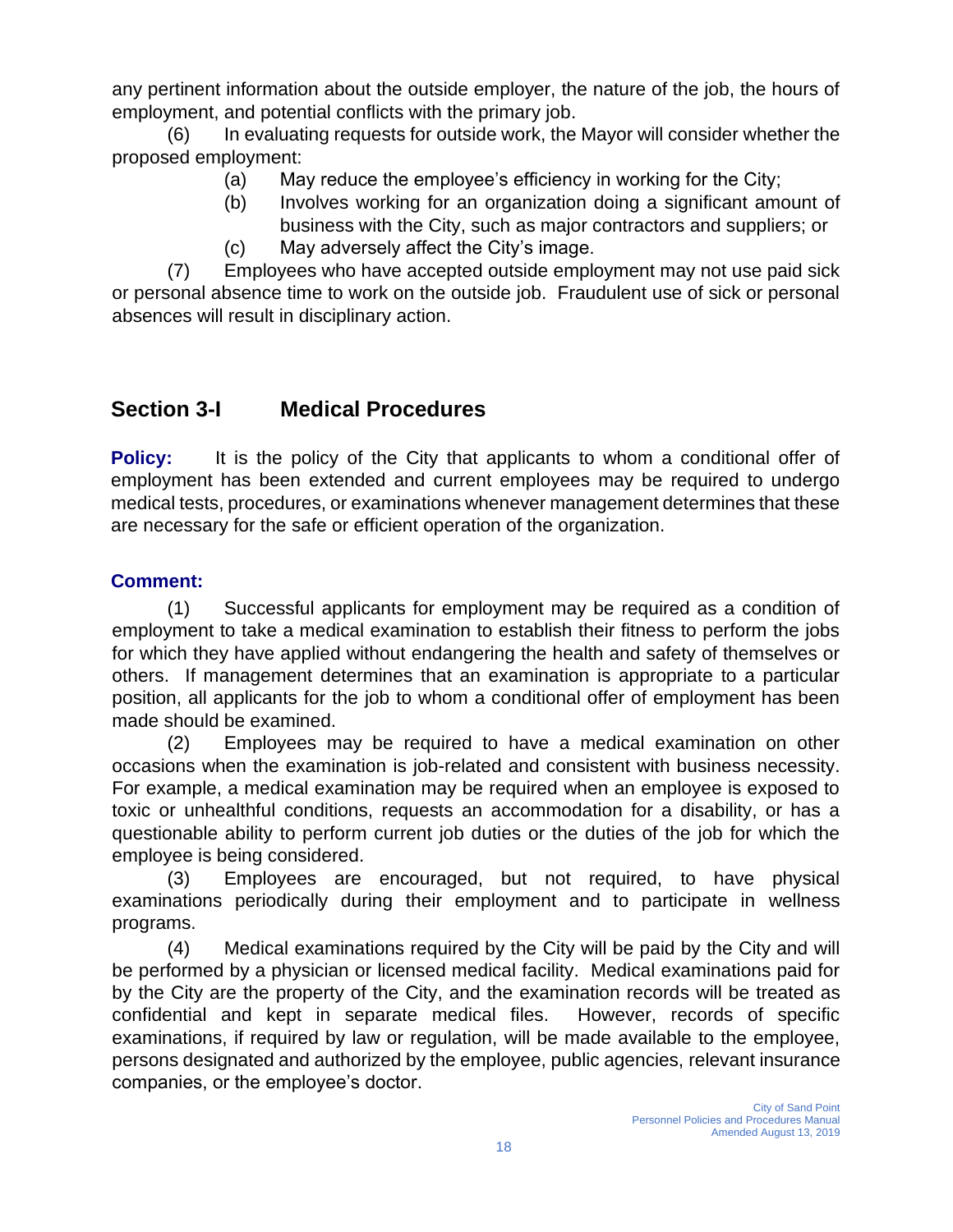(5) Employees who need to use prescription or nonprescription legal drugs while at work must report this requirement to the Personnel Department if the use might impair their ability to perform the job safely and effectively. Depending on the circumstances, employees may be reassigned, prohibited from performing certain tasks, or prohibited from working if they are determined to be unable to perform their jobs safely and properly while taking the prescription or nonprescription legal drugs.

(6) The City reserves the right to require acceptable confirmation of the nature and extent of any illness or injury that requires an employee to be absent from scheduled work. The City also may require a second and, if necessary, third medical opinion regarding these actions.

### **Section 3-J Serious Diseases**

**Policy:** It is the policy of the City that employees with infectious, long-term, lifethreatening, or other serious diseases may work as long as they are able to perform the duties of their job without undue risk to their own health or that of other employees, customers, or members of the public.

#### **Comment:**

(1) Serious diseases for the purposes of this policy include, but are not limited to: cancer, heart disease, major depression, multiple sclerosis, hepatitis, tuberculosis, human immunodeficiency virus ("HIV"), and acquired immune deficiency syndrome ("AIDS").

(2) The City will support, where feasible and practical, educational programs to enhance employee awareness and understanding of serious diseases.

(3) Employees afflicted with a serious disease are to be treated no differently than any other employee. Therefore, if the serious disease affects their ability to perform assigned duties, those employees will be treated like other employees who have disabilities that limit their job performance.

(4) Employees who are diagnosed as having a serious disease and who want an accommodation should inform their supervisor or the Personnel Department of their condition as soon as possible. Supervisors and the Personnel Department should review with the employee City policy on issues such as employee assistance, leaves and disability, infection control, requesting and granting accommodations, the City's continuing expectation regarding the employee's performance and attendance, and available benefits.

(5) Employees who have a serious disease and who want an accommodation should provide the Personnel Department with any pertinent medical information needed to make decisions regarding job assignments.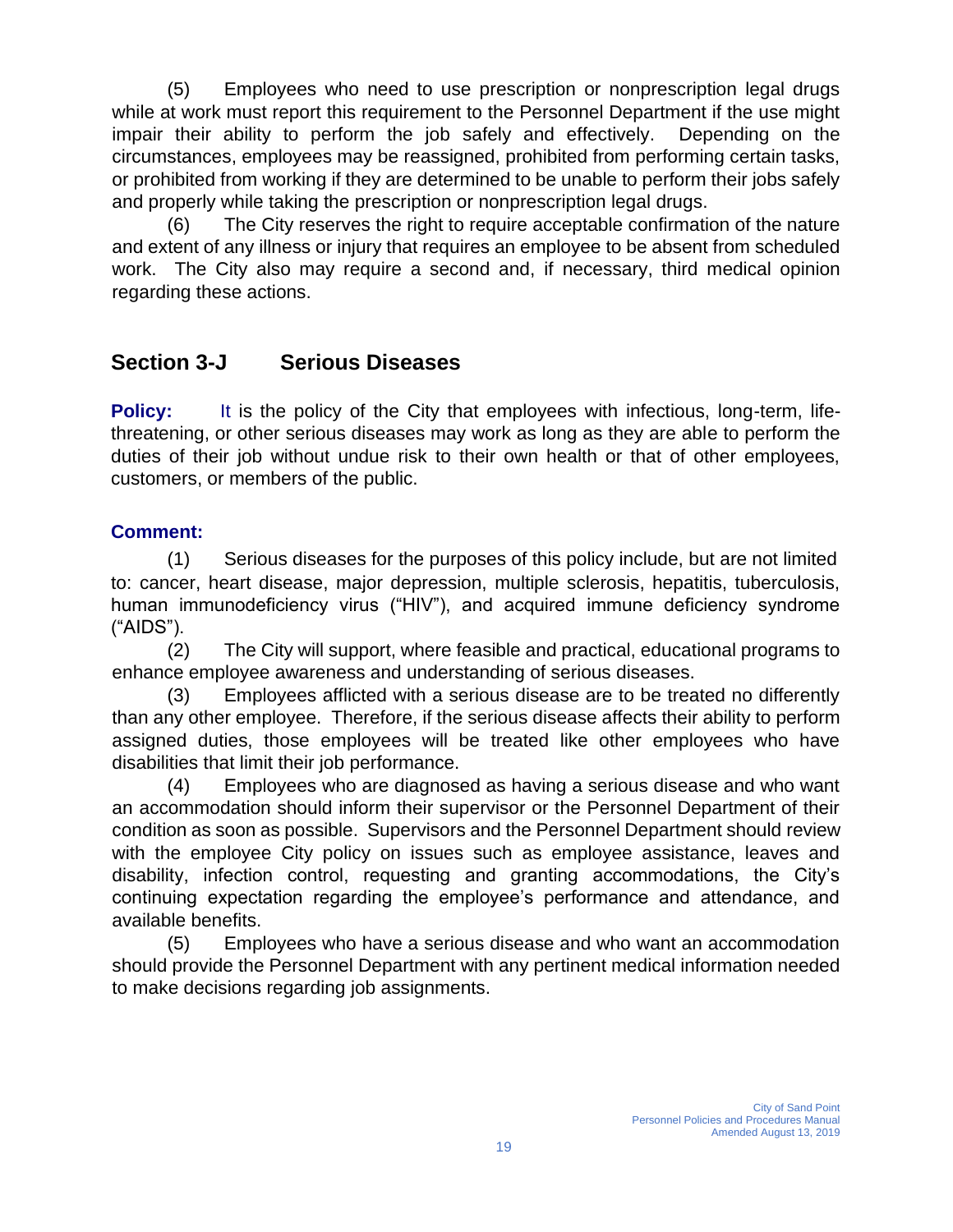# **CHAPTER 4 RULES OF WORK**

### **Section 4-A Employee Supervision**

**Policy:** It is the policy of the City that the work of all employees will be assigned, directed, and reviewed by supervisory personnel. Employees ordinarily will have only one supervisor to whom they report.

#### **Comment:**

(1) A primary role of each supervisor is to provide a link between management and nonmanagement employees. Accordingly, supervisors are expected to communicate the goals and policies of management to the employees under them. They also are expected to communicate back to management the attitudes, suggestions, and complaints of their employees.

(2) In addition to mastering the technical skills needed in their work unit, supervisors must be able to lead and motivate their employees to do their best work. Thus, supervisors should be prepared to:

- (a) Treat employees as individuals;
- (b) Give recognition for good performance and provide guidance when improvement is needed;
- (c) Explain when and why changes are necessary;
- (d) Recommend employees with growth potential for promotion, even if it means losing them to other units;
- (e) Show integrity by admitting mistakes instead of shifting the blame to others;
- (f) Be impartial and let employees know the reasons for any decisions that might be interpreted as unfair;
- (g) Demonstrate a desire for good performance by setting work goals and standards for employees;
- (h) Create a feeling of teamwork among employees; and
- (i) Set good examples by holding themselves to the standards of conduct and performance that they demand of their employees. (3) Supervisors are responsible for ensuring that management's goals for employee conduct and performance are achieved and that the personnel policies established by this Manual are implemented. Therefore, supervisors' duties include:
- (a) Recommending the hiring of personnel and overseeing special job training;
- (b) Keeping employees informed about their work assignments, work progress, and opportunities for advancement;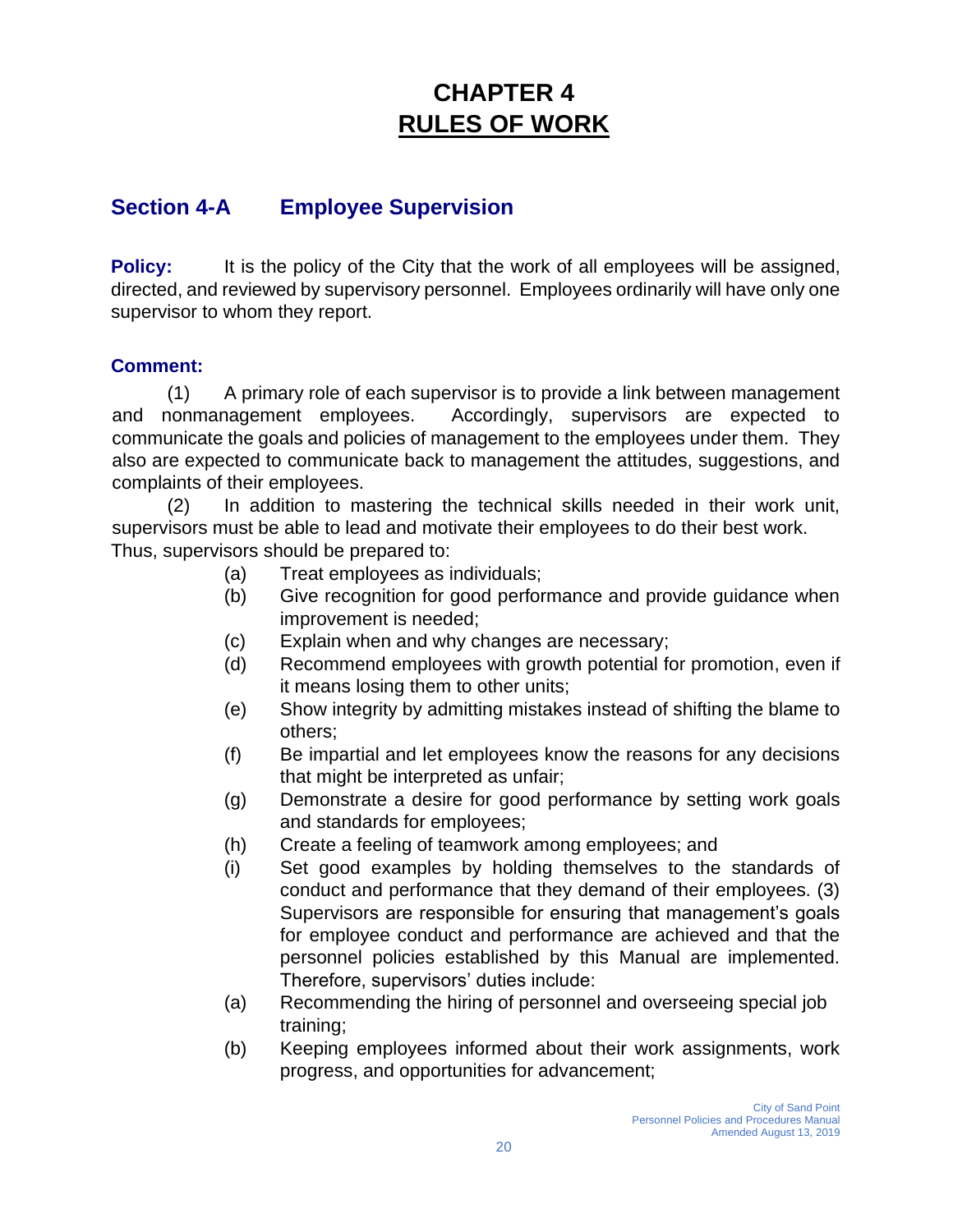- (c) Scheduling vacations and lunch breaks;
- (d) Controlling absenteeism and tardiness, and approving requests for time off;
- (e) Verifying employee time cards and scheduling overtime when necessary;
- (f) Complying with applicable federal and state laws and regulations concerning nondiscrimination, sexual harassment, and employee conduct;
- (g) Maintaining neat and orderly work areas;
- (h) Implementing suggestion, disciplinary, and problem review; and (i) Ensuring that employees observe all rules and regulations.

(4) Nothing in this policy should be considered as a contract or promise, express or implied, to employees that supervisors will in each case perform any or all of the activities described above, or that those activities will be performed the same way in each case.

### **Section 4-B Hours of Work**

**Policy:** It is the policy of the City to establish the time and duration of working hours as required by workload, customer service constraints, the efficient management of human resources and any applicable law.

#### **Comment:**

(1) The normal workweek is Monday through Sunday, beginning and ending at midnight on Sunday, and consisting of forty hours. The normal workday will consist of eight hours of work with an unpaid meal period. Rest or coffee breaks are considered as time worked.

(2) Each department head, in consultation with the Mayor, will determine the schedule of hours for employees. The department head will inform employees of their daily schedule of hours of work, including meal periods and rest or coffee breaks, and of any changes considered necessary by the City.

(3) Department heads may schedule overtime or extra shifts when it is necessary. Supervisors will assign overtime to nonexempt employees (those employees who are subject to the minimum wage and overtime provisions of the Fair Labor Standards Act) in the particular job for which overtime is required. Employees are not permitted to work overtime without the prior approval of their supervisor, department head or Mayor. For the purposes of overtime compensation, hours worked in excess of eight (8) during a workday or forty (40) during a workweek will be counted.

(4) Employee attendance at lectures, meetings, and training programs will be considered hours of work if attendance is required by management.

(5) All nonexempt employees are required to complete an individual time record showing the daily hours worked. Time records cover one pay period and must be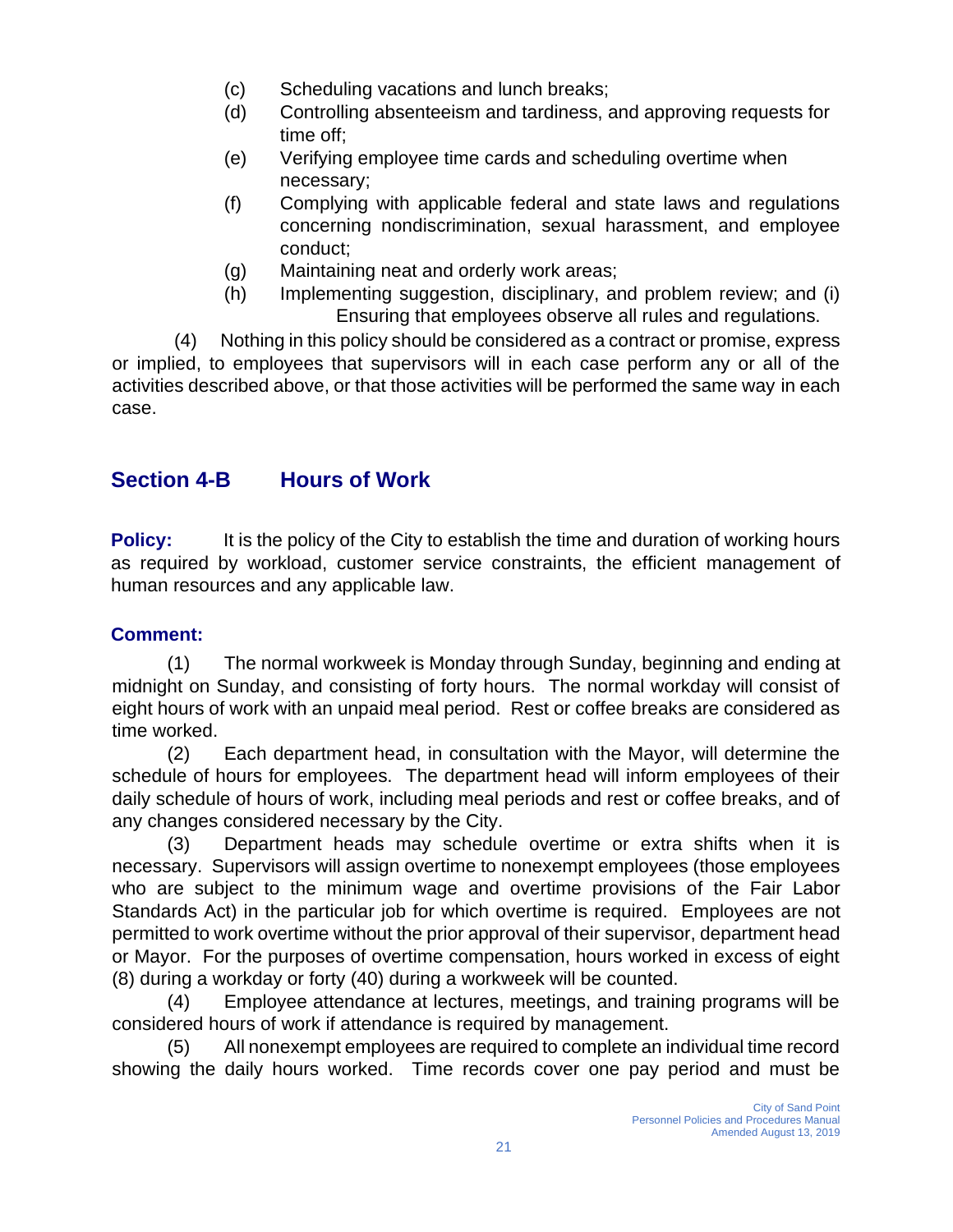completed by the close of each workday. The following points should be considered in filling out time records:

- (a) Employee time records should be checked and signed by the supervisor involved. Unworked time for which an employee is entitled to be paid (paid absences, paid holidays, or paid vacation time) should also be entered by the employee on the time record. Authorized overtime should be entered by the employee and approved by the supervisor;
- (b) Unapproved absences are not be considered as hours worked for pay purposes; and
- (c) Filling out another employee's time record or falsifying any time record is prohibited and may be grounds for disciplinary action, up to and including termination.

(6) Personnel employed in executive, administrative, professional, or certain computer-related capacities generally are exempt from the provisions of the Fair Labor Standards Act. These employees are not required to fill out hourly time records but must account for daily attendance. In addition, exempt employees will not receive overtime compensation, but occasionally may be eligible for compensatory time-off after working abnormally long hours.

### **Section 4-C Employee Safety**

**Policy:** It is the policy of the City to comply with all applicable federal, state, and local health and safety regulations and to provide a work environment as free as practicable from recognized hazards. Employees are expected to comply with all safety and health requirements whether established by the City or by federal, state, or local law.

#### **Comment:**

(1) Supervisors are responsible for ensuring that employees under their supervision understand and comply with all City safety rules, regulations, and procedures. Supervisors' safety responsibilities include:

- (a) Being familiar with all safety and health procedures relevant to the operations under their supervision;
- (b) Inspecting their work areas periodically;
- (c) Training their employees in safety matters or arranging for safety training where appropriate;
- (d) Identifying conditions that are recognized as being unsafe; and
- (e) Reporting accidents and injuries immediately and ensuring that any injured employee is referred to appropriate medical care.

(2) Employees should report to their supervisor all observed safety and health violations, potentially unsafe conditions, and any accidents resulting in injuries to employees.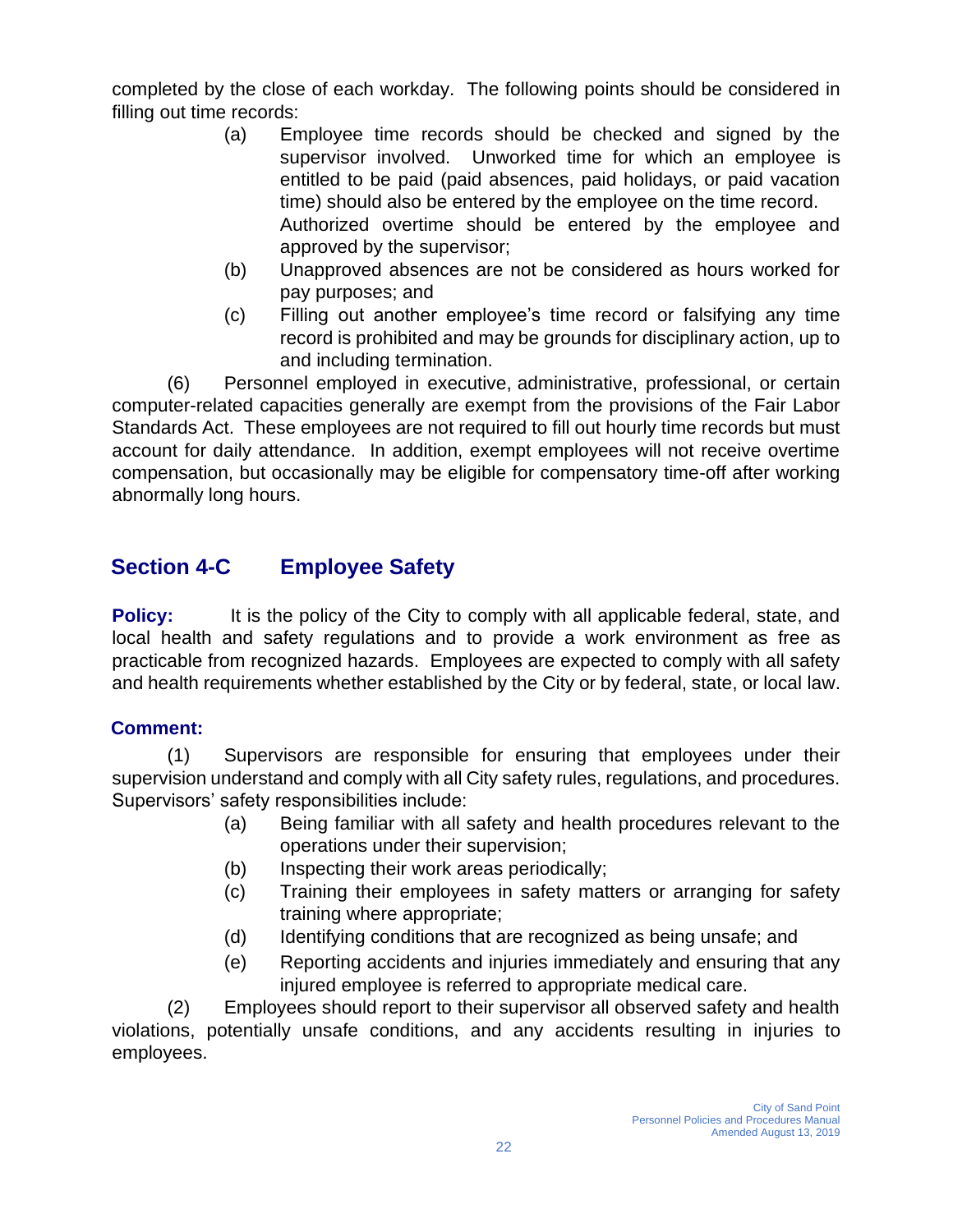(3) Employees are encouraged to submit suggestions concerning safety and health matters.

(4) The City will provide special clothing or equipment, or reimburse for it, when special clothing or equipment is required by law or by City policy. Employees are responsible for the proper use and maintenance of the clothing and equipment.

(5) Supervisors should not discharge or discriminate in any manner against an employee because the employee has instituted a safety-related proceeding, has testified in that type of proceeding, or has otherwise exercised any right provided by law.

(6) Violations of City safety rules, regulations, or procedures will result in disciplinary action, up to and including termination.

### **Section 4-D Maintenance of Work Areas**

**Policy:** It is the policy of the City that work areas must be kept clean and orderly at all times.

#### **Comment:**

(1) Employees are responsible for maintaining their work areas in a clean and orderly fashion. To fulfill this responsibility, each employee should, at a minimum, do the following:

- (a) Place coats, boots, umbrellas, and other items of clothing in designated areas so that work stations are not unnecessarily cluttered;
- (b) Consume any food or beverages in employee rest areas so that work areas are kept free of food and related litter; and
- (c) Prior to the end of the workday, clean and store all tools and equipment and properly secure any items, papers, or information of value.

(2) Supervisors are responsible for having their employees maintain their work areas according to the requirements of this policy. Each supervisor should:

- (a) Make sure that aisles, floors, and walls are free of debris and other unnecessary items and that all end-of-the-shift tasks have been performed;
- (b) Monitor the facilities and equipment and issue maintenance requests where appropriate;
- (c) Arrange for the removal of any items from the workplace that are not needed for the flow of business or the enhancement of employee comfort;
- (d) Report any existing or potential workplace hazards and safety violations; and
- (e) Ensure the proper disposal of all trash, waste, and scrap.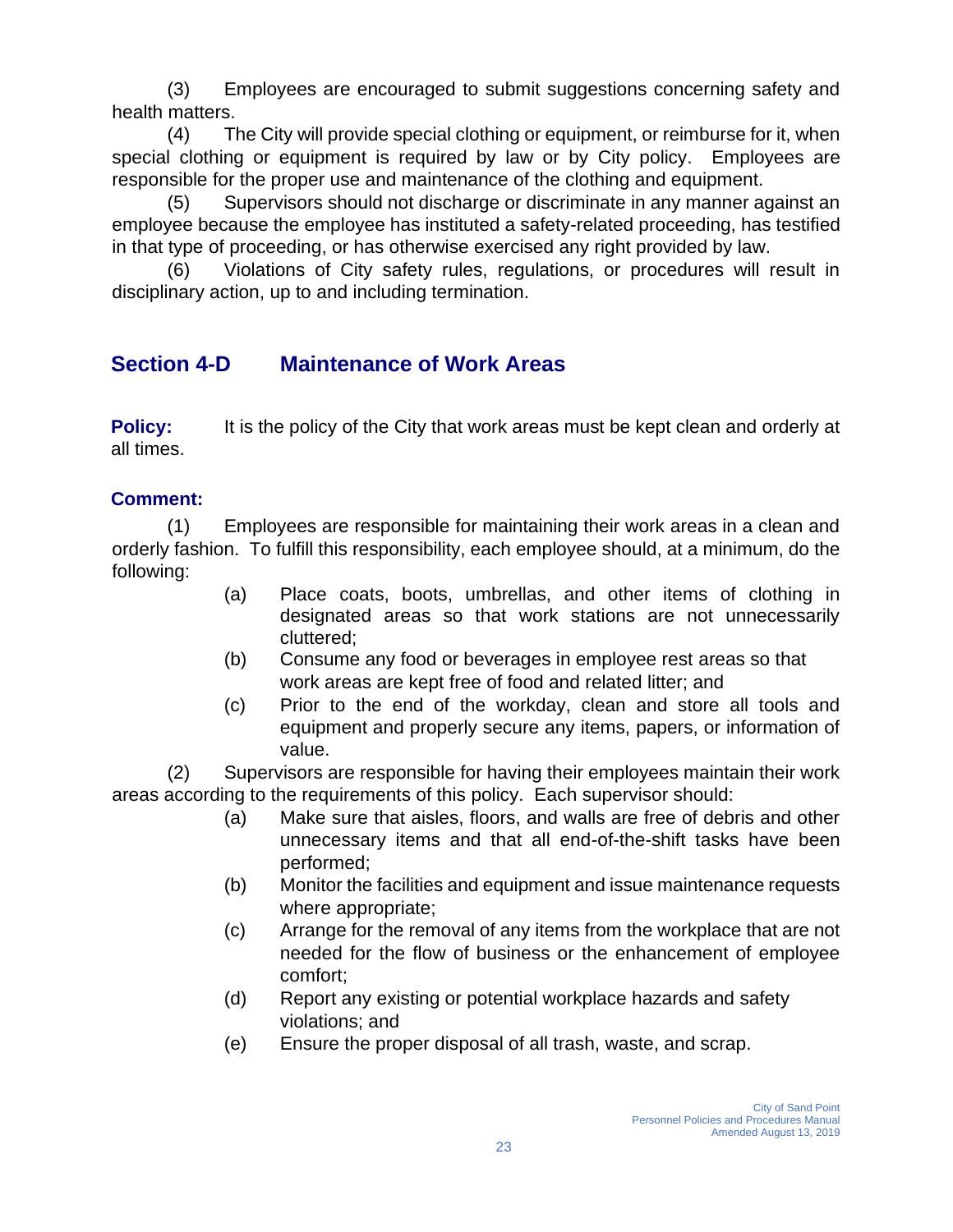(3) The City will attempt to maintain the temperature, lighting, and noise level of its facilities at a level that is comfortable for employees yet appropriate for the nature of its operations. Employees should inform their supervisor of any concerns about working conditions.

(4) Employees must abide by the smoking restrictions established by state or local law and may smoke only in areas where it is specifically permitted by City policy.

### **Section 4-E Smoking**

**Policy:** It is the policy of the City to comply with all applicable federal, state, and local regulations regarding smoking in the workplace and to provide a work environment that promotes productivity and the well-being of its employees.

#### **Comment:**

(1) The City recognizes that smoking in the workplace can adversely affect employees. Accordingly, smoking is restricted at all of its facilities. As used in this section, "smoking" includes cigarettes, cigars, pipes, vaporizers or "e-cigarettes" and any other form of burning or combusting tobacco, oils, or nicotine. Marijuana use of all types is prohibited and covered under Section 6-B.

(2) Smoking is prohibited inside all City facilities except for areas where it is specifically authorized. The Mayor is responsible for implementing and monitoring smoking regulations, and supervisors are expected to enforce the regulations. The smoking policy applies to employees during working time and to visitors while on the City's premises.

(3) Smoking is prohibited in City-owned vehicles.

(4) Employees are expected to exercise common courtesy and to respect the needs and sensitivities of coworkers with regard to the smoking policy. Smokers have a special obligation to keep smoking areas litter-free and not to abuse break and work rules. Complaints about smoking issues should be resolved at the lowest level possible, but may be processed through the City's grievance procedure. Employees who violate the policy will be subject to disciplinary action.

(5) The City does not discriminate against individuals on the basis of their use of legal products, such as tobacco, if the use occurs during nonworking time and off of the City's premises.

### **Section 4-F Attendance and Punctuality**

**Policy:** It is the policy of the City to require employees to report for work punctually and to work all scheduled hours and any required overtime. Excessive tardiness and poor attendance will not be tolerated.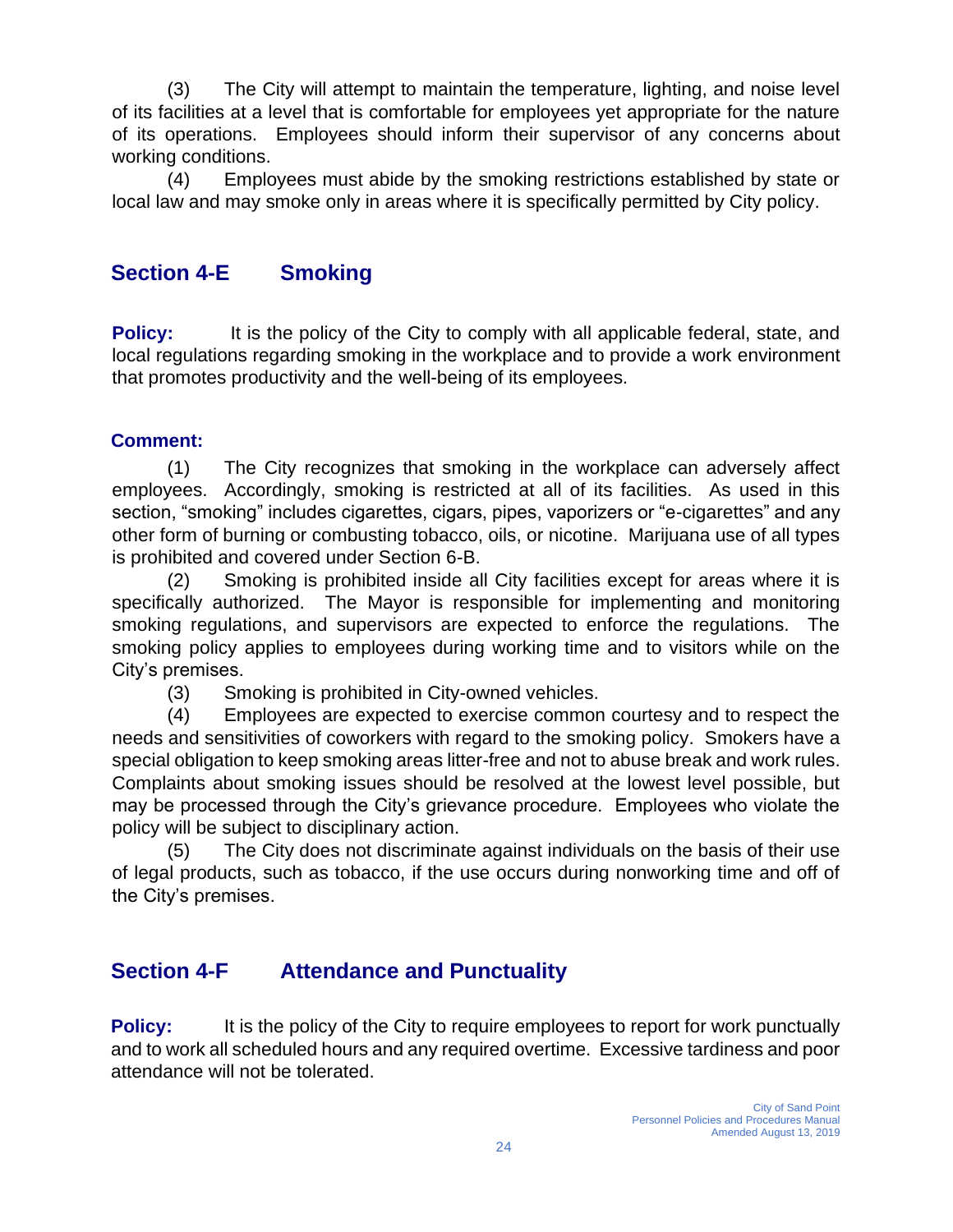#### **Comment:**

(1) Supervisors should notify employees of their starting, ending, and break times. Employees are expected to be engaged in carrying out their duties during all scheduled work time and should be ready to begin working at their scheduled starting time. Supervisors should record all absences and, for nonexempt employees (those subject to the minimum wage and overtime requirements of the Fair Labor Standards Act), any tardiness or early departure exceeding ten minutes.

(2) Employees should notify their supervisor as far in advance as possible whenever they are unable to report for work, know they will be late, or must leave early. The notice should include a reason for the absence and an indication of when the employee can be expected to report for work. If the supervisor is unavailable, notification should be made to the Mayor or his designee.

(3) Employees will be compensated during authorized absences in accordance with City policies. All nonexempt employees will not receive compensation for time missed because of tardiness or early departure if the time missed exceeds 10 minutes after starting time or before quitting time. Failure to notify the City properly of any absence may result in loss of compensation during the absence and may be grounds for disciplinary action.

(4) Employees who are delayed in reporting for work more than 30 minutes and who have not notified their supervisor of their expected tardiness may lose their right to work the balance of the work day. In addition, employees who report for work without proper equipment or in improper attire may not be permitted to work. Employees who report for work in a condition considered not fit for work, whether for illness or any other reason, will not be allowed to work.

(5) Employees are expected to report for work during inclement weather conditions if the City does not declare an emergency closing. Employees who are unable to report because of weather conditions may be granted an authorized unpaid absence. Employees who are late because of weather conditions will be given a chance to make up their missed time if work schedules and conditions permit.

(6) Nonexempt employees will not be required or permitted to work any period of time before or after scheduled starting or quitting times for the purpose of making up time lost because of tardiness, unauthorized absence, authorized absence, or any other reason if the result will be that the employee works more than eight hours during the day or forty hours during the workweek.

(7) Employees must report to their supervisor after being late or absent, give an explanation of the circumstances surrounding their tardiness or absence, and, when applicable, certify that they are fit to return to work. The supervisor should record the information in the employee's file and forward a copy to the Personnel Department. When appropriate, the supervisor should counsel the employee on the importance of good attendance and warn that excessive tardiness or absences will lead to discipline, up to and including termination.

(8) Employees must obtain permission from their supervisor in order to leave the City premises during working hours. In addition, employees who are frequently away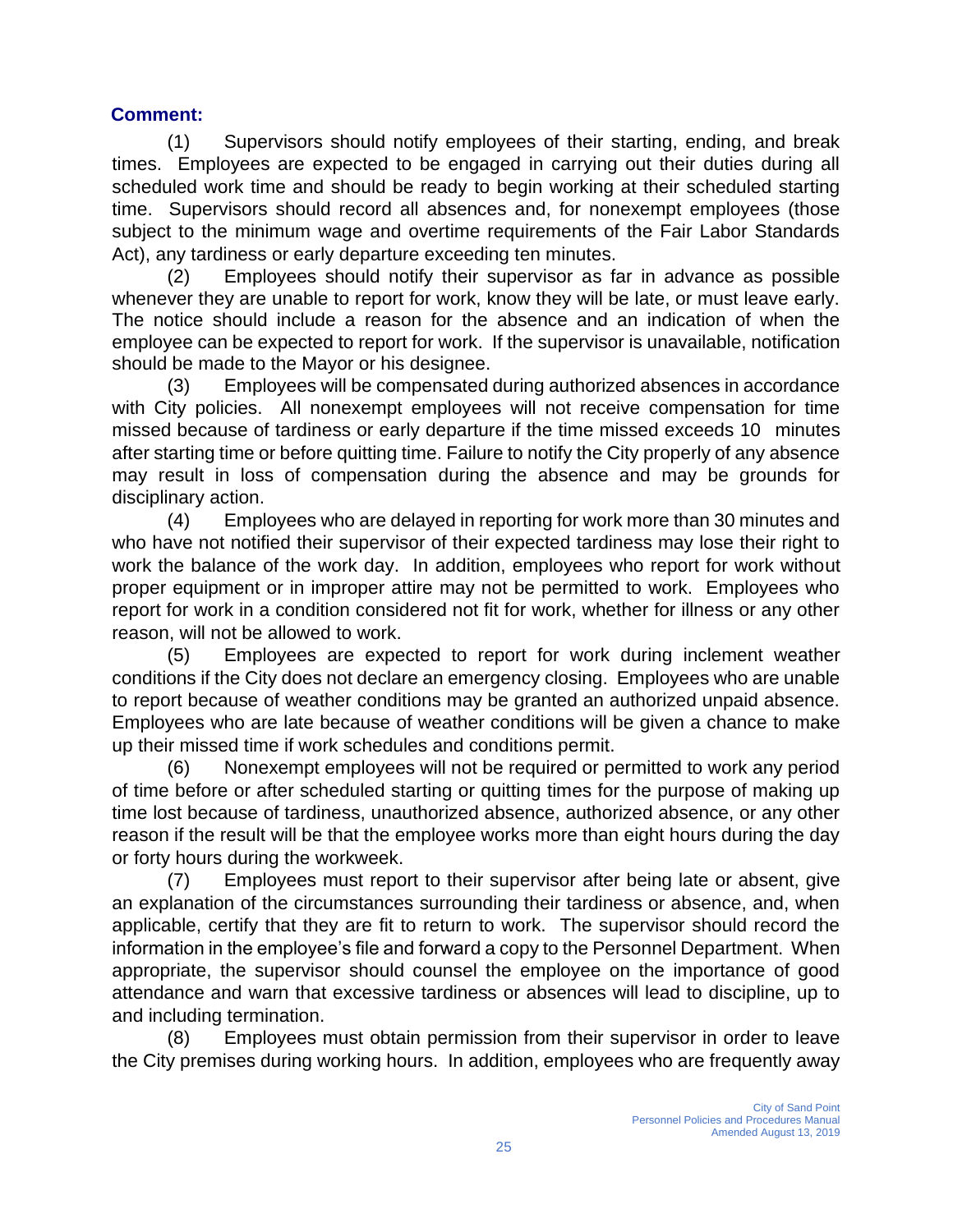from the premises for business reasons should inform their supervisors of their whereabouts during working hours.

(9) Unauthorized or excessive absences or tardiness will result in disciplinary action, up to and including termination. An absence is considered to be unauthorized if the employee has not followed proper notification procedures or the absence has not been properly approved. Generally, absences in excess of those allowed by City policy more than three times in a three-month period are grounds for discipline.

(10) Employees who are absent from work for three consecutive days without giving proper notice to the City will be considered as having voluntarily quit. At that time, the City will formally note the termination and advise the employee of the action by certified mail to the employee's last known address.

# **CHAPTER 5 PAY AND BENEFITS**

### **Section 5-A Salary Administration**

**Policy:** It is the policy of the City to pay compensation that is nondiscriminatory and competitive. However, all compensation policy decisions must take into consideration the City's overall financial condition.

#### **Comment:**

(1) The Mayor is responsible for coordinating the continuing internal review of all compensation and for making sure that each job is evaluated and assigned the correct salary range. This review should determine whether compensation accurately and fairly reflects each individual's responsibilities and performance.

(2) The Mayor will, when considered appropriate, participate in or conduct compensation surveys covering other employers with similar jobs. This and other available information should be used to help set pay policy and to determine the relative competitive position of the City's pay structure.

(3) New employees generally will be hired at the starting rate assigned to their salary range. Higher starting rates may be granted depending on an applicant's experience or skill level or other competitive considerations

(4) Compensation decisions generally should be based on performance, length of service, and budget considerations.

(5) Employees who are not satisfied with their compensation or who have questions about the City's salary administration and benefits program should direct their concern to their supervisor, or Mayor.

(6) If budgeted and approved each year by the City Council, all permanent, non-contractual employees who have completed their Probationary Period will receive a one-step (3%) COLA pay increase effective July 1<sup>st</sup>. Permanent, non-contractual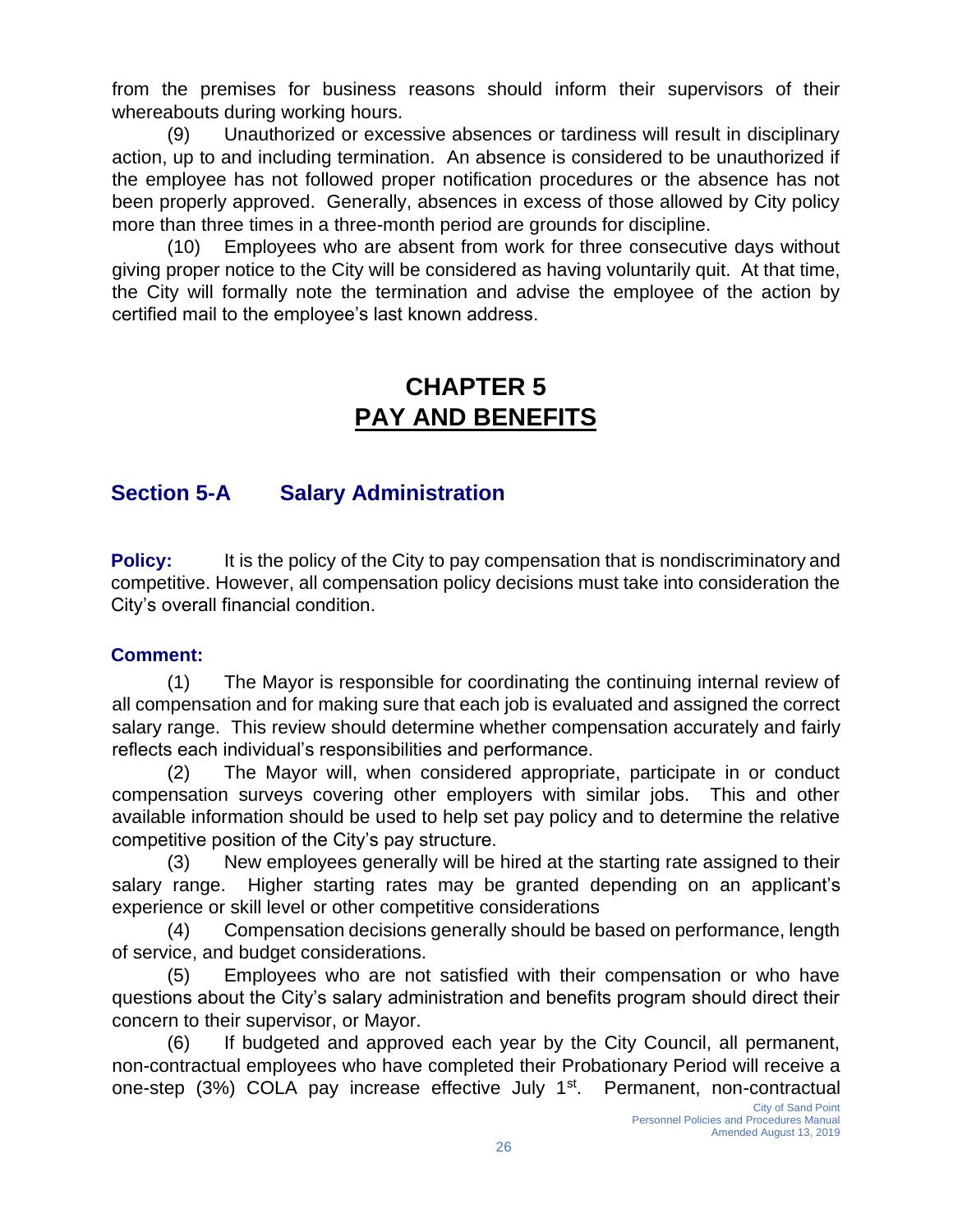employees hired before July 1<sup>st</sup> who have not completed their Probationary Period will receive a COLA increase upon completion of their Probationary Period. Permanent, noncontractual employees hired after July  $1<sup>st</sup>$  are not eligible for a COLA pay increase in the fiscal year in which they were hired.

### **Section 5-B Pay Procedures**

**Policy:** It is the policy of the City to pay employees by check or direct deposit on a regular basis and in a manner so that the amount, method, and timing of wage payments comply with any applicable laws or regulations.

#### **Comment:**

(1) Beginning December 16, 2013, employees will be paid every other Friday. The first pay period under this new change will cover December 16 thru December 29. Completed timesheets must be submitted to the Finance Department no later than Tuesday for the previously completed payroll period. Late or missing timesheets may prevent an employee from receiving their pay in a timely fashion.

(2) Employees on each payday will receive, in addition to their pay, a statement showing gross pay, deductions and net pay. Federal and Social Security taxes will be deducted automatically. No other deductions will be made unless required or allowed by law, contract or employee obligation. Employees may elect to have additional voluntary deductions taken from their pay only if they authorize the deductions in writing.

(3) Employees who discover a mistake in their paycheck, lose their paycheck, or have it stolen should notify the Personnel Department immediately. In the case of a mistake, the error will be remedied promptly. In the case of loss or theft, the Personnel Department will attempt to stop payment on the check and reissue a new one to the employee. However, the employee is solely responsible for the monetary loss, and the City will not be responsible for the loss or theft of a check if it cannot stop payment on the check.

(4) Employees who are eligible for annual leave may receive an advance on their vacation pay as long as an approved request for it is submitted to the Personnel Department at least 15 days prior to the beginning of the vacation. Under normal circumstances, no other advances or loans for employees will be made without the approval of the Mayor.

(5) Nonexempt employees (those not exempt from the provisions of the Fair Labor Standards Act) will be paid overtime compensation at the rate of one and one-half times their regular hourly rate for work in excess of either eight hours during their normal workday or forty hours during their normal workweek. (For a more detailed discussion of exempt and nonexempt status, see Hours of Work, Chapter 4B).

(6) Employees should discuss any questions or concerns regarding their rate of pay and other compensation issues with their department head, Personnel Department or the Mayor.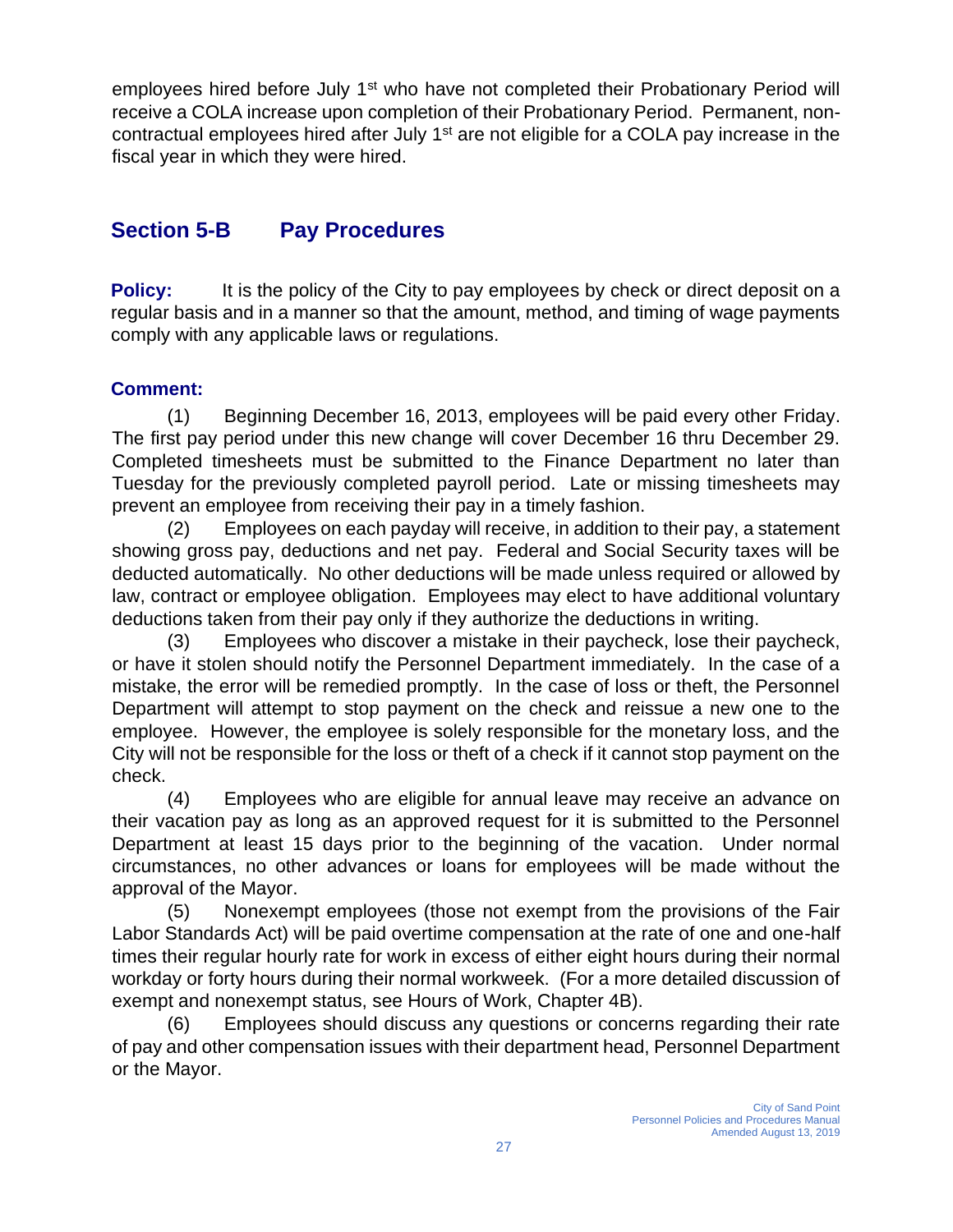### **Section 5-C Travel**

**Policy:** It is the policy of the City that business travel must be approved in advance and should be engaged in and reimbursed according to the guidelines below.

#### **Comment:**

(1) Employees holding jobs that require extensive travel are expected to travel as a condition of employment. For all other jobs, travel is considered only an incidental function of the position, but may be required.

(2) The Mayor must approve all employee travel.

(3) The City may issue guidelines specifying or restricting travel booking requirements. Under normal circumstances, employees should use the most appropriate form of transportation available, book the least expensive fares, and stay in and eat at moderately priced establishments.

(4) If requested, employees must provide the Mayor with a copy of their itinerary before leaving on business travel.

(5) Employee expenses for approved travel will be paid or reimbursed when properly documented by the employee and approved by the Mayor. Employees who know or anticipate that they will have a special request for travel expense reimbursement should ask for approval from the Mayor before incurring the expense. Any travel expenses considered unreasonable under the circumstances will not be paid or reimbursed and are the employee's personal responsibility.

(6) Employees may obtain a cash advance for approved business travel by submitting a written request at least 15 days prior to travel. This request is to be submitted to the Mayor. Cash advances are City property, and their use must be properly documented and approved as outlined in Comment (5), above.

(7) Time spent by nonexempt employees (those covered by the minimum wage and overtime requirements of the Fair Labor Standards Act) in traveling away from home on City business during normal working hours is considered hours worked for pay purposes.

(8) Employees traveling on City business are representatives of the City and are expected to maintain a high level of professionalism and to follow all of the City's policies and rules.

(9) Employees will receive out-of-pocket travel reimbursement either by:

(a) Per Diem: A daily per diem rate of \$200. Employees will receive a full days Per Diem the day of departure and \$50 Per Diem the day of return. If lodging is provided (paid) by the City or sponsoring agency, the City shall pay \$50 per day Per Diem for meals and incidental expenses.

- (b) Actual Expenses: Employee may submit receipts for lodging,
	- meals, transportation, etc. for reimbursement based on the requirements outlined in this section.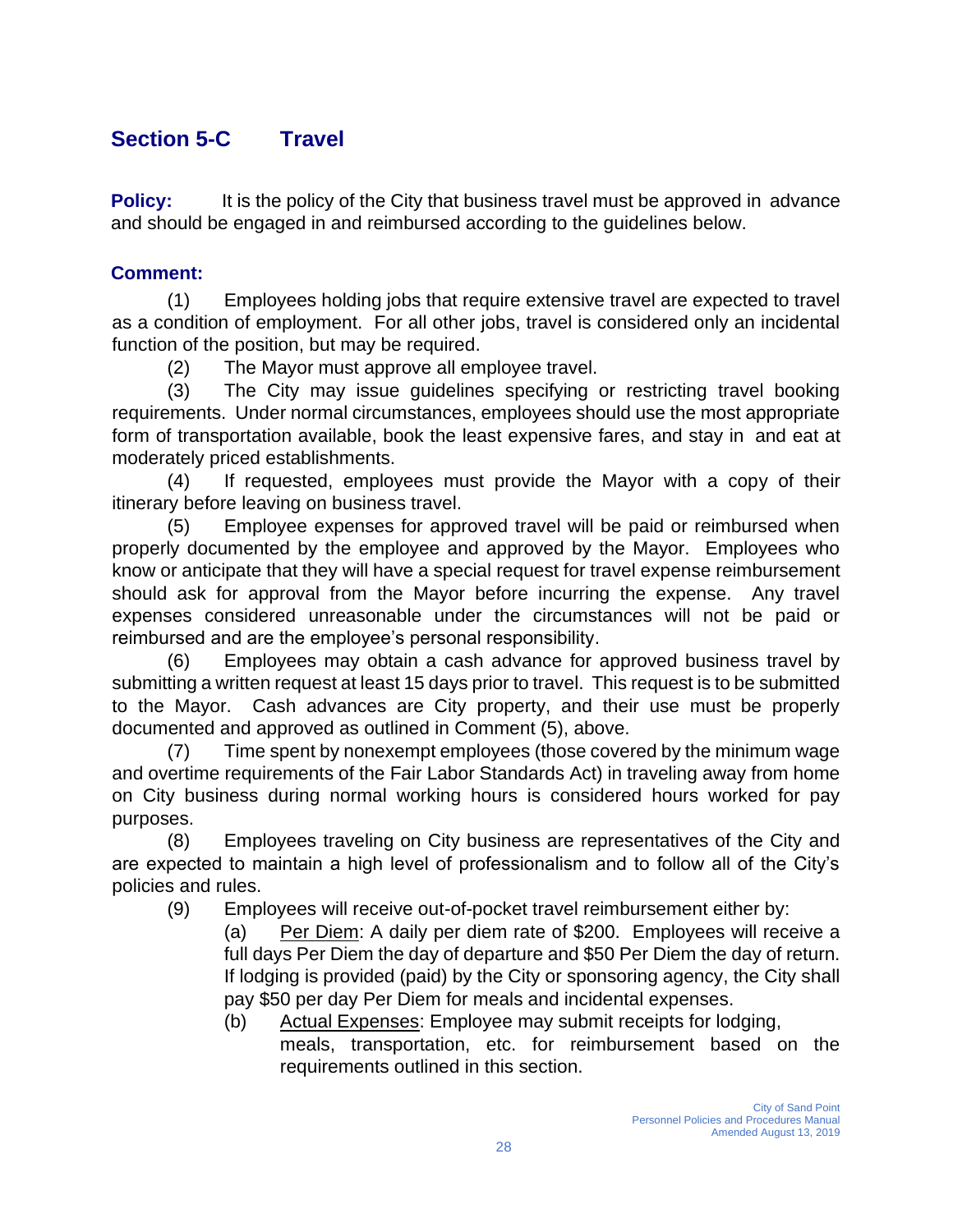### **Section 5-D Automobile Usage**

**Policy:** It is the policy of the City to provide vehicles for business use, to allow employees to drive on City business, and to reimburse employees for business use of personal vehicles according to the guidelines below.

#### **Comment:**

(1) Employees may not drive vehicles for City business without the prior approval of their supervisor. Before approval, the supervisor must check the driving record, verify the existence of a valid driver's license and make certain that the employee is eligible for coverage under any applicable City insurance.

(2) Employees whose jobs require regular driving as a condition of employment must be able to meet the driver approval standards of this policy at all times. In addition, employees holding those jobs must inform their supervisors of any changes that may affect their ability to meet the standards of this policy. For example, employees who lose their licenses must report this to their supervisors. For all other jobs, driving is considered only an incidental function of the position.

(3) City vehicles will be assigned to those departments that have demonstrated a continuing need for them, based on availability and funding.

(4) Employees who need transportation in the course of their normal work may be assigned a City vehicle. All other employees needing transportation for City business may use vehicles assigned to their department or assigned by the Mayor. As a last alternative, when no City vehicles are available, employees may use their own vehicles for business purposes, but only with the prior approval of their supervisor.

(5) Employees who drive a vehicle on City business must, in addition to meeting the approval requirements above, exercise due diligence to drive safely and to maintain the security of the vehicle and its contents. Drivers also must make sure that the vehicle meets any City or legal standards for insurance, maintenance, and safety. Employees are responsible for any driving infractions or fines that result from their driving and must report them to their supervisors.

(6) Employees are not permitted, under any circumstances, to operate a City vehicle, or a personal vehicle for City business, when any physical or mental impairment causes the employee to be unable to drive safely. This prohibition includes circumstances in which the employee is temporarily unable to operate a vehicle safely or legally because of illness, medication, or intoxication.

(7) SMOKING IS PROHIBITED in any City-owned vehicle or motorized piece of equipment.

(8) Employees may use City vehicles for nonbusiness purposes only with the prior approval of their supervisor.

(9) Employees who use their personal vehicles for approved business purposes will receive a mileage allowance of \$0.50 per mile for the use. This allowance is to compensate for the cost of gasoline, oil, depreciation, and insurance.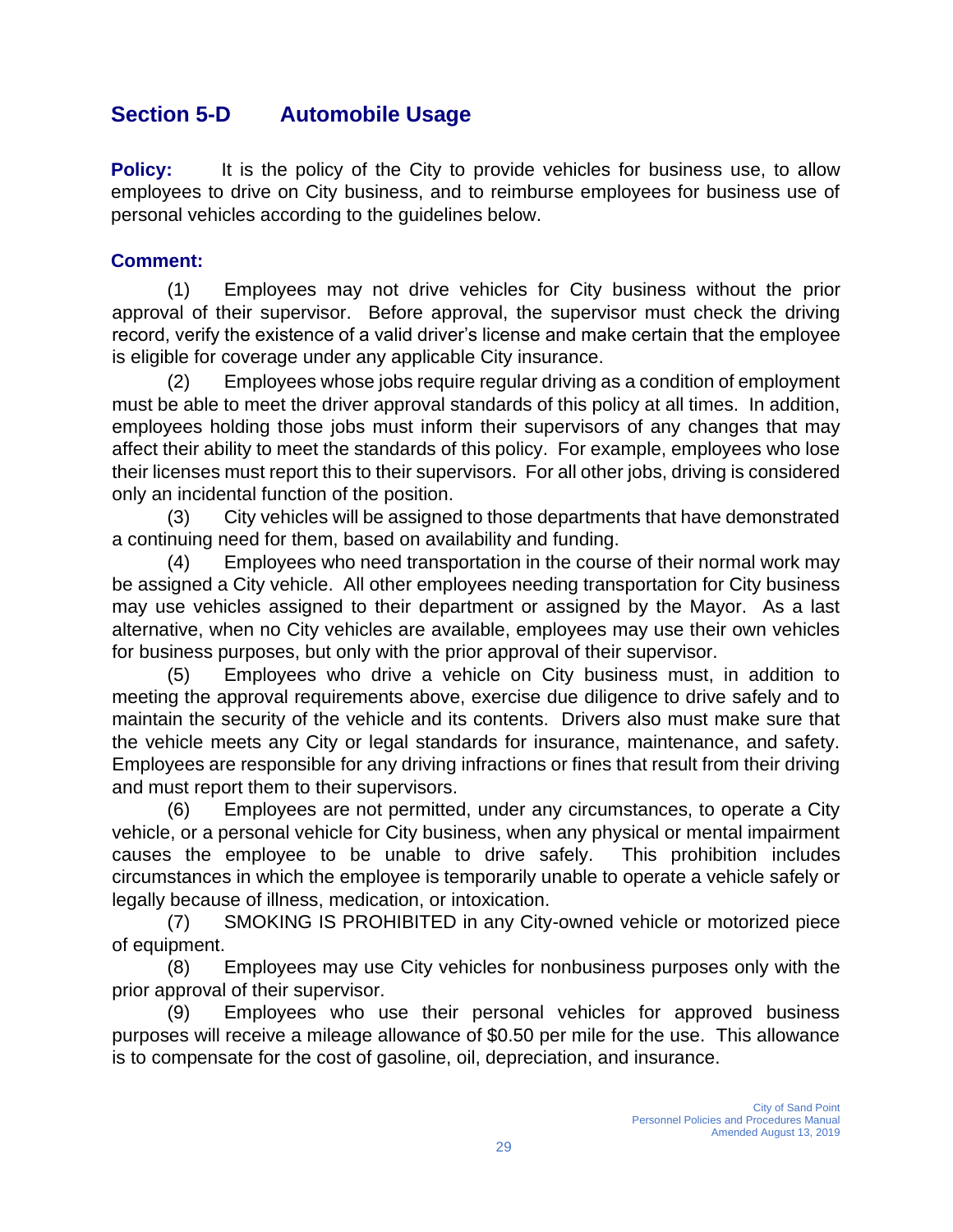(10) Employees must report any accident, theft, or damage involving a City vehicle or a personal vehicle used on City business to their supervisor and the Personnel Department, regardless of the extent of damage or lack of injuries. These reports must be made as soon as possible but no later than forty-eight hours after the incident. Employees are expected to cooperate fully with authorities in the event of an accident. However, they should not make any statements other than in reply to questions of investigating officers.

(11) Time spent by nonexempt employees (those covered by the minimum wage and overtime provisions of the Fair Labor Standards Act) in driving a City or personal vehicle on City business during normal working hours is considered hours worked for pay purposes. Commuting time before the start and after the end of the workday is not treated as work time for pay purposes.

(12) City-owned vehicles will be kept clean and free of debris and clutter. It is the responsibility of the assigned driver to maintain the appearance (both interior and exterior) of their assigned vehicle. Vehicles generally assigned to a department are the responsibility of that department head.

### **Section 5-E Disclosure of Benefits**

**Policy:** It is the policy of the City to provide its employees with various welfare and pension benefits. Information and summaries intended to explain these benefit plans will be furnished to all plan participants and beneficiaries on a timely and continuing basis by each individual plan administrator. The City reserves the right to modify, amend, or terminate its welfare and pension benefits as they apply to all current, former, and retired employees. The Administrator of each benefit plan has the discretionary authority to determine eligibility for benefits and to interpret the plan's terms.

#### **Comment:**

(1) The City offers certain benefits to eligible employees, including health, life, and disability insurance and retirement plans. Eligibility will depend upon the specific requirements of each benefit plan. The City also provides a number of other benefits such as annual leave, sick leave and holidays.

(2) All benefits provided by the City are described in official documents provided by the individual plan administrator. In addition, these documents are the only official and binding materials concerning the City's welfare and pension benefits. All summaries and communications, both written and verbal, must refer to them as binding in cases of questions or disputes.

(3) The Mayor serves as Administrator of the City's welfare and pension plans. The Administrator is responsible for all communications and disclosures concerning City benefits and for compliance with all applicable laws and regulations. In addition, the Administrator is available, when appropriate, to answer questions concerning the benefit plans.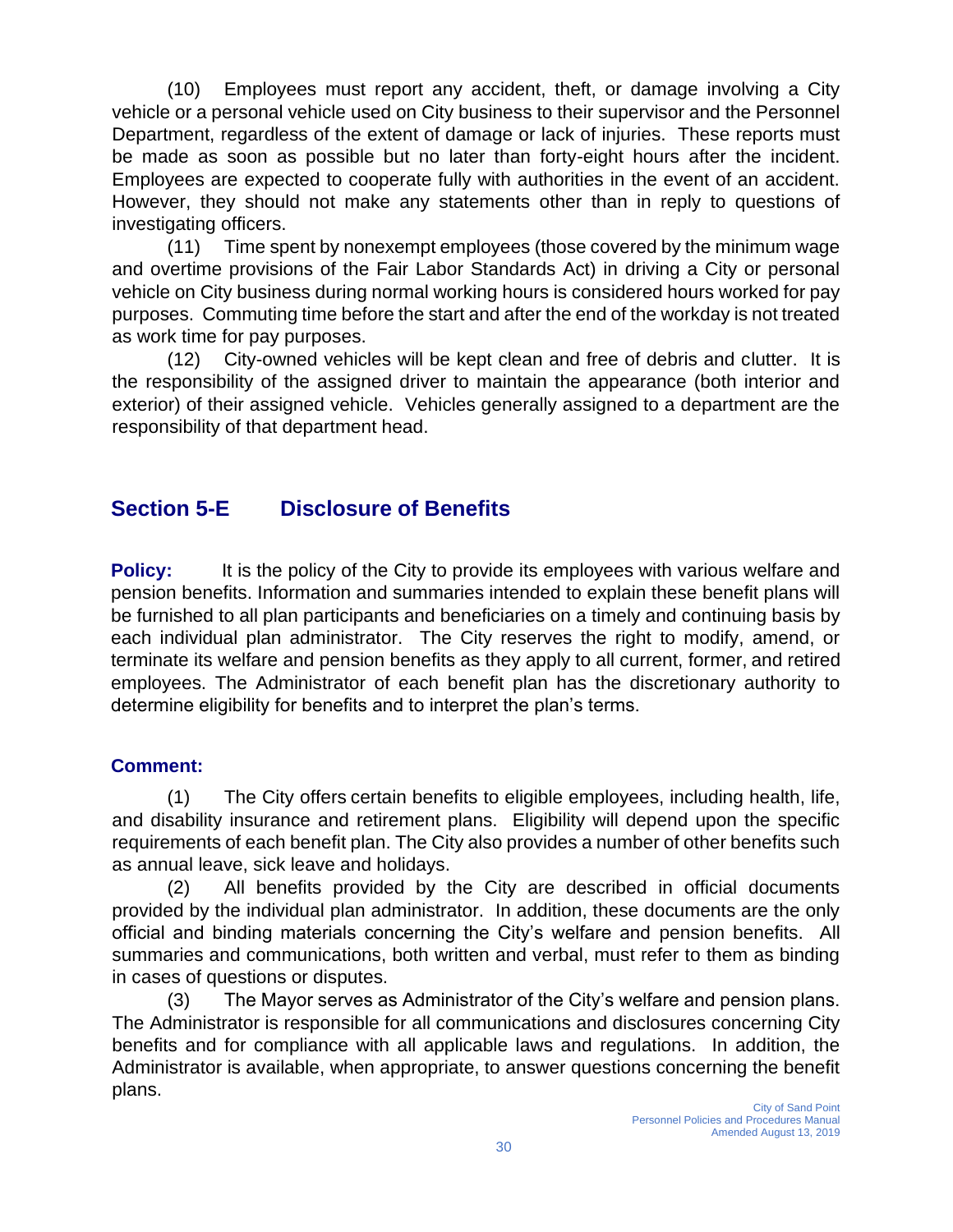(4) Participant contributions to benefit plans normally will be deducted from the employee's paycheck.

(5) Employees, spouses, and dependents covered by the City's health benefit plan will be notified, when appropriate, that they have the opportunity to continue their health care coverage, at their own expense, in certain specified situations including layoff, termination, reduction in hours of employment, and separation or divorce.

Full-time eligible employees may opt out of the City's health plan by signing a Medical Waiver. Employees will receive a "Medical Earnings" payment in exchange for opting out of the health plan. The Waiver option is not available to elected officials who receive no other compensation from the City.

### **Section 5-F Annual Leave**

**Policy:** It is the policy of the City to grant annual leave with pay to full-time employees in accordance with the guidelines established below. Part-time and temporary employees do not receive this benefit.

#### **Comment:**

(1) The established vacation year is the calendar year, January 1 through December 31 each year. Vacations are accrued or earned based on the employee's length of service and on the time actually worked. A maximum of 240 hours (30 days) of annual leave is allowed to be carried by an employee at any given time. Further accrual past this amount will not be allowed.

(2) Full-time employees will accrue paid annual leave according to the following schedule:

|                                          | Accrue     | Accrue             |
|------------------------------------------|------------|--------------------|
| Years of Service:                        | Monthly:   | Yearly:            |
| Upon initial hire                        | 8.0 hours  | 96.0 hours         |
| After 48 months of continuous employment | 12.0 hours | <b>144.0 hours</b> |
| After 96 months of continuous employment | 16.0 hours | <b>192.0 hours</b> |

A newly hired employee, who has worked for the city in the past, will be treated as a new employee for the purpose of accrual rates. Employees may not take paid annual leave until they have actually earned the leave. Employees who fail to meet their probationary period forfeits all unused annual leave accrued.

(3) During each annual leave accrual year, employees must work at least ninety percent of their normally scheduled time each month, not including time off for paid shortterm absences, vacations, or holidays, in order for the month to count for vacation accrual purposes.

(4) Employees who feel that there is a discrepancy in the calculation of their annual leave or eligibility may request a review of that calculation by the Personnel Department.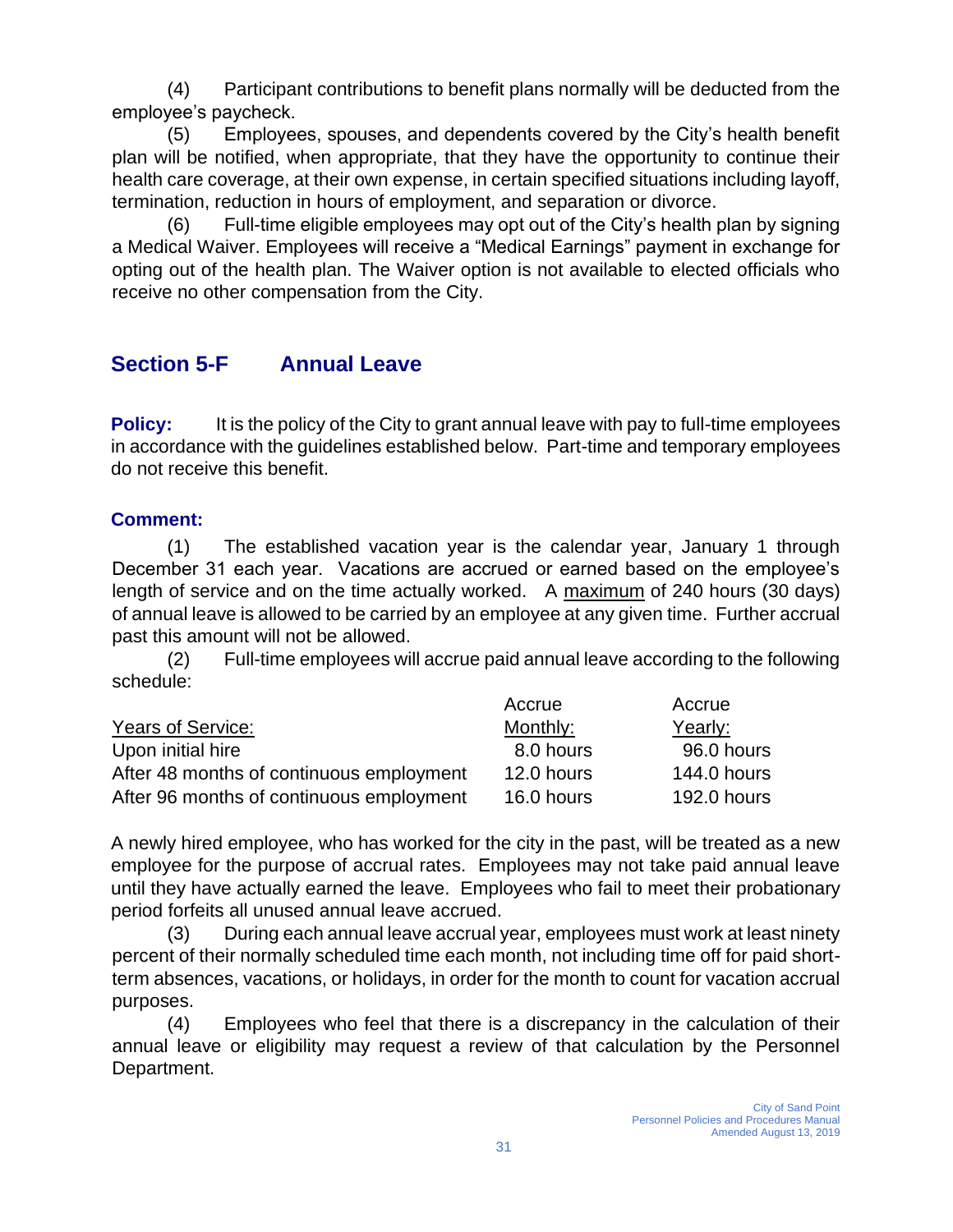(5) Annual leave pay will consist of the employee's regular rate of pay for the period and generally will be paid on the regularly scheduled payday. Employees who want to receive advanced annual leave pay must submit a written request to the Personnel Department at least fifteen (15) days before their annual leave is scheduled to begin.

(6) Generally, employees should submit vacation plans to their supervisor at least four weeks in advance of the requested vacation date. Management reserves the right to designate when some or all vacations must be taken. Supervisors are responsible for ensuring adequate staffing levels and should attempt, when feasible, to resolve vacation scheduling conflicts based on length of service.

(7) The Mayor may allow a maximum of 80 hours of annual leave paid to the employee. This payment in lieu of time off may be granted only once per calendar year.

(8) When employment is terminated, unless employee has not completed the probationary period, employee will receive pay for any unused annual leave accrued at the time of termination up to a total of 240 hours.

(9) If a paid holiday falls within an employee's annual leave period, the employee will receive holiday pay for that day and their annual leave account will not be charged for that holiday.

(10) No allowance will be made for sickness or other compensable type of absence occurring during scheduled annual leave.

### **Section 5-G Holidays**

**Policy:** It is the policy of the City to designate and observe certain days each year as holidays. Eligible employees will be given a day off with pay for each holiday observed. The City recognizes twelve (12) Holidays.

### **Comment:**

- (1) The recognized holidays for the City and the days of observance are:
	- 1. The first of January, known as New Year's Day;
	- 2. The third Monday in January, known as Martin Luther King Day;
	- 3. The third Monday in February, known as Presidents' Day;
	- 4. The last Monday in March, known as Seward's Day;
	- 5. The last Monday in May, known as Memorial Day;
	- 6. The Fourth of July, known as Independence Day;
	- 7. The first Monday in September, known as Labor Day;
	- 8. The third Monday in October, known as Alaska Day;
	- 9. The eleventh of November, known as Veterans' Day;
	- 10. The fourth Thursday in November, known as Thanksgiving Day;
	- 11. The Friday after Thanksgiving Day;
	- 12. The twenty-fifth day of December, known as Christmas Day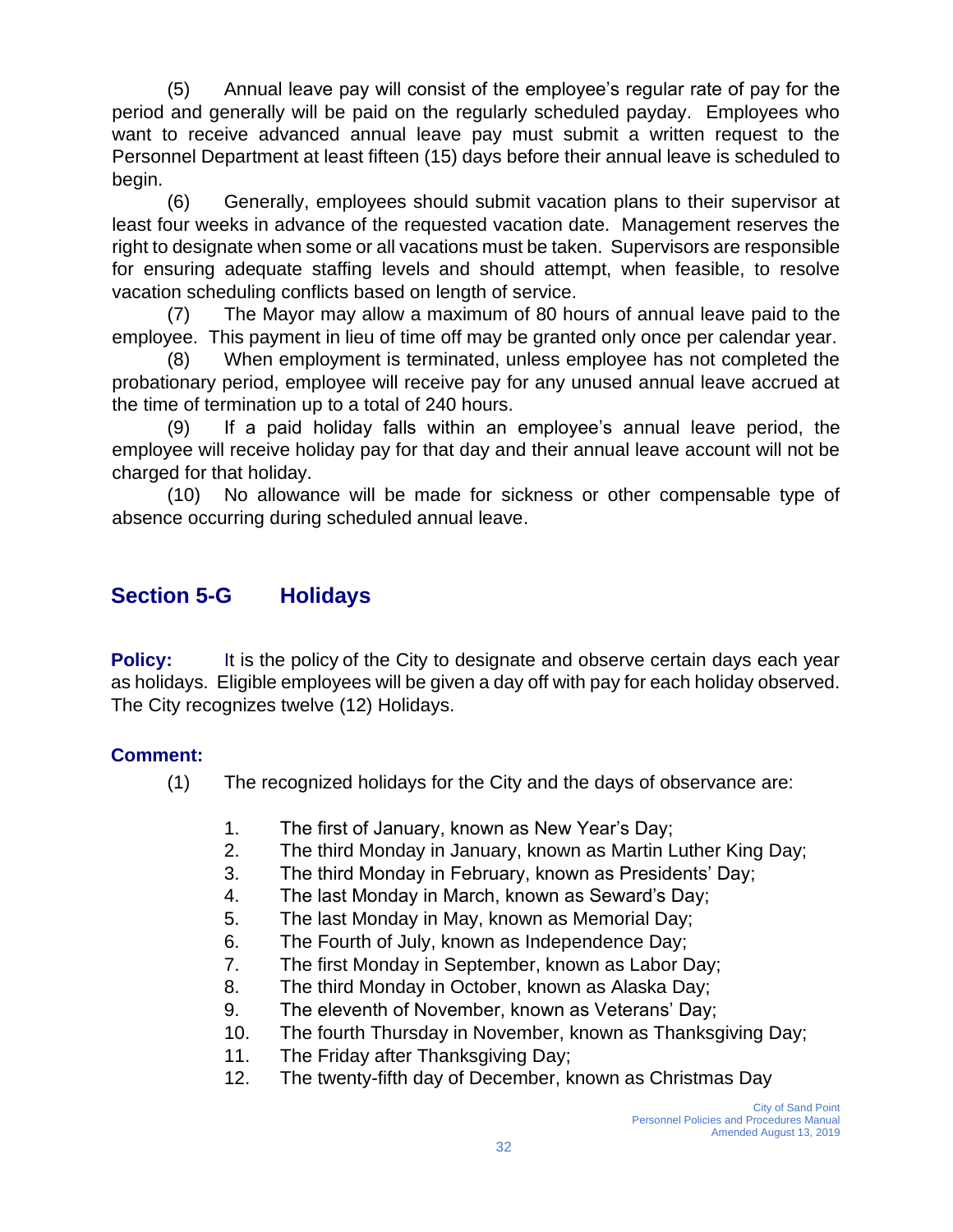(2) Full-time employees are eligible to receive their regular rate of pay for each observed holiday. Part-time employees are eligible to receive holiday pay only for holidays on which they normally would be scheduled to work and only for their regularly scheduled number of hours. Temporary employees, probationary period employees, and employees on leaves of absence without pay (LWOP) or on layoff are not eligible to receive holiday pay unless the Mayor authorizes, on a case-by-case basis, such pay be granted.

(3) To receive holiday pay, an eligible employee must be at work or taking an approved absence on the work days immediately preceding and immediately following the day on which the holiday is observed. An approved absence is a day of paid annual leave or paid short-term absence. If an employee is absent on one or both of these days because of an illness or injury, the City may require verification of the reason for the absence before approving holiday pay.

(4) A holiday that occurs on a Saturday will generally be observed on the proceeding Friday and a holiday that occurs on a Sunday generally will be observed by the City on following Monday.

(5) If a holiday occurs during an employee's vacation period, that holiday will not be counted as a day of annual leave.

(6) The City recognizes that some employees may wish to observe, as periods of worship or commemoration, certain days that are not included in the City's regular holiday schedule. Employees may use accrued Annual Leave or take the time off as an unpaid, excused absence.

(7) The City may schedule work on an observed holiday, as it considers necessary. If required to work, employees will receive their regular Holiday pay plus wages at one and one-half times their straight-time rate for the hours worked on a Holiday.

(8) Paid time off for a Holiday will be counted as hours worked for the purposes of determining whether overtime pay is owed.

### **Section 5-H Short-term Absences (Sick, Bereavement & Jury Leave)**

**Policy:** It is the policy of the City to permit employees to be absent from work on an authorized short-term basis for a variety of reasons, including sickness or injury. To help employees maintain their income during certain authorized absences, the City will provide compensation according to the guidelines below.

### **Comment:**

(1) A short-term absence generally is any absence of five workdays or less. Normally, absences that are longer than five workdays or that are designated as Family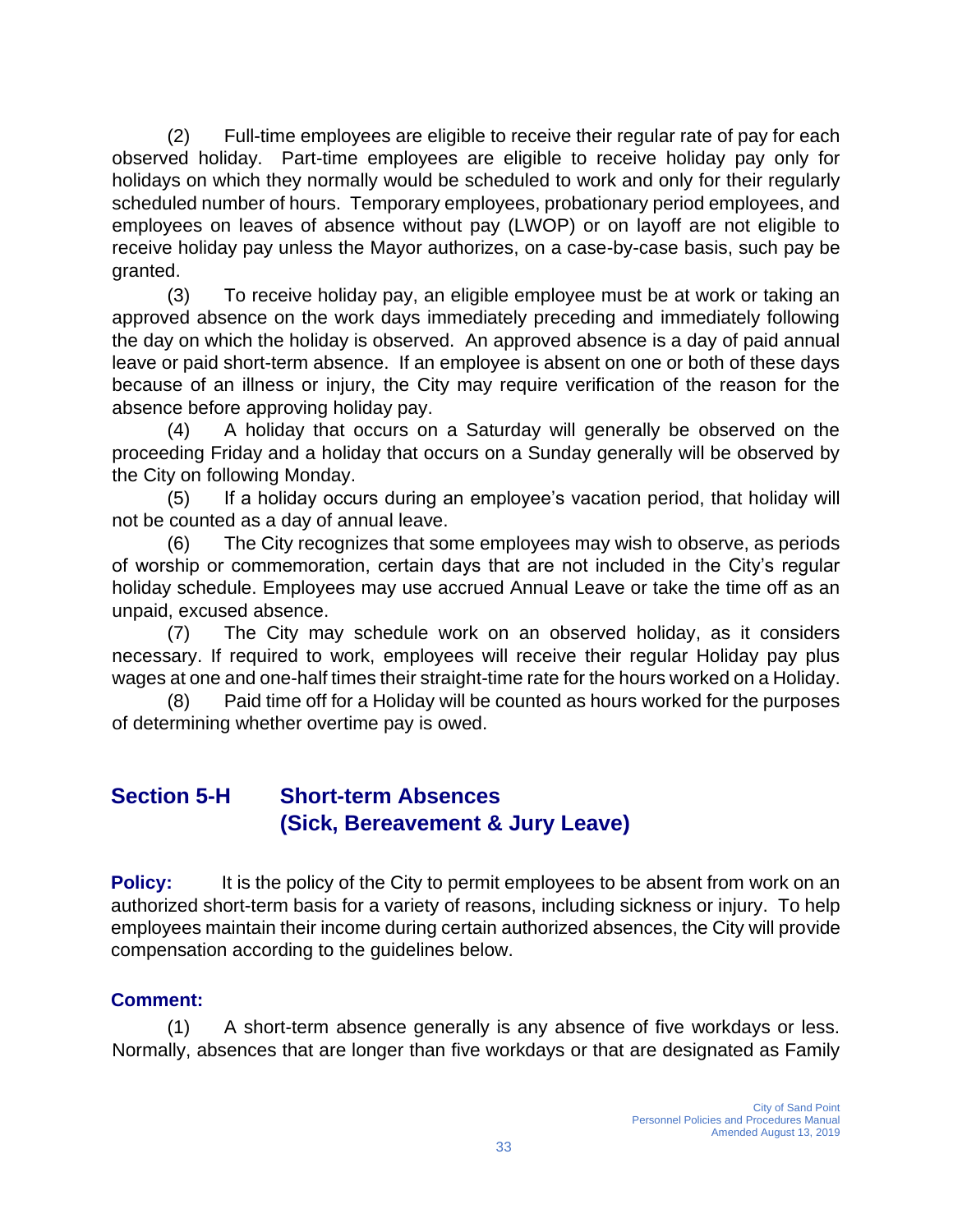and Medical Leave Act absences must be converted to a leave of absence if employment rights are to be maintained. (See Leaves of Absence, Section 5-I)

(2) An authorized short-term absence may include any of the following (the phrase "immediate family" for the purposes of this policy includes the employee's spouse, brother, sister, father, mother, children, stepchildren, father-in-law, mother-in-law, sisterin-law, brother-in-law, daughter-in-law, son-in-law, and any member of the employee's household):

- (a) Sickness or injury resulting in the temporary disability of the employee or a member of the employee's immediate family;
- (b) Death or funeral in the employee's immediate family (bereavement);

(3) In order for short-term absences to be considered authorized and eligible for compensation, employees must obtain approval for the absence from their supervisor. Employees should give their supervisor as much advance notice as is practicable under the circumstances. Unauthorized absences and absences in excess of what is allowed under this policy, except for an approved leave of absence, will be considered abuses of this policy and are grounds for disciplinary action.

(4) Full-time employees are eligible to be compensated for regular base wages lost during periods of authorized absence to the extent that they have accumulated hours of paid absence as provided under this policy. Hours of paid absence may be accumulated as follows:

|                          | Accrue     | Accrue      |
|--------------------------|------------|-------------|
| Years of Service:        | Monthly:   | Yearly:     |
| Upon initial eligibility | 8.0 hours  | 96.0 hours  |
| After 4 years            | 12.0 hours | 144.0 hours |
| After 8 years            | 16.0 hours | 192.0 hours |

(5) Part-time and temporary employees are not eligible for compensation for short-term absences but may take unpaid absences if approved by the Personnel Department.

(6) Employees will not be paid for approved absences covered by workers' compensation payments.

(7) Short-term absences resulting from jury duty or testifying as a subpoenaed witness will not be charged against an employee's available days of paid absence. Employees will be paid their regular base rate for authorized absences to serve as a juror or subpoenaed witness, up to a limit of two workweeks per calendar year.

(8) Employees may accumulate unused hours of Sick Leave indefinitely. These accumulated hours may be used only for absences detailed above. Unused hours of Sick Leave are not convertible into cash, personal holidays, or vacation. When employment is terminated, unless employee has not completed the probationary period, employee will be paid 25% of unused Sick Leave at their current base pay. Total hours paid cannot exceed 200 hours.

(9) If the absence is due to illness or injury of the employee or a family member, written certification from the health care provider of the ill or injured employee or family member verifying the need for leave is required if the absence exceeds three consecutive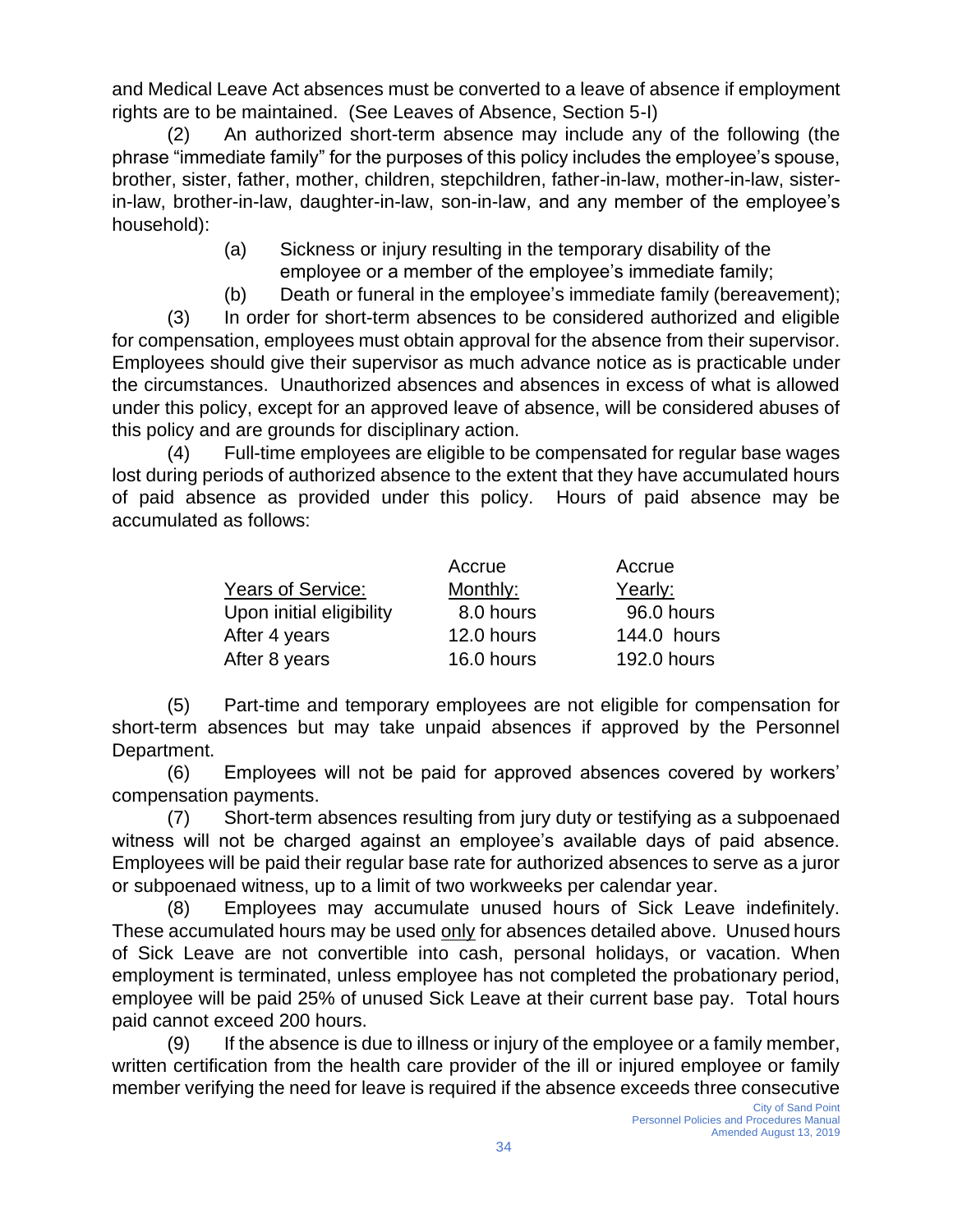days and also may be required for certain shorter absences. Employees who falsify the reason for an absence will be subject to disciplinary action, up to and including termination and compensation for the absence will be stopped immediately.

(10) Employees returning from a short-term absence must report to their supervisor, and, when appropriate, certify that they are fit to return to work. The supervisor should counsel the employee on the importance of good attendance and warn that excessive absences will lead to discipline, up to and including termination.

(11) Compensation during authorized absences will not be granted before days of paid absence have been accrued. In addition, authorized days off for short-term absences will not be considered as working time for calculating weekly overtime compensation.

(12) With prior approval of the Personnel Officer, employees may donate accrued leave generated under this policy to another eligible employee. Donations will only be allowed when an emergency exists and the recipient has exhausted all available leave.

### **Section 5-I Leaves of Absence**

**Policy:** It is the policy of the City to grant employees extended leaves of absence under certain circumstances. Except as stated below, employees will not receive compensation during a leave of absence.

#### **Comment:**

(1) The City will comply with the provisions of the federal Family and Medical Leave Act ("FMLA"). The Appendix to this policy outlines the FMLA's requirements, including the rights and obligations of employees, notification requirements, and the City's obligations. The City will also comply with all provisions of Alaska Statute Sec. 23.10.500 through Sec. 23.10.550 "Pregnancy, Childbirth and Family Leave" and hereby adopts these Sections by reference. When there is found to be a discrepancy between the state and federal policy, the City will apply that policy found to be most advantageous to the employee.

(2) Employees generally are eligible for leaves of absence if they have completed at least one year of service, or as specified by law. The granting and duration of each leave of absence and the compensation received by the employee, if any, during the leave of absence will be determined by the City in conjunction with applicable federal and state law. The following types of leaves will be considered:

(a) Sick Leave of Absence: Employees who are unable to work

because of a serious health condition or disability may be granted a sick leave of absence. This type of leave covers disabilities caused by pregnancy, childbirth, or other related medical conditions. The City requires certification of an employee's need for sick leave, both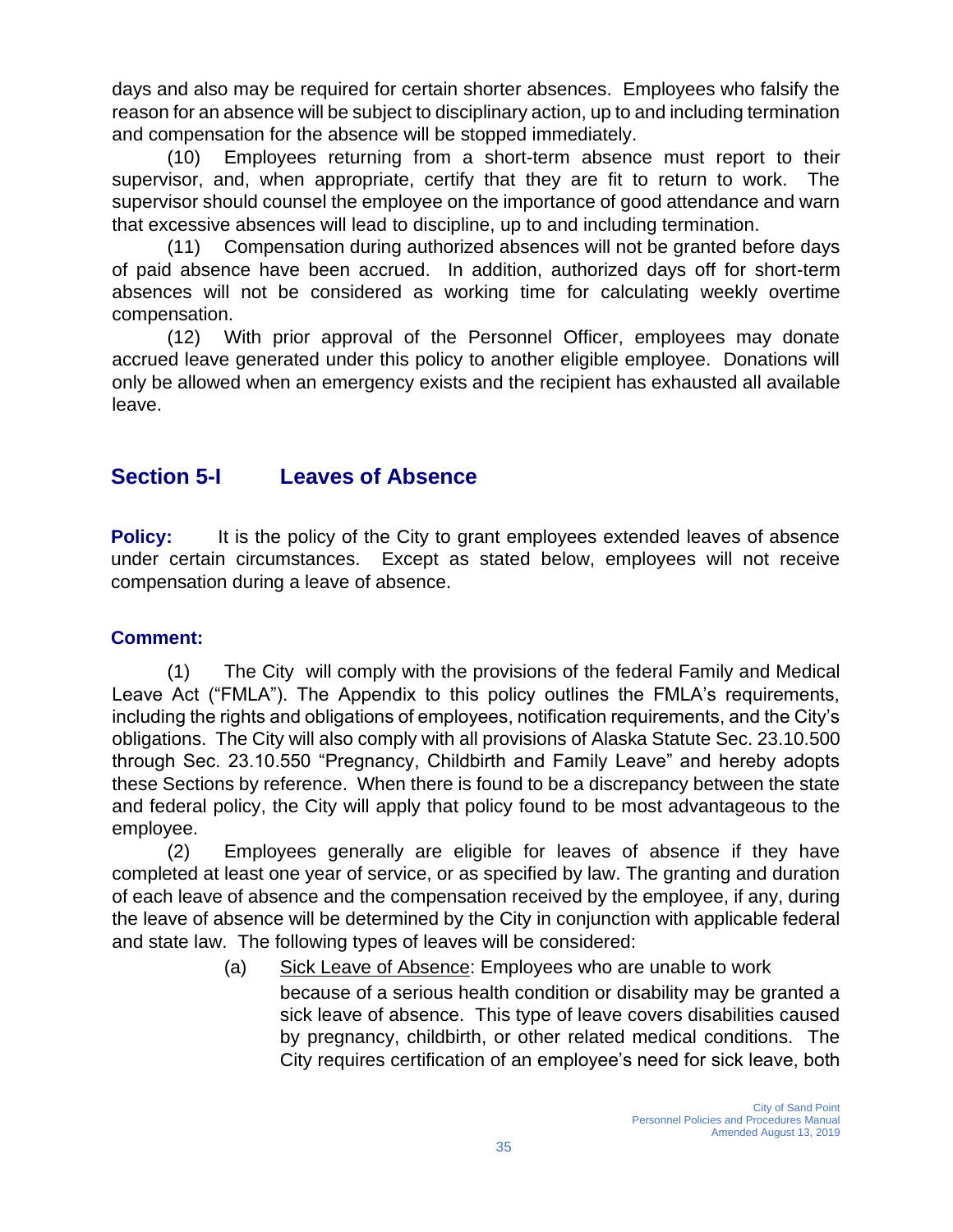before the leave begins and on a periodic basis thereafter, by the employee's health care provider.

- (b) Parental Leave of Absence: Female employees, when not disabled by pregnancy or childbirth (see above), and male employees may be granted a parental leave of absence to care for the employee's child upon birth or to care for a child upon the child's placement with the employee for adoption or foster care.
- (c) Family Care Leave of Absence: Employees may be granted a family care leave of absence for the purpose of caring for the employee's child, spouse, or parent who has a serious health condition. The City requires certification of the family member's serious health condition, both before the leave begins and on a periodic basis thereafter, by the family member's health care provider.
- (d) Personal Leave of Absence: Employees may be granted a leave of absence to attend to personal matters in cases in which the City determines that an extended period of time away from the job will be in the best interests of the employee and the City.
- (e) Military Leave of Absence: A military leave of absence will be granted if an employee is absent in order to serve in the uniformed services of the United States for a period of up to five years (not including certain involuntary extensions of service). Employees who perform and return from service in the Armed Forces, the Military Reserves, the National Guard, or certain Public Health Service positions will retain certain rights with respect to reinstatement, seniority, layoffs, compensation, length of service promotions, and length of service pay increases, as required by applicable federal or state law. Employees with one year or more of City service will be eligible for pay during participation in annual encampment or training duty in the U.S. Military Reserves or the National Guard. In these circumstances, the City will pay the difference between what an employee earns from the government for military service and what the employee would have earned from normal straight-time pay on the job. This difference will be paid for up to two weeks in a calendar year.
- (f) Educational Leave of Absence: Employees who want to continue their education in preparation for added responsibilities with the City may be granted an educational leave of absence.

(3) Requests for a leave of absence or any extension of a leave ordinarily should be submitted in writing to the employee's department head at least thirty days before the start of the leave or extension period. When the need for leave or an extension is not foreseeable, employees should give as much notice as is practicable. The department head will forward the request to the Mayor recommending approval or denial. The Mayor will make the final decision concerning the request. All employees on approved leave are expected to report to the Mayor any change of status in their need for a leave or in their intention to return to work.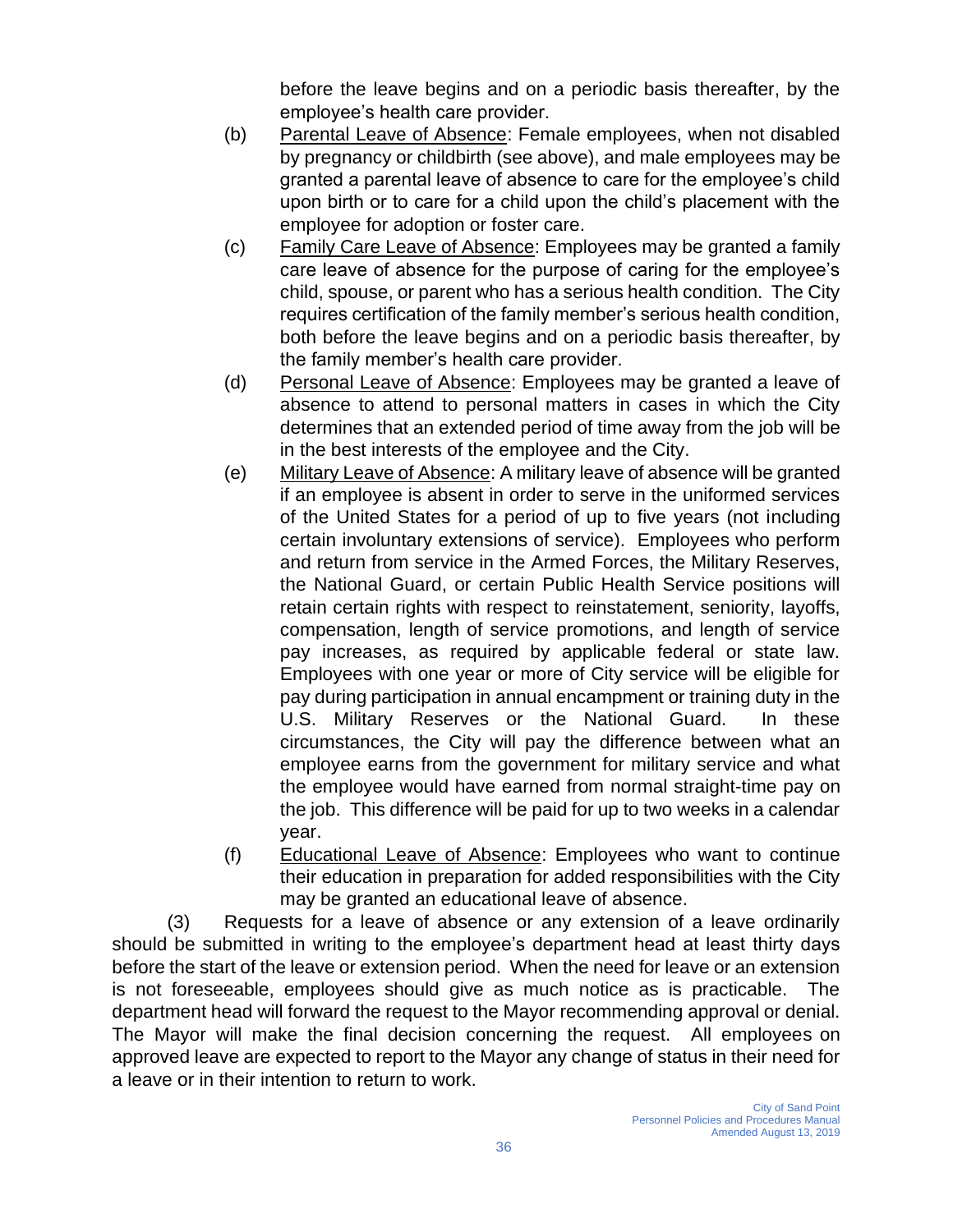(4) Every employee on a sick leave or family care leave of absence will be required to use all accrued annual and sick days while on leave. However, employees may not use paid leave if they are receiving compensation under the City's disability or workers' compensation insurance programs. Every employee on a parental, personal, educational or public service leave of absence will be required to use all accrued annual days while on leave.

(5) The City will provide health insurance and other benefits to employees on leave as required by law. Benefits that accrue according to length of service, such as paid vacation, holiday, and sick days, do not accrue during periods of unpaid leave or during periods in which the employee receives workers' compensation or disability benefits.

(6) Employees returning from a leave of absence will be reinstated to their same job or to an equivalent job with equivalent status and pay, as required by law. Employees returning from a sick leave must provide certification of their ability to perform the functions of their job. Employees returning from a military leave also must comply with all of the reinstatement requirements specified by federal law. If the same job or one of equivalent status and pay is not available as a result of a reduction in force, the employee will be treated in the same manner as though he had been actively employed at the time of the reduction in force.

(7) Employees who are unable to report for work because of arrest and incarceration will be placed on a special personal leave of absence. If the employee is unable to secure bail, the leave of absence will continue until final disposition of the charges. If the employee is freed on bail, the employee's department head and the Mayor will decide whether active employment is appropriate pending final disposition of the charges.

(8) If an employee fails to return to work at the conclusion of an approved leave of absence, including any extension of the leave, the employee will be considered to have voluntarily terminated employment.

(9) The Mayor may allow an employee to donate to another employee or employees a maximum of 30 days or 50 percent of accrued sick leave, whichever is less, provided that the donation does not reduce the employee's total leave balance to less than 10 days.

(a) The transfer of leave may only be made to an employee who is on leave, whose paid leave is exhausted (or would be exhausted without the proposed donation), and whose absence from work is due to:

- (A) Authorized Family Medical Leave or a Family Medical Leave qualifying event,
- (B) The death of a member of the receiving employee's immediate family.
- (b) Unused donated leave will be returned to the donor.

(c) Leave donated to another employee shall not be credited toward the donor's minimum leave use requirement.

(d) Leave donated by an employee who is paid an hourly rate shall be given a cash value by multiplying the number of hours donated by the regular hourly rate of the donor. Leave donated by an employee who is paid a salary must be in full day increments, which will be given a cash value by determining the donating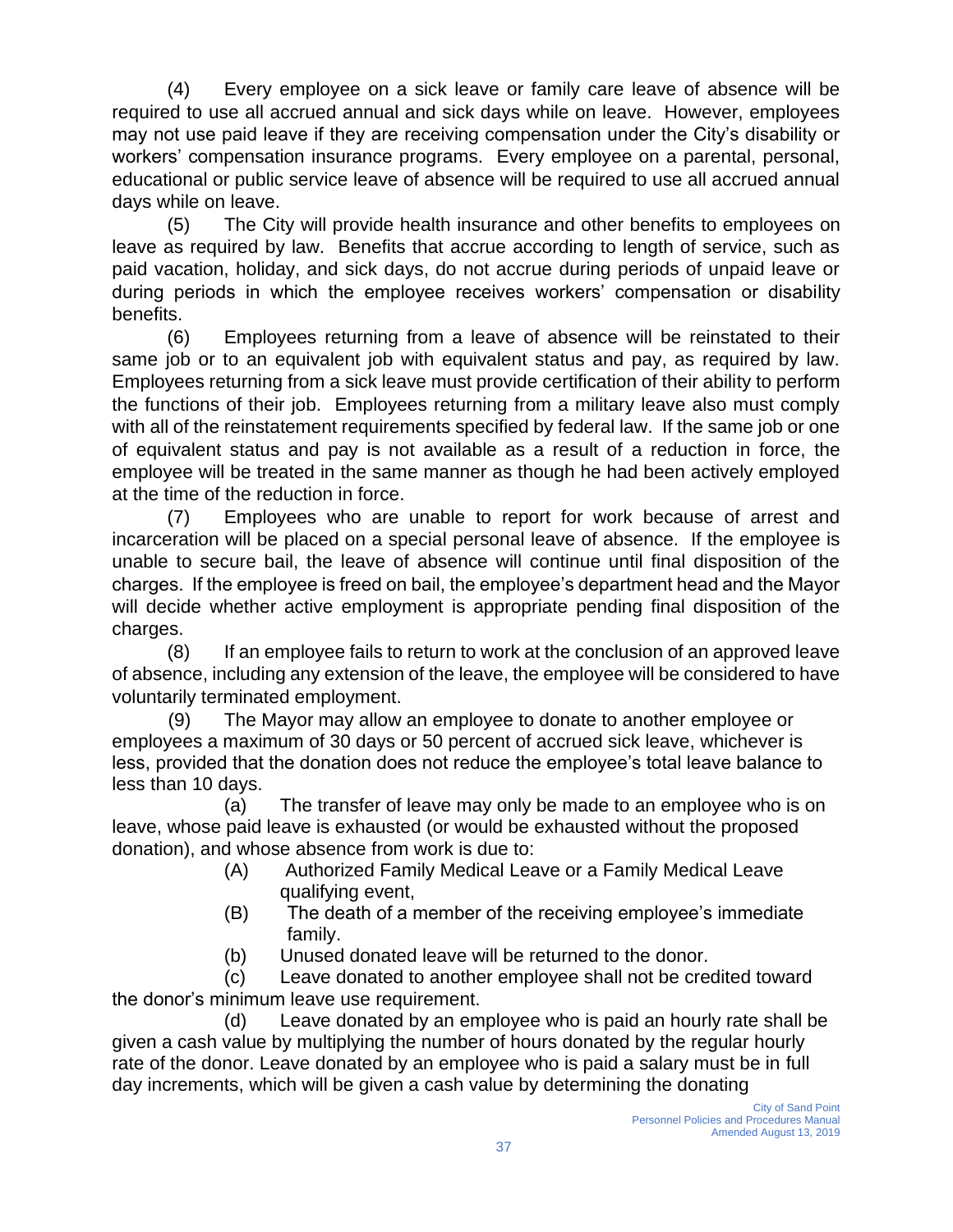employee's daily rate equivalent (e.g., dividing the employee's weekly salary by the number of workdays). The cash values resulting from either calculation method shall be credited to the recipient's medical leave bank, either as cash value or by converting the cash value into an hourly or daily rate equivalent based on the recipient's hourly wage or daily rate equivalent

#### **APPENDIX: Notice to Employees Regarding the Family and Medical Leave Act**

The City will comply with all applicable requirements of the Family and Medical Leave Act ("FMLA").

The FMLA requires private employers with 50 or more employees and all public agencies, including state, local, and federal employers, and local education agencies (schools), to provide eligible employees up to 12 weeks of unpaid, job-protected leave in any 12-month period for certain family and medical reasons. The 12-month period is a rolling period measured backward from the date employee uses any FMLA leave.

#### **Employee Eligibility**

The FMLA defines eligible employees as employees who: (1) have worked for the City for at least 12 months; (2) have worked for the City for at least 1,250 hours in the previous 12 months; and (3) work at or report to a worksite which has 50 or more employees or is within 75 miles of worksites that taken together have a total of 50 or more employees.

#### **Leave Entitlement**

Eligible employees may take leave for the following reasons: (1) to care for the employee's child upon birth or to care for a child upon the child's placement with the employee for adoption or foster care; (2) to care for a parent, spouse, or child with a serious health condition; or (3) when the employee is unable to work because of the employee's own serious health condition.

Serious health condition. According to the FMLA, a "serious health condition" means an illness, injury, impairment, or physical or mental condition that involves: (1) inpatient care (i.e., an overnight stay), including any period of incapacity or any subsequent treatment in connection with the inpatient care; or (2) "continuing treatment" by a health care provider. For further information on what is considered "continuing treatment," contact the Personnel Department. Spouses employed by the same employer are jointly entitled to a combined leave of 12 workweeks of family leave to care for a parent who has a serious health condition. However, each spouse may take up to 12 workweeks of leave to care for a child or spouse with a serious health condition.

Birth, adoption, or foster care of children. FMLA leave for birth or placement for adoption or foster care must conclude within 12 months of the birth or placement. In addition, spouses employed by the same employer are jointly entitled to a combined leave of 12 workweeks of family leave for the birth or placement of a child for adoption or foster care.

Intermittent or reduced work schedule leave. In certain circumstances, eligible employees may take FMLA leave intermittently (for example, in blocks of time) or by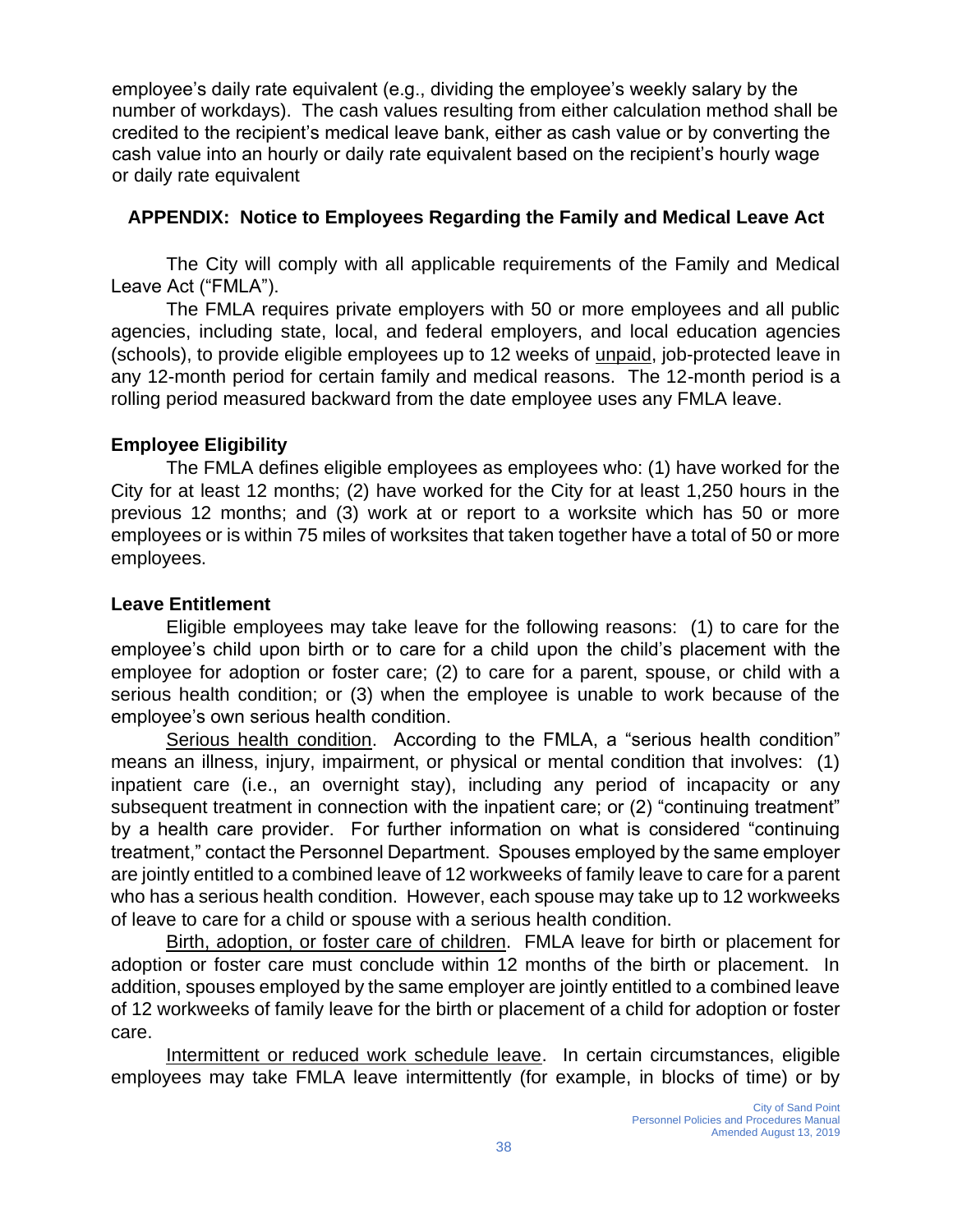reducing their work schedule. If FMLA leave is to care for a child after the birth or placement for adoption or foster care, employees may take their FMLA leave intermittently or on a reduced work schedule only with the City's permission. If the FMLA leave is because of the employee's serious illness or to care for a seriously ill family member, the employee may take the leave intermittently or on a reduced work schedule if it is medically necessary.

Employees who want to take FMLA leave ordinarily must provide the City at least 30 days notice of the need for leave, if the need for leave is foreseeable. If the employee's need is not foreseeable, the employee should give as much notice as is practicable. When leave is needed to care for an immediate family member or for the employee's own illness and is for planned medical treatment, the employee must try to schedule treatment in order to prevent disruptions of the City's operations.

In addition, employees who need leave for their own or a family member's serious health condition must provide medical certification from a health care provider of the serious health condition. The City also may require a second or third opinion (at the City's expense), periodic recertification of the serious health condition, and, when the leave is a result of the employee's own serious health condition, a fitness for duty report to return to work.

The City may delay leave to employees who do not provide proper advance notice of the foreseeable need for leave. The City also may delay or deny approval of leave for lack of proper medical certification.

#### **Benefits During FMLA Leave**

Employees taking leave under the FMLA are entitled to receive health benefits during the leave at the same level and terms of coverage as if they had been working throughout the leave. If applicable, arrangements will be made for employees to pay their share of health insurance premiums while on leave. If an employee chooses not to return to work from FMLA leave, the City may be entitled to recover premiums it paid to maintain health coverage during the leave.

The employee's use of FMLA leave will not result in the loss of any employment benefit that accrued prior to the start of the employee's leave. However, the employee must use any accrued paid vacation and sick days during an unpaid FMLA leave taken because of the employee's own serious health condition or the serious health condition of a family member. In addition, the employee must use any accrued paid vacation days (but not sick days) during FMLA leave taken to care for a newborn or newly placed child.

#### **Job Restoration After FMLA Leave**

The City will reinstate an employee returning from FMLA leave to the same or equivalent position with equivalent pay, benefits, and other employment terms and conditions. However, an employee on FMLA leave does not have any greater right to reinstatement or to other benefits and conditions of employment than if the employee had been continuously employed during the FMLA leave period.

Certain highly compensated key employees also may be denied reinstatement when necessary to prevent "substantial and grievous economic injury" to the City's operations. A "key" employee is an eligible salaried employee who is among the highest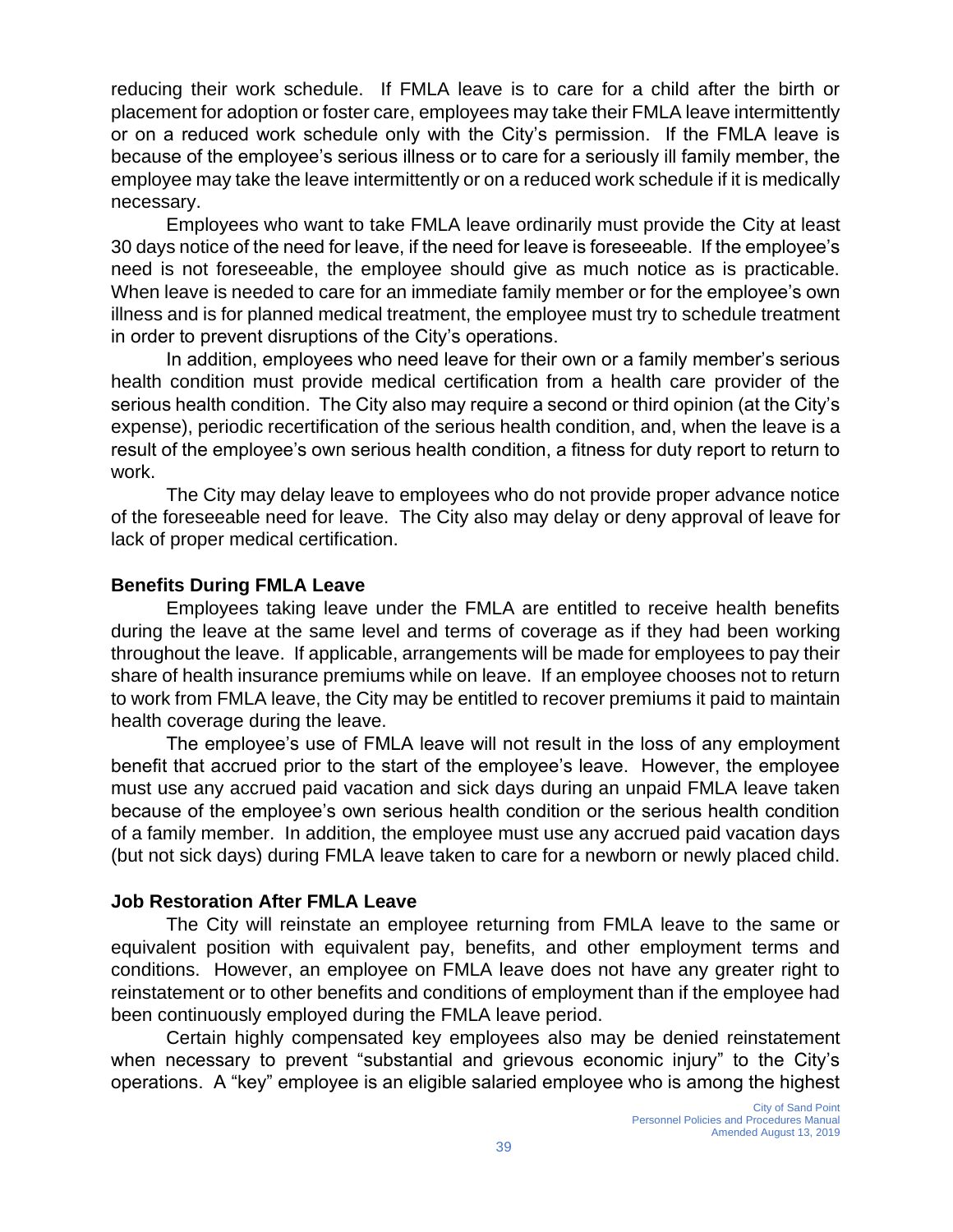paid ten percent of employees within 75 miles of the worksite. Employees will be notified of their status as a key employee, when applicable, after they request FMLA leave.

#### **Other Provisions**

The FMLA does not affect any federal or state law prohibiting discrimination or supersede any state or local law or collective bargaining agreement which provides greater family or medical leave rights.

Under an exception to the Fair Labor Standards Act in the FMLA regulations, hourly amounts may be deducted for unpaid leave from the salary of executive, administrative, and professional employees who are exempt from the minimum wage and overtime requirements of the Fair Labor Standards Act, and records of leave may be kept for those employees, without affecting the employee's exempt status. This special exception to the "salary basis" requirements for the FLSA's exemptions extends only to eligible employees' use of leave required by the FMLA.

**NOTE: There are several discrepancies noted between the federal FMLA and Alaska state statute 23.10.500-550. When there is found to be a discrepancy between the state and federal policy, the City will apply that policy found to be most advantageous to the employee. Please refer to the referenced state statute.**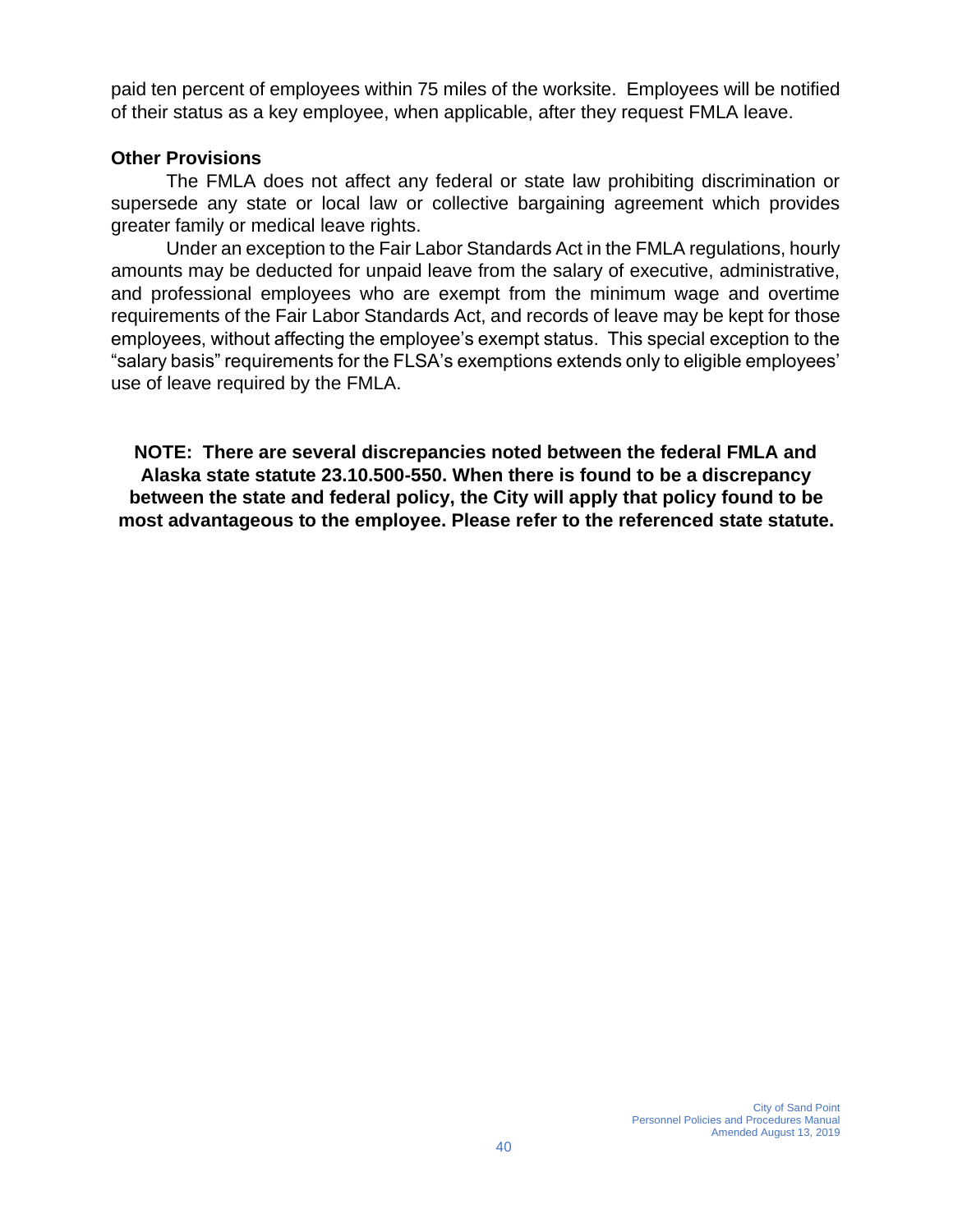# **CHAPTER 6 DISCIPLINE AND GRIEVANCES**

### **Section 6-A Disciplinary Procedure**

**Policy:** It is the policy of the City that all employees are expected to comply with the City's standards of behavior and performance and that any noncompliance with these standards must be corrected.

#### **Comment:**

(1) Under normal circumstances, the City endorses a policy of progressive discipline in which it attempts to provide employees with notice of deficiencies and an opportunity to improve. It does, however, retain the right to administer discipline in any manner it sees fit. This policy does not in any way restrict the City's right to bypass the disciplinary procedures suggested.

- (2) The normal application of progressive discipline should be:
	- (a) If an employee is not meeting City standards of behavior or performance, the employee's supervisor should take the following action:
		- (i) Meet with the employee to discuss the matter;
		- (ii) Inform the employee of the nature of the problem and the action necessary to correct it; and
		- (iii) Prepare a memorandum for the supervisor's own records indicating that the meeting has taken place.
	- (b) If there is a second occurrence, the supervisor should hold another meeting with the employee and the Mayor and take the following action:
		- (i) Issue a written reprimand to the employee;
		- (ii) Warn the employee that a third incident will result in more severe disciplinary action; and
		- (iii) Prepare and forward to the Personnel Department a written report describing the first and second incidents and summarizing the action taken during the meeting with the employee. This information will be included in the employee's personnel file.
	- (c) If there are additional occurrences, the supervisor should take the following action:
		- (i) Issue a written reprimand;
		- (ii) Recommend in writing to the Mayor that the employee be suspended for up to five working days; or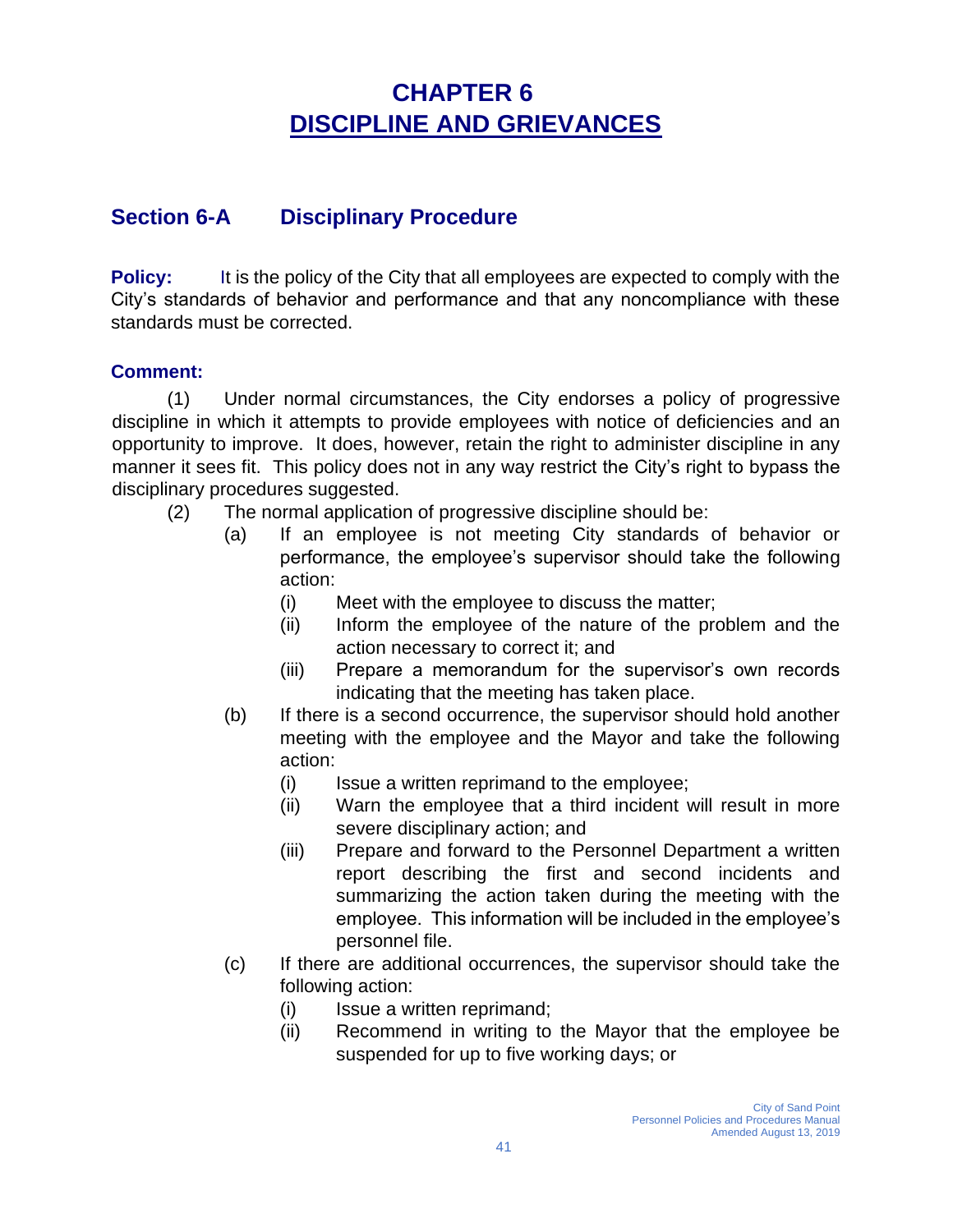(iii) Recommend in writing to the Mayor that the employee be terminated. The Mayor alone may act on these recommendations.

(3) The progressive disciplinary procedures described in (2) above may also be applied to an employee who is experiencing a series of unrelated problems involving job performance or behavior.

(4) In cases involving serious misconduct or any time the supervisor determines it is necessary, such as a major breach of policy or violation of law, the procedures contained in Comment (2), above may be disregarded. The supervisor should recommend suspension immediately and, if appropriate, recommend termination of the employee. An investigation of the incidents leading up to the suspension should be conducted to determine what further action, if any, should be taken. (See Comment (6), below.) Employees suspended from work generally will not receive or accrue any employee benefits during the suspension.

(5) At an investigatory interview conducted for the purpose of determining the facts involved in any suspected violation of City rules and regulations, the following procedures normally should apply:

- (a) Before the interview, the employee who is suspected of violating City rules and regulations should be told in general terms what the interview is about.
- (b) The employee may, upon request, have a coworker present at the interview if the interview covers issues affecting other employees.

(6) Employees who believe that they have been disciplined too severely or who question the reason for discipline are encouraged to use the grievance procedure.

(7) If a disciplined employee works a full year without further disciplinary action under this policy, the next failure to meet behavior or performance standards may be treated as a first occurrence under this policy. However, the City may still consider all past disciplinary actions in evaluating the employee.

### **Section 6-B Drugs, Narcotics and Alcohol**

**Policy:** It is the policy of the City to maintain a workplace that is free from the effects of drug and alcohol abuse. Using or being under the influence of drugs or alcohol on the job may pose serious safety and health risks.

### **Comment:**

(1) Employees are prohibited from the illegal use, sale, dispensing, distribution, possession, or manufacture of illegal drugs, controlled substances, narcotics, marijuana and or alcoholic beverages on City premises or work sites. In addition, the City prohibits the off-premises abuse of alcohol, marijuana and controlled substances, as well as the possession, use, or sale of illegal drugs, when those activities adversely affect job performance, job safety, or the City's reputation in the community.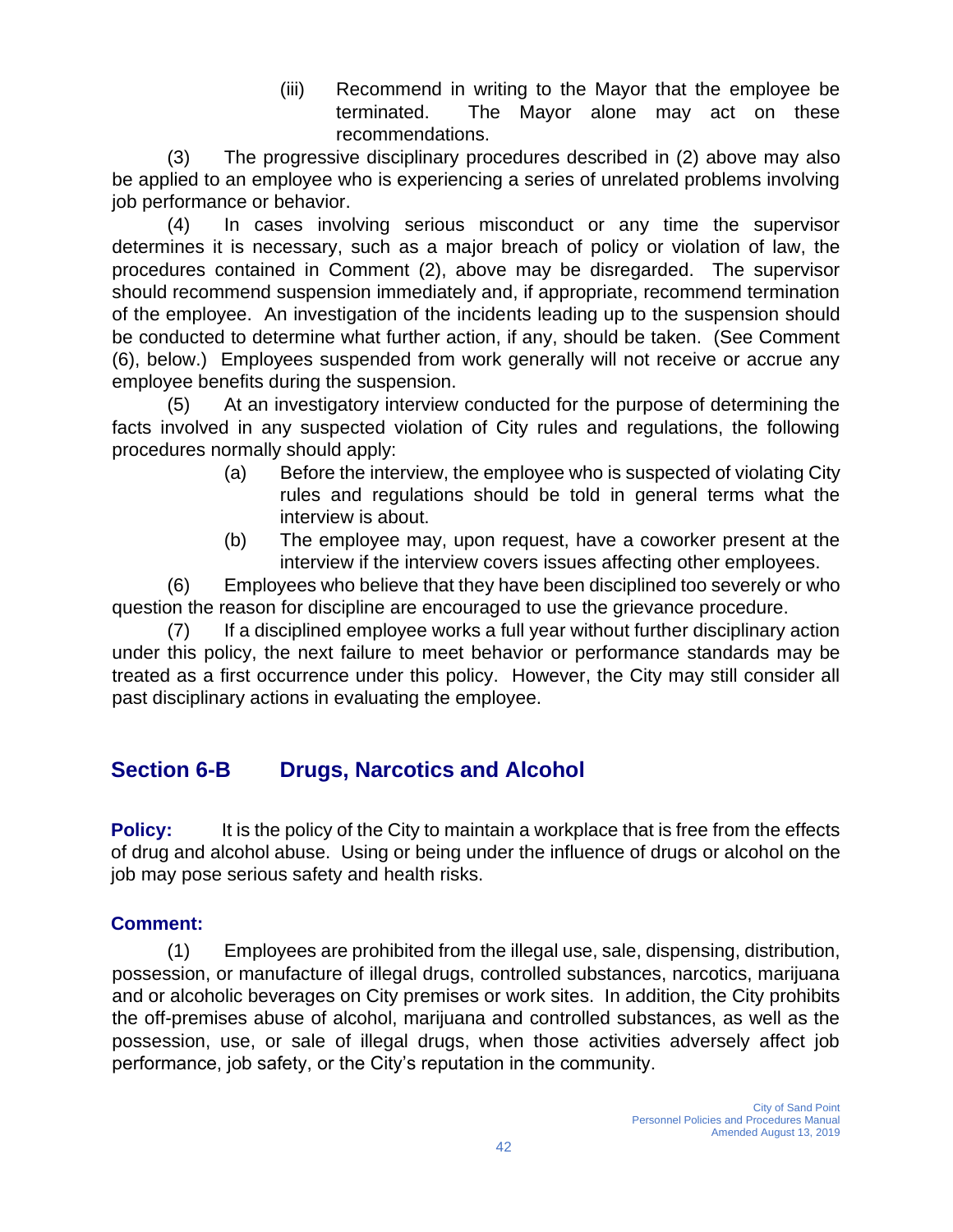(2) Although no longer prohibited by Alaska law in all cases, possession or use of marijuana on City premises or work sites is expressly prohibited. In addition, use of marijuana poses health risks both to the user and to the public if an employee is in a safety sensitive position. Therefore, marijuana use is prohibited to the same extent as other illegal drugs as provided in this section.

(3) To help ensure a safe and healthful working environment, all newly hired employees are required to submit to a drug test, which includes testing for marijuana use. The City will neither hire nor continue to employ, subject to federal and state law restrictions, alcoholics or drug abusers whose current use of those substances prevents them from performing their jobs or who would constitute a direct threat to the property or safety of others.

(4) Employees will be subject to disciplinary action, up to and including termination, for violations of this policy. Violations include, but are not limited to, possessing illegal or non-prescribed drugs and narcotics, marijuana, or alcoholic beverages at work; being under the influence of those substances while working; using them while working; or dispensing, distributing, or illegally manufacturing or selling them on City premises and work sites. Employees, their possessions, and City-issued equipment and containers under their control are subject to search and surveillance at all times while on City premises or work sites or while conducting City business. Employees subject to the Drug-Free Workplace Act who are convicted of any criminal drug violation occurring in the workplace must report the conviction to the Personnel Department within five days, and the Personnel Department is then to take appropriate action as required by law.

(5) Employees may be asked to take a test at any time to determine the presence of drugs, narcotics, marijuana, or alcohol, unless state or federal law prohibits the tests. Employees that agree to take the test must sign a consent form authorizing the test and the City's use of the test results for purposes of administering its discipline policy. It is a violation of this policy to refuse consent for these purposes or to test positive for alcohol, marijuana, or illegal drugs. Policy violations will result in discipline and may result in termination. Tests that are paid for by the City are the property of the City, and the examination records will be treated as confidential. However, records of specific examinations, if required by law or regulation, will be made available to the employee, persons designated and authorized by the employee, public agencies, relevant insurance companies, or the employee's doctor.

(6) Supervisors should report immediately to the Personnel Department any action by an employee who demonstrates an unusual pattern of behavior. The Personnel Department will determine whether the employee should be examined by a physician or clinic and/or tested for drugs and alcohol. Employees believed to be under the influence of drugs, narcotics, or alcohol will be required to leave the premises. A Police Officer should be notified to arrange safe transit.

(7) Employees must report their use of over-the-counter or prescribed medications to the Personnel Department if the use might impair their ability to perform their job safely and effectively. A determination will then be made as to whether the employee should be able to perform the essential functions of the job safely and properly.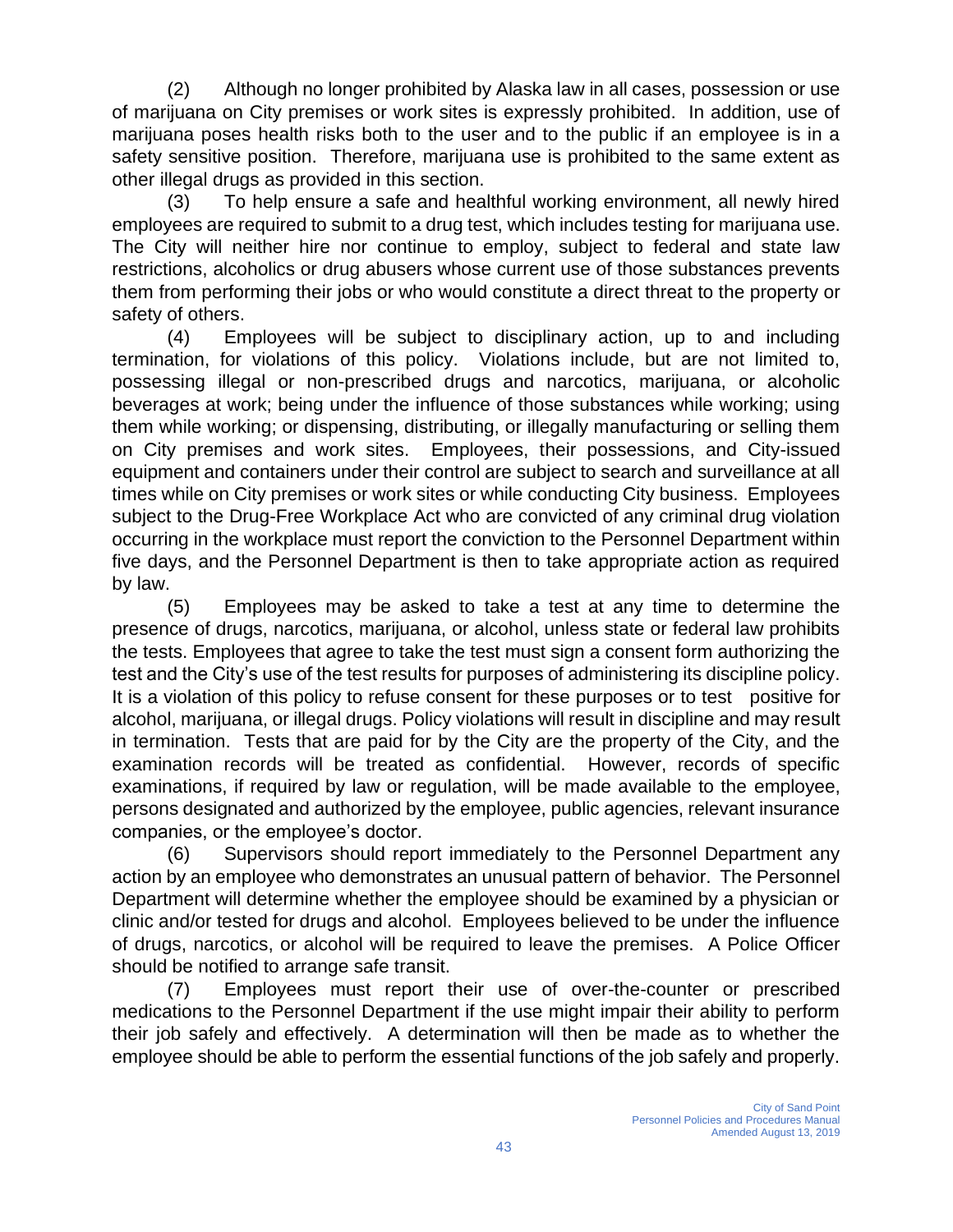(8) Employees who are experiencing work-related or personal problems resulting from drug, narcotic, or alcohol abuse or dependency may request, or be required to seek, counseling help. Participation in counseling, including City-sponsored or required counseling, is confidential and should not have any influence on performance appraisals. Job performance, not the fact that an employee seeks counseling, is to be the basis of all performance appraisals.

(9) Any employee who is abusing drugs or alcohol may be granted a leave of absence to undertake rehabilitation treatment. The employee will not be permitted to return to work until certification is presented to the Personnel Department that the employee is capable of performing his job. Failure to cooperate with an agreed-upon treatment plan may result in discipline, up to and including termination. Participation in a treatment program does not insulate an employee from the imposition of discipline for violations of this or other City policies.

(10) The City will, to the extent feasible, provide continuing awareness programs about the harmful effects of drug and alcohol abuse.

### **Section 6-C Grievance Procedure**

**Policy:** It is the policy of the City that employees should have an opportunity to present their work-related complaints and to appeal management decisions through a dispute resolution or grievance procedure. The City will attempt to resolve promptly all grievances that are appropriate for handling under this policy.

#### **Comment:**

(1) An appropriate grievance is defined as an employee's expressed dissatisfaction concerning any interpretation or application of a work-related policy by management, supervisors, or other employees. Examples of matters that may be considered appropriate grievances under this policy include:

- (a) A belief that City policies, practices, rules, regulations, or procedures have been applied in a manner detrimental to an employee;
- (b) Treatment considered unfair by an employee, such as coercion, reprisal, harassment, or intimidation;
- (c) Alleged discrimination because of race, color, sex, age, religion, national origin, marital status, or disability; and
- (d) Improper or unfair administration of employee benefits or conditions of employment such as scheduling, vacations, fringe benefits, promotions, retirement, holidays, performance review, salary, or seniority.

(2) Employees should notify the City, in a timely fashion, of any grievance considered appropriate for handling under this policy. The grievance procedure is the exclusive remedy for employees with appropriate grievances. As used in this policy, the terms "timely fashion", "reasonable time", and "promptly" generally will mean five working days.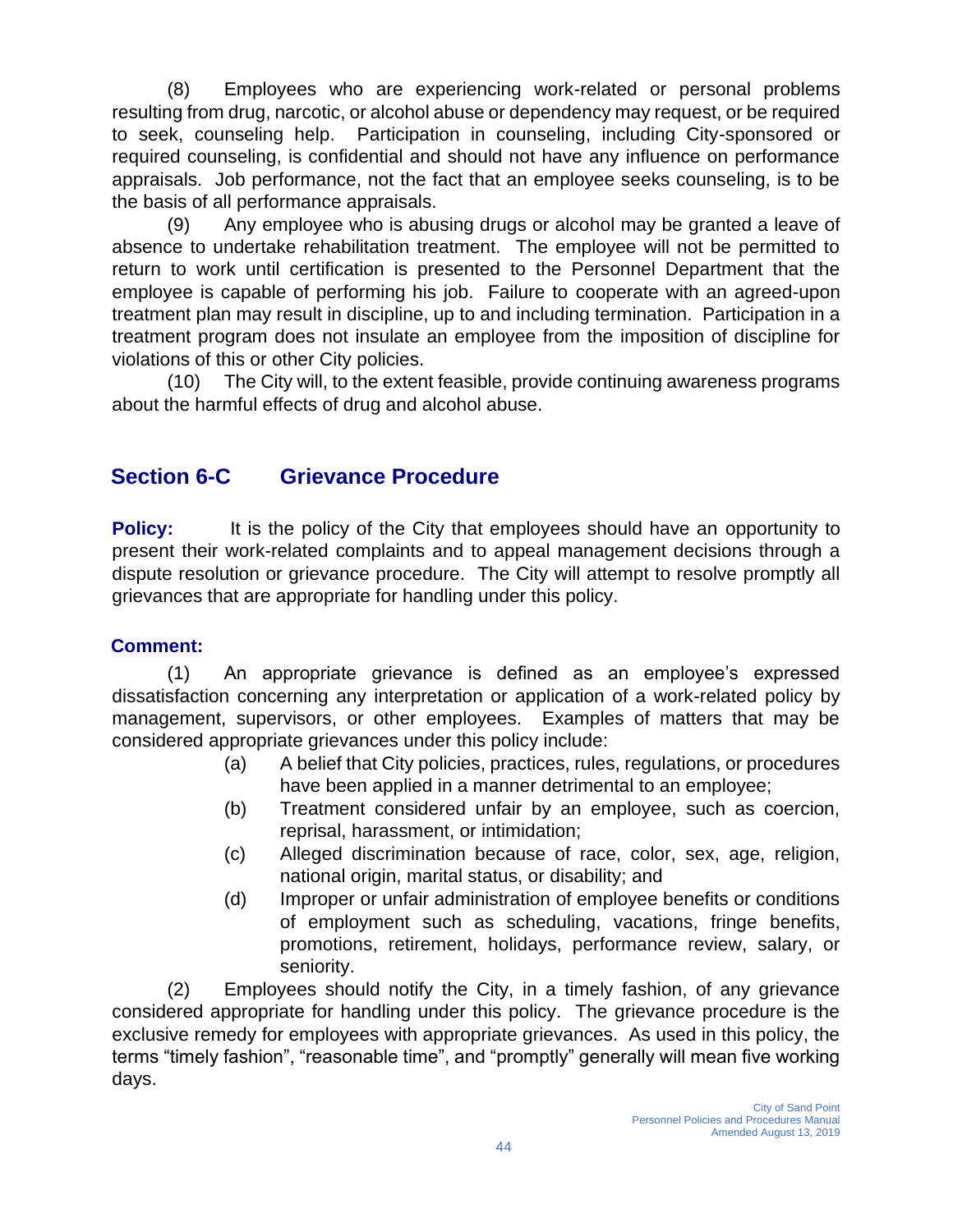(3) The grievance procedure has a maximum of three steps, but grievances may be resolved at any step in the process. Grievances will be processed until the employee is satisfied, does not file a timely appeal, or exhausts the right of appeal under the policy. A decision becomes binding on all parties whenever an employee does not file a timely appeal or when a decision is made in the final step and the right of appeal no longer exists.

(4) Employees who feel they have an appropriate grievance should proceed as follows:

- (a) Step One: Promptly bring the grievance to the attention of the immediate supervisor. If the grievance involves the supervisor, then the employee may proceed directly to step two. The supervisor should investigate the grievance, attempt to resolve it, and give a decision to the employee within a reasonable time. The supervisor should prepare a written and dated summary of the grievance and proposed resolution for the employee's personnel file.
- (b) Step Two: Appeal the decision to the City grievance committee, if dissatisfied with the supervisor's decision, or initiate the procedure with the City grievance committee if Step One has been bypassed. This appeal or initial complaint must be made in a timely fashion and in writing. The supervisor's version of the grievance and decision will also be submitted in writing. The City grievance committee will, in a timely fashion, confer with the employee, the supervisor, and any other members of management considered appropriate; investigate the issues; and communicate a decision in writing to all the parties involved. The City grievance committee will be comprised of:
	- (1) Two (2) City Council members appointed by the Mayor
	- (2) Two (2) City employees selected by the aggrieved employee
	- (3) One (1) public citizen acceptable to the other four members
- (c) Step Three: Appeal an unsatisfactory City grievance committee decision to the City Council. The timeliness requirement and procedures to be followed are similar to those in Step Two. The City Council will take the necessary steps to review and investigate the grievance and will then issue a written, final, and binding decision.

(5) Employees are encouraged to consult with the Personnel Department, their supervisors, or other members of management, on a less formal basis regarding employee complaints or disputes.

(6) Final decisions on grievances will not be precedent-setting or binding on future grievances unless they are officially stated as City policy. When appropriate, the decisions will be retroactive to the date of the employee's original grievance.

(7) Information concerning an employee grievance should be confidential. Supervisors, department heads, and other members of management who investigate a grievance may discuss it only with those individuals who have a need to know about it or who are needed to supply necessary background information or advice.